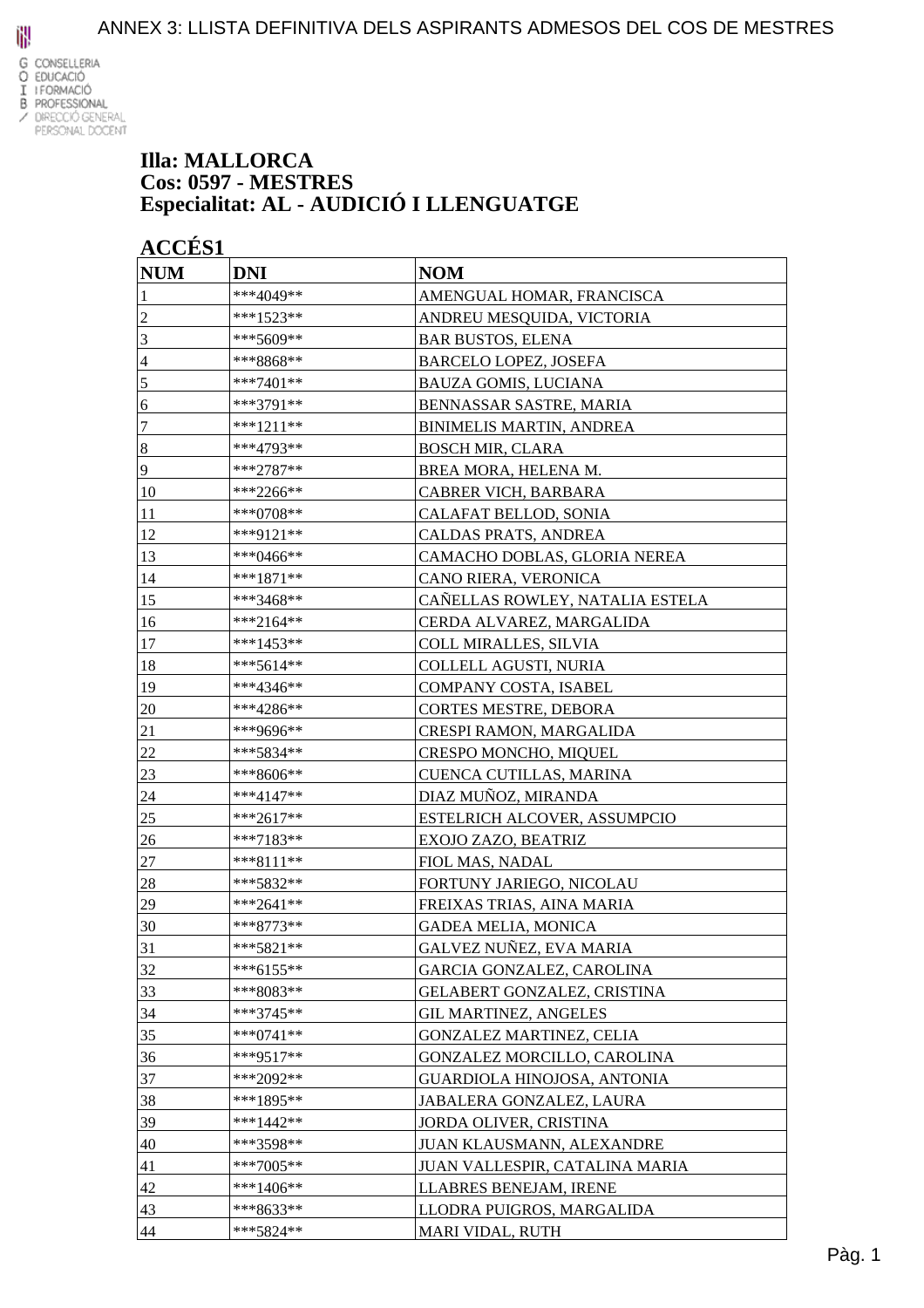| 45 | ***2003**   | MARTI FERNANDEZ, ROSA MARIA        |
|----|-------------|------------------------------------|
| 46 | $***2167**$ | MARTI SANSO, ISABEL ANTONIA        |
| 47 | ***8666**   | MARTINEZ-BURBANA HERNANDEZ, RAQUEL |
| 48 | ***1626**   | MAS MONSERRAT, FRANCISCA           |
| 49 | ***3303**   | MAS PUJOL, PATRICIA                |
| 50 | ***6237**   | MIQUEL SALOM, MARINA               |
| 51 | ***4087**   | MONTIEL LLABRES, VICTORIA          |
| 52 | ***5949**   | MORALES MARTINEZ, NURIA            |
| 53 | ***7099**   | MORATINOS MORAGUES, AINA           |
| 54 | ***4290**   | MORENO GARCIA, GEMMA               |
| 55 | ***7289**   | MOYA PALACIOS, M. MAGDALENA        |
| 56 | ***5087**   | MOYA RUIZ, MARIA ALEJANDR          |
| 57 | ***7118**   | NAVAS MARTINEZ, ESTEFANIA          |
| 58 | ***1978**   | OCAÑA FERRAGUT, MARTA              |
| 59 | ***6360**   | ORTUÑO RAMOS, SARA                 |
| 60 | $***4757**$ | PASTOR SANCHEZ, NEUS               |
| 61 | ***5053**   | PAYERAS GUASP, M- ANTONIA          |
| 62 | ***8391**   | PONT ANTONA, MARTA                 |
| 63 | ***9893**   | QUETGLAS PONCELL, MARTA            |
| 64 | ***8244**   | QUIROGA SANTOS, MARCOS             |
| 65 | $***1040**$ | RAMIS PAYERAS, M. MAGDALENA        |
| 66 | ***2973**   | RAMIS VELLIBRE, MARIA DELS ANG     |
| 67 | ***3085**   | RIVERO, AGUSTINA                   |
| 68 | ***2891**   | SABATER DE LA FUENTE, ANA          |
| 69 | ***7448**   | SANCHO PASCUAL, MARIA MAGDALEN     |
| 70 | $***1654**$ | SANSO BALLESTER, CATALINA BENVI    |
| 71 | ***2243**   | SEGUI AMENGUAL, CATALINA           |
| 72 | ***3997**   | SERVERA SANTANDREU, CATALINA PILAR |
| 73 | ***5969**   | SUREDA FORTEZA, MARGALIDA          |
| 74 | ***6614**   | TINEO CUADRADO, ANGELA             |
| 75 | ***9408**   | TOMAS RAMIS, JOANA                 |
| 76 | ***1916**   | TUR ARLANDIS, MARIA                |
| 77 | ***3933**   | VALLS RUIZ, GABRIEL                |
| 78 | ***8407**   | VELASCO PUIGROS, FRANCINA          |
| 79 | $***4341**$ | VILA CLADERA, JOANA MARIA          |
| 80 | ***9201**   | YERA ALORDA, INMACULADA            |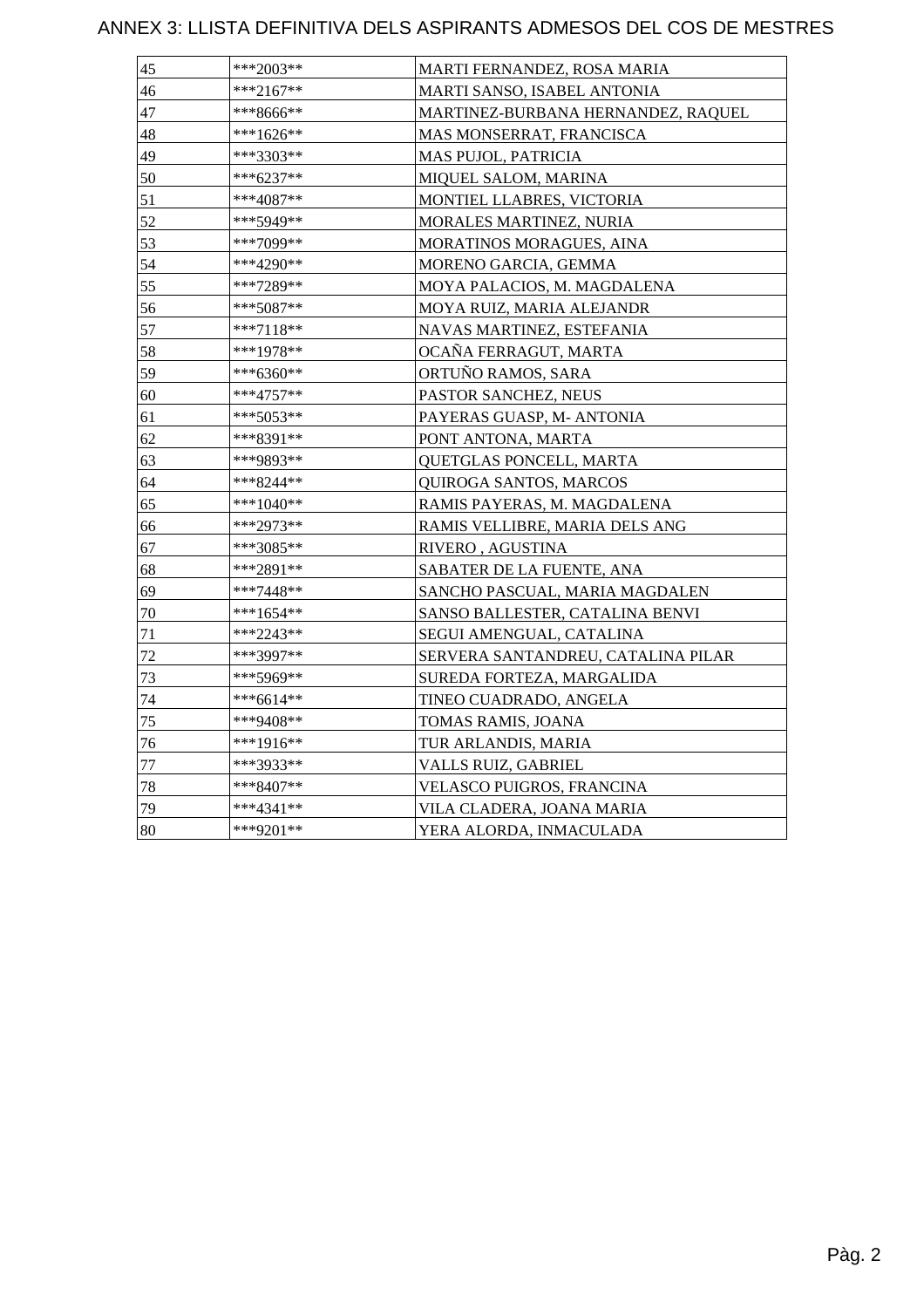# **Illa: MALLORCA** Cos: 0597 - MESTRES<br>Especialitat: AL - AUDICIÓ I LLENGUATGE

| <b>NUM</b><br>WЦ | <b>DNI</b>           | VOM                                   |
|------------------|----------------------|---------------------------------------|
|                  | 192**<br>***/<br>— ப | <b>DIANA</b><br>'ALERO<br><b>KIGO</b> |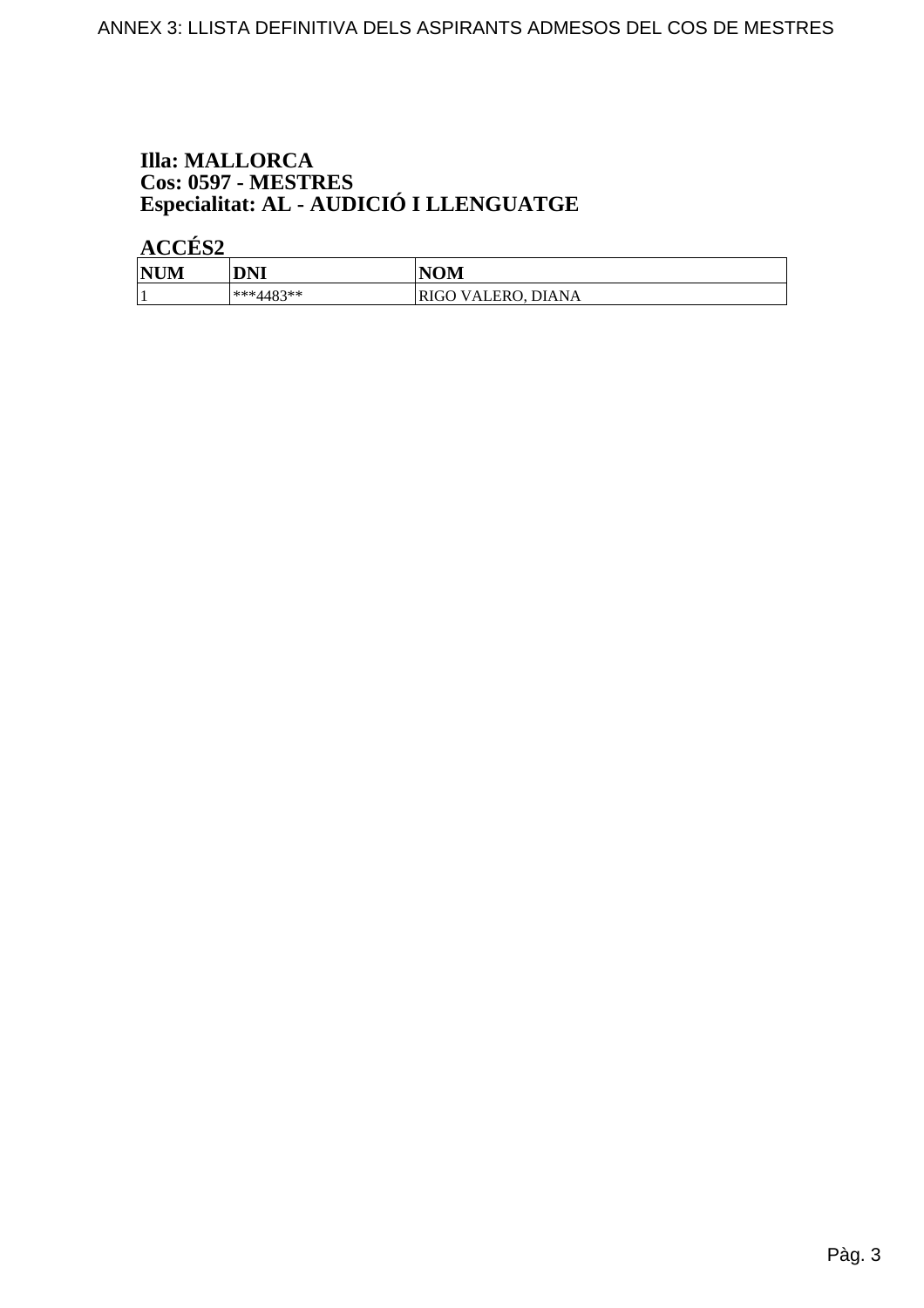#### **Illa: MALLORCA Cos: 0597 - MESTRES Especialitat: EF - EDUCACIÓ FÍSICA**

| <b>NUM</b>       | <b>DNI</b>  | <b>NOM</b>                          |
|------------------|-------------|-------------------------------------|
| 1                | ***2290**   | ABRINES FERNANDEZ, MARIA DEL MAR    |
| $\overline{c}$   | ***4765**   | ALOMAR AYALA, JAUME                 |
| 3                | ***8102**   | ANTOLIN CASTRO, JAIME               |
| 4                | ***2137**   | ARAMBUL CASTAN, JORDI               |
| 5                | ***4486**   | BARCELO CARRETERO, MACIA            |
| 6                | ***3544**   | <b>BARCELO SUREDA, PEDRO DAMIAN</b> |
| 7                | ***4546**   | BARRERA GUTIERREZ, MANUEL           |
| $\boldsymbol{8}$ | ***6554**   | <b>BONNIN BALLESTER, CARLOS</b>     |
| 9                | $***3211**$ | <b>BOSCH ALBERTI, JOAN</b>          |
| 10               | ***3736**   | <b>BURGUERA GOMEZ, F. XAVIER</b>    |
| 11               | ***4554**   | CAPLLONCH BIBILONI, MATEU           |
| 12               | ***4418**   | CAPO PONS, JORDI                    |
| 13               | ***2363**   | CASAJUS EITO, FRANCISCO JAVI        |
| 14               | ***3932**   | DIONIS CARBONELL, ANNA              |
| 15               | ***8787**   | ESTEVA FLAQUER, AINA                |
| 16               | ***5903**   | FERNANDEZ WEEHUIZEN, CLAUDIA LEONOR |
| 17               | ***8422**   | FERRER SASTRE, GABRIEL              |
| 18               | ***6852**   | FIGUEROLA BUSQUETS, MIGUEL          |
| 19               | ***0519**   | FIOL BIBILONI, PAU                  |
| 20               | ***8340**   | <b>GALLETERO SUREDA, RAFEL</b>      |
| 21               | ***2206**   | <b>GARAU GARCIA, JUAN</b>           |
| 22               | ***2134**   | <b>GARAU SASTRE, MATEU</b>          |
| 23               | ***8775**   | <b>GARCIA CAMPINS, CARLOS</b>       |
| 24               | ***5663**   | <b>GARCIA SBERT, JOSE ALBERTO</b>   |
| 25               | $***1676**$ | GIL VILLALONGA, VIRGINIA            |
| 26               | ***6905**   | <b>GOMEZ COSTA, VICTOR</b>          |
| $27\,$           | ***3108**   | GONZALEZ RODRIGUEZ, M. ISABEL       |
| 28               | ***3605**   | GREGORIO SIMONET, JOAN CARLES       |
| 29               | $***2710**$ | JUAN TORRENS, JOANA                 |
| 30               | ***9657**   | LLABRES COSTA, SEBASTIANA           |
| 31               | ***2341**   | LLITERAS BRUNET, JUAN               |
| 32               | ***7189**   | LLORCA BAGUENAS, ALVARO             |
| 33               | ***3479**   | LOPERA CALIZ, MARIA                 |
| 34               | ***8391**   | LOZANO ORTIZ, ANA BELEN             |
| 35               | $***1706**$ | MAÑA DOMES, MARCEL                  |
| 36               | $***4514**$ | MARTIN TORRES, PATRICIA             |
| 37               | ***2836**   | MARTINEZ BUENO, CARLOS              |
| 38               | ***3824**   | MAS TUGORES, JOSEP MARIA            |
| 39               | $***2445**$ | MAYOL ARBONA, ANTONI JOAN           |
| 40               | ***7101**   | MOLL MORENO, ANTONI                 |
| 41               | $***6154**$ | MORENO ORDINAS, ANTONIO MIGUEL      |
| 42               | ***4968**   | MOTA LEIVA, ALBERTO F.              |
|                  | ***7821**   | NUÑO HORRACH, JUAN FRANCISCO        |
| 43               | ***2192**   |                                     |
| 44               |             | NUÑO HORRACH, MARIA                 |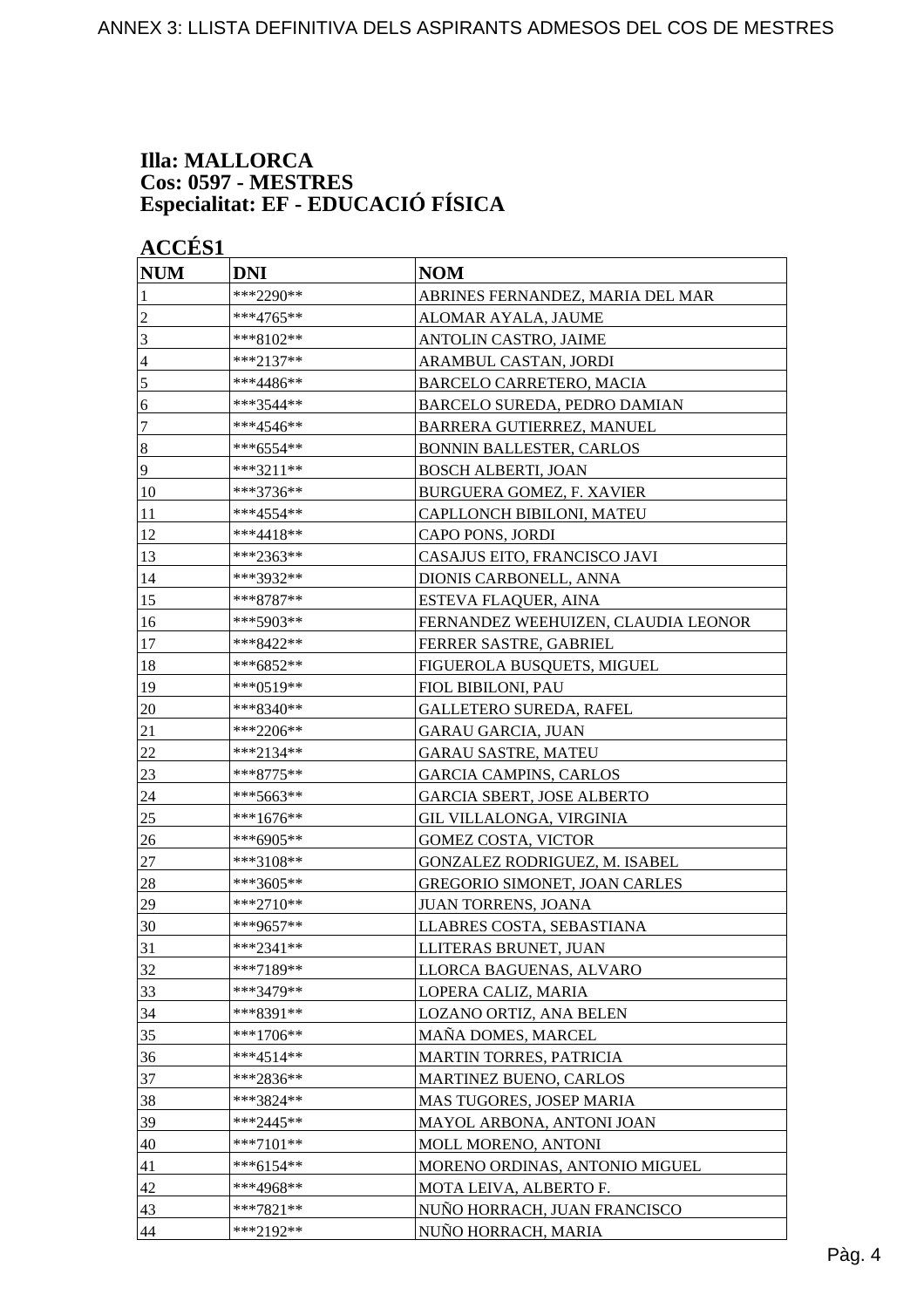| 45 | $***0240**$ | PAÑEGO CATALA, VICENTE             |
|----|-------------|------------------------------------|
| 46 | ***1600**   | PASCUAL BELTRAN, PEDRO             |
| 47 | ***1853**   | PERELLO REBASSA, PAULA             |
| 48 | ***9863**   | PIÑA GARCIA, SAMANTA               |
| 49 | ***7263**   | PLANAS GARCIA, JUAN FRANCISCO      |
| 50 | ***7863**   | POZO HERNANDEZ, ROSANA             |
| 51 | $***2800**$ | QUETGLAS MELLADO, LLUIS            |
| 52 | ***3670**   | RAMIS DE AYREFLOR RIGO, M. DOLORES |
| 53 | ***2314**   | RAMON ESTRANY, GUILLEM ANGEL       |
| 54 | ***2444**   | REYES SANO, YEIFRY EMMANUE         |
| 55 | ***9057**   | ROCA RODRIGUEZ, PERE               |
| 56 | $***2002**$ | RODRIGUEZ FERRE, ADRIA DOMENEC     |
| 57 | ***1715**   | ROLDAN SERRA, CATALINA             |
| 58 | $***0187**$ | ROSSELLO ROIG, M. ELENA            |
| 59 | ***7948**   | SALVA OLIVER, VICTORIA MICAE       |
| 60 | ***3542**   | SALVADOR LOZANO, NATALIA           |
| 61 | $***0458**$ | SANCHEZ NIEVAS, VICTOR             |
| 62 | $***6084**$ | SANCHEZ SOLANO, ALEJANDRO          |
| 63 | ***3750**   | SANSO BARCELO, MARIA MAGDALEN      |
| 64 | ***5042**   | <b>SASTRE TERRASA, TOMEU</b>       |
| 65 | ***0731**   | SBERT BALLE, FEDERICO ANTON        |
| 66 | ***9036**   | <b>SEGUI TUGORES, MARC</b>         |
| 67 | $***2606**$ | <b>SERRA BUSQUETS, ANDRES</b>      |
| 68 | ***9231**   | SITJAR SALVA, SEBASTIA             |
| 69 | ***2208**   | SOCIAS RAMIS, MIQUEL               |
| 70 | ***2225**   | SOLER BINIMELIS, SEBASTIA          |
| 71 | ***4370**   | SUGRAÑES MARTINEZ, JOSE MIGUEL     |
| 72 | ***9114**   | TOVAR GALMES, MATEO                |
| 73 | ***4194**   | VADELL BARCELO, CATALINA           |
| 74 | $***2063**$ | VALLESPIR GARCIA, GABRIEL          |
| 75 | $***1360**$ | VERDERA ESCANDELL, JORDI           |
| 76 | $***1307**$ | VICENS ABAD, JACINT                |
| 77 | ***2333**   | VIVES MAYOL, XAVIER                |
| 78 | $***8145**$ | VIVES MEMBRIVE, ALBA MIREYA        |
| 79 | ***3260**   | VIVES MOYA, ROSER                  |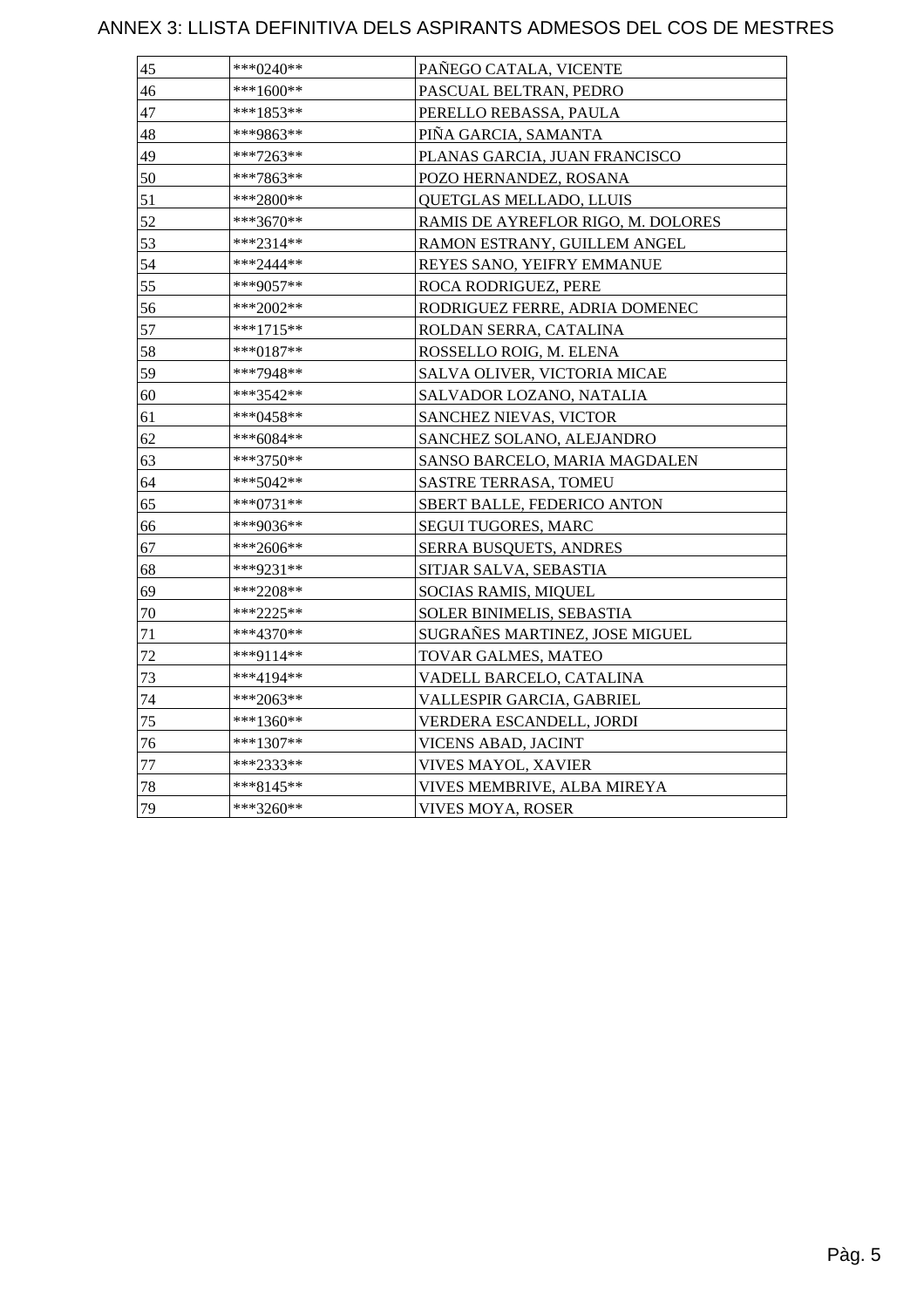#### **Illa: MALLORCA Cos: 0597 - MESTRES Especialitat: EI - EDUCACIÓ INFANTIL**

| <b>NUM</b>       | <b>DNI</b>  | <b>NOM</b>                        |
|------------------|-------------|-----------------------------------|
| 1                | ***6112**   | ADROVER AMER, MARGARITA           |
| $\overline{c}$   | $***7018**$ | ADROVER BAUZA, MARIA MAGDALEN     |
| 3                | ***1483**   | ADROVER CATALA, NEUS              |
| 4                | ***1934**   | AGUILERA CARO, M. DEL CARMEN      |
| 5                | ***8933**   | AGUILERA VANRELL, ELISENDA        |
| 6                | ***7296**   | AGUILO MARIN, NOELIA              |
| 7                | ***9658**   | ALBERTI COTO, PATRICIA            |
| $\boldsymbol{8}$ | ***2310**   | ALBERTI SERVERA, M. DEL CARME     |
| 9                | ***2030**   | ALCINAS MAS, SEBASTIANA           |
| 10               | ***2332**   | ALCOVER RIERA, MARTA              |
| 11               | ***2671**   | ALEMANY SEGUI, AINA               |
| 12               | $***8737**$ | ALZANILLAS LLANERAS, RAQUEL       |
| 13               | ***3793**   | ALZINA SOLER, MIREIA              |
| 14               | ***6568**   | AMENGUAL BAUZA, GUIDA             |
| 15               | ***5823**   | AMENGUAL CAPO, AINA MARIA         |
| 16               | ***7403**   | ARBONA MULET, JOANA MARIA         |
| 17               | ***4749**   | ARBONA SAGRERAS, FRANCISCA        |
| 18               | ***3509**   | ARCAS GOMEZ, MARIA                |
| 19               | ***5674**   | ARMIJO NAVARRO, BEATRIZ           |
| 20               | ***8633**   | ARTIGUES FONT, MARIA              |
| 21               | ***1843**   | ARTIGUES MANRESA, MARIA JERONIMA  |
| 22               | ***8595**   | <b>BADILLO COSANO, MONICA</b>     |
| 23               | ***0678**   | <b>BALUFO NICOLAU, ARIADNA</b>    |
| 24               | ***2145**   | BARBERENA VADELL, CRISTINA        |
| 25               | ***1803**   | BARCELO BARCELO, ROSA MARIA       |
| 26               | ***3523**   | BARCELO BLEDA, ANA ISABEL         |
| 27               | ***2299**   | BARCELO GARCIA, APOLONIA          |
| 28               | ***7300**   | BARCELO MARQUEZ, M. SOLEDAD       |
| 29               | ***8525**   | BARCELO RODRIGUEZ, MARIA FRANCESC |
| 30               | ***8726**   | BARCELO ROIG, MARTA               |
| 31               | ***3565**   | BARCIA FERNANDEZ, MARIA VANESSA   |
| 32               | ***5908**   | <b>BARRERA COSTA, INES</b>        |
| 33               | ***5845**   | <b>BASTIDA TIMONER, MARTA</b>     |
| 34               | ***8300**   | <b>BAUZA VILLAR, LAURA</b>        |
| 35               | ***1333**   | BEADE VAZQUEZ, BENJAMIN           |
| 36               | ***6994**   | BENNASAR BORRAS, RAQUEL           |
| 37               | ***7064**   | BERGAS ROTGER, MARTA              |
| 38               | ***7023**   | BIBILONI CASTILLO, M. MAGDALENA   |
| 39               | ***4449**   | BIBILONI COLL, MARIA DEL MAR      |
| 40               | ***4065**   | BIBILONI MATEU, CATALINA M.       |
| 41               | ***9713**   | BIBILONI TORRENS, MARIA MAGDALEN  |
| 42               | ***1326**   | <b>BISBAL MORA, SILVIA</b>        |
| 43               | $***2775**$ | <b>BLANES GARCIA, RAQUEL</b>      |
| 44               | ***7990**   | BLANQUER DIAZ, LUCIA CARMEN       |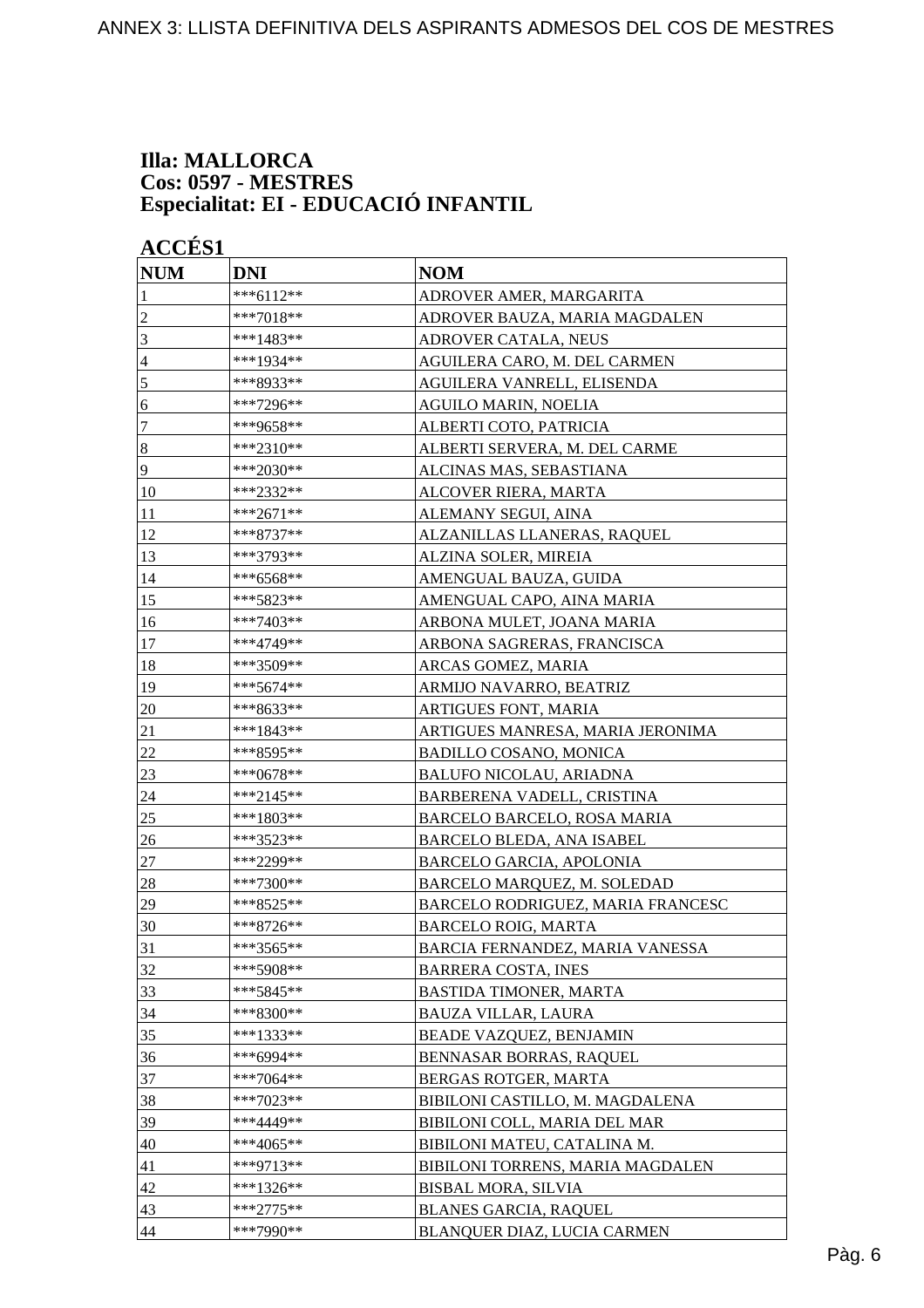| $***0401**$<br>BOSCH ANDREU, CATALINA<br>46<br>***6497**<br>47<br>BOSCH GARAU, ROSA MARIA DOL<br>***6199**<br>48<br>BOTA SALORT, MARGARITA<br>49<br>BOVER TERRADAS, MARINA<br>$***6636**$<br>50<br>***8024**<br><b>BOXBERGER COLOM, PILAR</b> |        |
|-----------------------------------------------------------------------------------------------------------------------------------------------------------------------------------------------------------------------------------------------|--------|
|                                                                                                                                                                                                                                               |        |
|                                                                                                                                                                                                                                               |        |
|                                                                                                                                                                                                                                               |        |
|                                                                                                                                                                                                                                               |        |
|                                                                                                                                                                                                                                               |        |
| $***1521**$<br>51<br><b>BRAZO FERRER, NURIA</b>                                                                                                                                                                                               |        |
| 52<br>***9568**<br><b>BUELE ZAMORA, SILVIA</b>                                                                                                                                                                                                |        |
| 53<br>***3961**<br>CABALLERO LOPEZ, INMACULADA                                                                                                                                                                                                |        |
| 54<br>$***1873**$<br>CABOT CAPO, SARA                                                                                                                                                                                                         |        |
| 55<br>***8873**<br>CABOT MIR, MARTA                                                                                                                                                                                                           |        |
| CABOT RIPOLL, MARIA DEL MAR<br>56<br>$***4282**$                                                                                                                                                                                              |        |
| 57<br>$***0721**$<br>CABOT TORRES, MARINA                                                                                                                                                                                                     |        |
| 58<br>$***6451**$<br>CABRER SERVERA, BARBARA                                                                                                                                                                                                  |        |
| 59<br>CALAFELL LOPEZ, MARTA ELKA<br>***0346**                                                                                                                                                                                                 |        |
| ***1995**<br>60<br>CALDENTEY BAUZA, ANGELA                                                                                                                                                                                                    |        |
| $***1286**$<br>CAMPINS PULIDO, ELENA<br>61                                                                                                                                                                                                    |        |
| 62<br>CANYELLES OLIVER, MIREIA<br>$***7267**$                                                                                                                                                                                                 |        |
| $***1653**$<br>63<br>CAÑAMERO RIGO, MARGALIDA                                                                                                                                                                                                 |        |
| $***8195**$<br>CAÑELLAS FERNANDEZ, MARTA<br>64                                                                                                                                                                                                |        |
| 65<br>CAÑELLAS MOREY, ESPERANZA<br>$***7034**$                                                                                                                                                                                                |        |
| ***3375**<br>CAÑELLAS RIUTORT, MAGDALENA<br>66                                                                                                                                                                                                |        |
| CAÑELLAS SASTRE, CRISTINA<br>67<br>***8440**                                                                                                                                                                                                  |        |
| 68<br>***0901**<br>CAPELLA DURAN, CATALINA                                                                                                                                                                                                    |        |
| 69<br>***3949**<br>CAPO GALMES, FRANCISCA                                                                                                                                                                                                     |        |
| $***2118**$<br>CAPO NICOLAU, M. NEUS                                                                                                                                                                                                          |        |
| 70<br>CARBONELL FLORIT, MARTA                                                                                                                                                                                                                 |        |
| 71<br>$***6560**$<br>$72\,$                                                                                                                                                                                                                   |        |
| ***1621**<br>CARDELL VIDAL, M. MAGDALENA                                                                                                                                                                                                      |        |
| CARDONA CAMPAÑA, VANESA<br>73<br>$***7757**$                                                                                                                                                                                                  |        |
| 74<br>***7163**<br>CARDONA MIRO, CRISTINA                                                                                                                                                                                                     |        |
| 75<br>$***8147**$<br>CARMONA GENOVART, AIDA                                                                                                                                                                                                   |        |
| ***5902**<br>CARRIO CAPELLA, ANTONIA<br>76                                                                                                                                                                                                    |        |
| $***8105**$<br>77<br>CARRIQUI ALCOVER, BLANCA                                                                                                                                                                                                 |        |
| 78<br>***6583**<br>CASTAÑOS REBOLLO, LAURA                                                                                                                                                                                                    |        |
| 79<br>***7913**<br>CASTRO NAVARRO, FABIOLA                                                                                                                                                                                                    |        |
| 80<br>$***2753**$<br>CAVALLER SOLER, MARINA                                                                                                                                                                                                   |        |
| 81<br>$***6750**$<br>CERDA VIDAL, M. MAGDALENA                                                                                                                                                                                                |        |
| 82<br>***1290**<br>CERVERA GOMEZ, ALBA                                                                                                                                                                                                        |        |
| 83<br>$***6376**$<br>CIFRE AMIGO, LAURA                                                                                                                                                                                                       |        |
| 84<br>***2439**<br>CIFRE MALONDRA, AINA                                                                                                                                                                                                       |        |
| 85<br>$***4256**$<br>CIFRE OLIVER, MARINA                                                                                                                                                                                                     |        |
| 86<br>$***4061**$<br>CLADERA RUIZ, SONIA                                                                                                                                                                                                      |        |
| 87<br>***9331**<br>COLL AMENGUAL, MAGDALENA                                                                                                                                                                                                   |        |
| 88<br>$***4452**$<br>COLL FERRER, MERCEDES                                                                                                                                                                                                    |        |
| 89<br>$***1970**$<br>COLL GUAL, FRANCESCA                                                                                                                                                                                                     |        |
| 90<br>$***2410**$<br>COLL HORRACH, FRANCINA                                                                                                                                                                                                   |        |
| 91<br>$***4198**$<br>COLOMBRAM OLIVER, MARIA MAGDALEN                                                                                                                                                                                         |        |
| 92<br>***4822**<br>COMAS FERRER, JUANA M.                                                                                                                                                                                                     |        |
| 93<br>***2398**<br>COMPANY SABATER, MARGARITA                                                                                                                                                                                                 |        |
| 94<br>***6600**<br>CORDOBES COLLADOS, ANAEL                                                                                                                                                                                                   |        |
| 95<br>***9840**<br>CORREDOR LUENGO, CAROLINA                                                                                                                                                                                                  |        |
| 96<br>***4284**<br><b>CORTES MESTRE, NOEMI</b>                                                                                                                                                                                                |        |
| 97<br>***0586**<br>CORTES RIVERA, YEIMY DANIELA                                                                                                                                                                                               |        |
| 98<br>***8583**<br>COVAS MEDINA, LUCIA                                                                                                                                                                                                        |        |
| 99<br>***3679**<br>COVAS VALLERIOLA, ALICIA ISABEL                                                                                                                                                                                            | Pàg. 7 |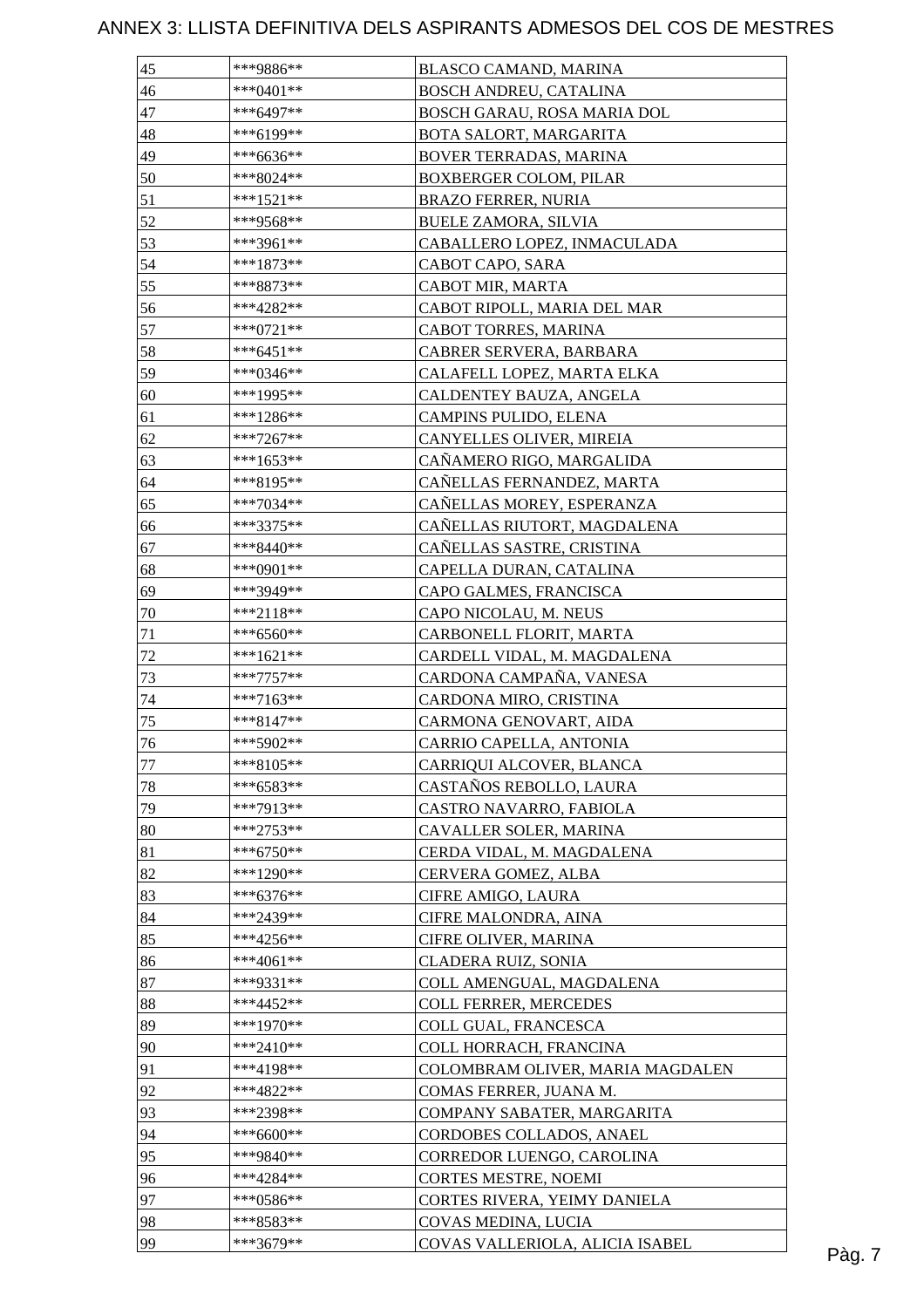| 100 | ***9394**   | CRESENCIO PERALTA, RAQUEL           |  |
|-----|-------------|-------------------------------------|--|
| 101 | $***5196**$ | CRESPI RIUTORT, ANTONIA             |  |
| 102 | $***7555**$ | CRESPI SASTRE, ISABEL VICTORI       |  |
| 103 | $***2150**$ | CUENCA RODRIGUEZ, TANIA             |  |
| 104 | ***3906**   | CUENCA RODRIGUEZ, TANIA CONCEPCI    |  |
| 105 | ***1582**   | DE PLANDOLIT CORRO, NURIA           |  |
| 106 | $***1644**$ | DE UNZUETA ALCOVER, CRISTINA        |  |
| 107 | ***2116**   | DEL CAMPO ORTS, GLORIA              |  |
| 108 | ***0181**   | DEL CASTILLO BENOIT, INES MAGDALENA |  |
| 109 | $***7245**$ | DELGADO FIOL, ANTONIA               |  |
| 110 | ***4808**   | DIAGO HAYLES, IRENE                 |  |
| 111 | ***3407**   | DIAZ CORCHETE, NEREA                |  |
| 112 | ***2859**   | DIAZ LOPEZ, SONIA                   |  |
| 113 | $***1547**$ | DIEZ FERNANDEZ, ANA                 |  |
| 114 | ***3757**   | DIEZ SANZ, M. DEL PILAR             |  |
| 115 | ***8867**   | DOMINGUEZ CRUZ, LAURA MARIA         |  |
|     |             |                                     |  |
| 116 | $***1887**$ | DOMINGUEZ OLIVER, ISABEL EUGENIA    |  |
| 117 | ***6852**   | DOMINGUEZ PASCUAL, SARA             |  |
| 118 | ***3274**   | DURAN SOBRINO, MARIA JESUS          |  |
| 119 | ***0650**   | ENTRENA ALZAMORA, JESICA            |  |
| 120 | ***0523**   | ESCANDELL CABELLO, FRANCISCO JOSE   |  |
| 121 | $***4486**$ | ESCANDELL ESCANDELL, EMMA           |  |
| 122 | ***4359**   | <b>ESCOBEDO CIFRE, MARTA</b>        |  |
| 123 | ***4663**   | ESCODA BALAGUERO, GEORGINA CARLA    |  |
| 124 | ***2674**   | ESCUDERO GARCIA, ELVIRA             |  |
| 125 | ***2153**   | ESPEJO CORRALEJO, CATALINA          |  |
| 126 | ***2291**   | ESPINOSA GALLARDO, FRANCISCA        |  |
| 127 | ***2897**   | ESTARAS FIDALGO, MONICA             |  |
| 128 | $***8578**$ | FAR GARCIA, EVA MARIA               |  |
| 129 | ***7244**   | FERNANDEZ CALVO, TAMARA             |  |
| 130 | ***5876**   | FERNANDEZ GUTIERREZ, LAURA          |  |
| 131 | $***1511**$ | FERNANDEZ HIDALGO, FATIMA           |  |
| 132 | ***3209**   | FERNANDEZ RAYAS, IRENE              |  |
| 133 | $***0253**$ | FERNANDEZ SANCHEZ, ANA I.           |  |
| 134 | ***7333**   | FERRA VEGA, BLANCA                  |  |
| 135 | ***6849**   | FERRE VIDAL, MARIA TERESA           |  |
| 136 | $***1644**$ | FERRER CERDA, MIQUELA MARIA         |  |
| 137 | ***1901**   | FERRER I VIDAL, IMMACULADA          |  |
| 138 | $***5764**$ | FERRIOL BENNASAR, M. MAGDALENA      |  |
| 139 | *** 5155**  | FERRIOL BERGAS, MA. MARGALIDA       |  |
| 140 | ***3927**   | FERRIOL MIR, CATALINA               |  |
| 141 | ***3604**   | FONS MAS, ANTONIA                   |  |
| 142 | ***5929**   | FONT BERLAND, BEATRIZ               |  |
| 143 | ***9239**   | FONT BOSCH, MARIA CRISTINA          |  |
| 144 | ***6154**   | FONTIRROIG ROSSELLO, MAGDALENA      |  |
| 145 | ***2438**   | FORNES ESTARELLAS, MARIA            |  |
| 146 | ***0841**   | FRANCISCO FORTEZA, JOSEFA           |  |
| 147 | ***9170**   | FRAU NIETO, MARIA CARMEN            |  |
| 148 | $***1305**$ | FRONTERA LLADO, CATALINA M.         |  |
| 149 | $***1841**$ | FRONTERA PONT, ANTONIA              |  |
| 150 | $***7741**$ | FRONTERA SANTAMARIA, VICTORIA       |  |
| 151 | ***6849**   | FULLANA COMPANY, MARIA              |  |
| 152 | $***7217**$ | FULLANA JAUME, AINA                 |  |
| 153 | ***4868**   | FUSTER LLOFRIU, CRISTINA            |  |
|     |             |                                     |  |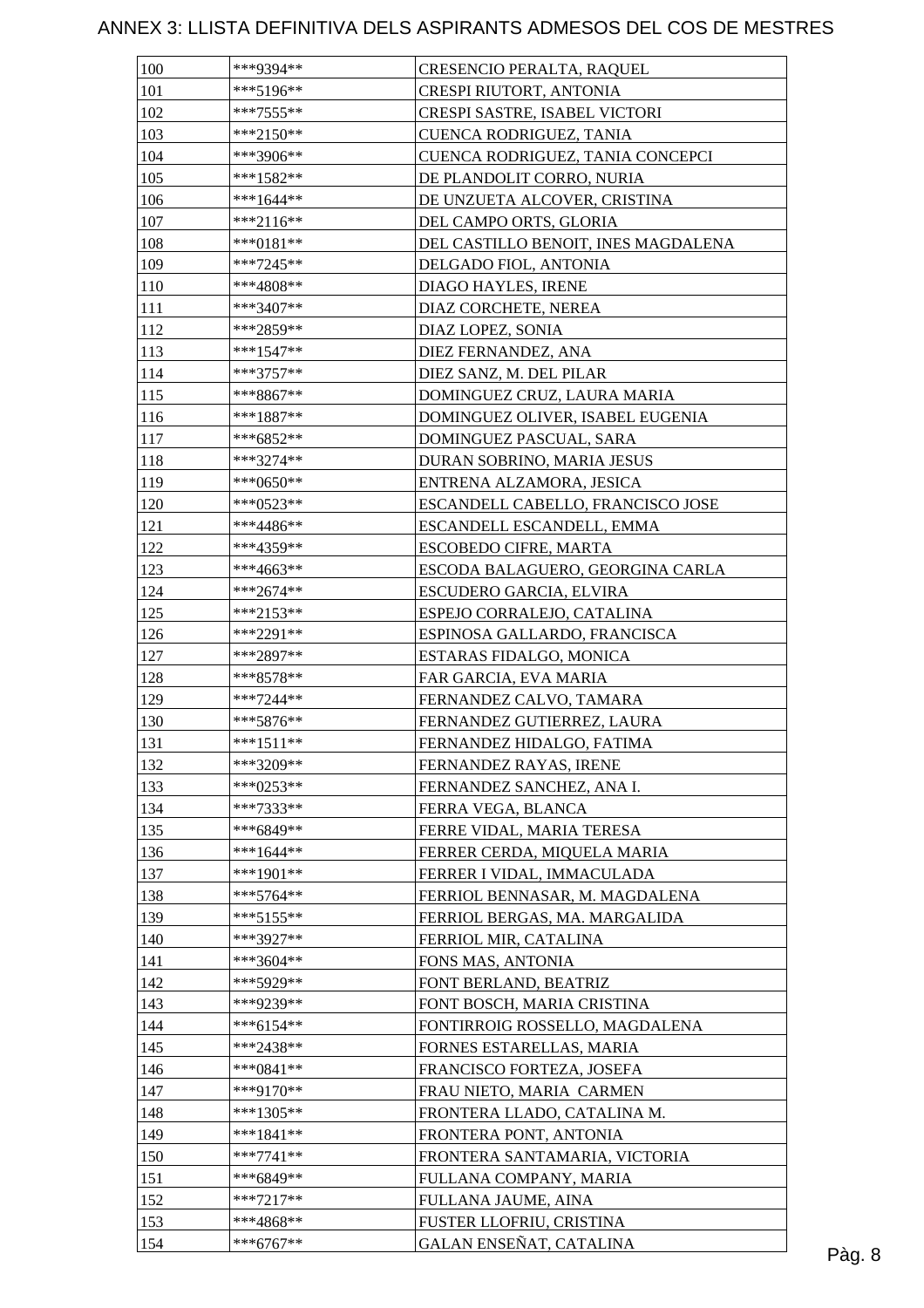| 155        | ***0568**                | GALERA GARCIA, MARTA                                  |
|------------|--------------------------|-------------------------------------------------------|
| 156        | ***2020**                | <b>GALINDO RAMIS, LAURA</b>                           |
| 157        | ***1790**                | GALMES GENOVART, BARBARA ALICIA                       |
| 158        | $***2614**$              | <b>GAMERO SANCHEZ, M. ISABEL</b>                      |
| 159        | ***1210**                | GAMUNDI BORRAS, M. MAGDALENA                          |
| 160        | ***5971**                | GARCIA BONILLA, M. MARGARITA                          |
| 161        | ***9404**                | GARCIA FERRER, MARIA LORETO                           |
| 162        | ***2091**                | GARCIA LLOBERA, FRANCISCA AINA                        |
| 163        | ***8011**                | <b>GARCIA MARTINEZ, ESTHER</b>                        |
| 164        | ***6684**                | GARNES ALCALDE, CRISTINA                              |
| 165        | ***2833**                | <b>GARNES FERNANDEZ, ALBA</b>                         |
| 166        | $***1417**$              | GARRIDO BAIDEZ, ELENA                                 |
| 167        | ***6313**                | GARRIGA RIERA, JOANA                                  |
| 168        | $***7303**$              | GAYA MASCARO, VICTORIA                                |
| 169        | ***6788**                | <b>GELABERT FUSTER, XAVIER</b>                        |
| 170        | $***8747**$              | <b>GELABERT MATEO, MARTA</b>                          |
| 171        | ***2293**                | GELABERT MESTRE, FRANCINA                             |
| 172        | ***7460**                | <b>GELABERT VIDAL, MARGARITA</b>                      |
| 173        | ***6695**                | GILI PAYERAS, MAGDALENA                               |
| 174        | ***7191**                | <b>GINARD ESTEVA, MARIA</b>                           |
| 175        | ***1393**                | GOMEZ RECHE, M. DEL CARMEN                            |
| 176        | ***4893**                | GOMEZ SANTIAGO, NATALIA                               |
| 177        | ***0252**                | GONZALEZ ESTEPA, ANA MARIA                            |
| 178        | ***9014**                | GONZALEZ HERRERO PEREZ, MARIA EUGENIA                 |
| 179        | $***1412**$              | GONZALEZ MARIN, LAURA                                 |
| 180        | $***5805**$              | GONZALEZ PEDREGAL, FLORENCIA                          |
| 181        | ***2278**                | GORNALS ESTELRICH, M. MAR                             |
| 182        | ***9575**                | GOST FIOL, ROSA MARIA                                 |
| 183        | ***2232**                | GUAL GELABERT, MARIA VICTORIA                         |
| 184        | ***6742**                | GUAL PALOU, M. MAGDALENA                              |
| 185        | ***0870**                | <b>GUAL PERELLO, CATALINA</b>                         |
| 186        | $***3713**$              | GUARDIOLA MULET, FRANCISCA                            |
| 187        | ***3896**                | GUARIDO DOMINGUEZ, SORAYA                             |
| 188        | ***9430**                | <b>GUASP FAR, MARIA DE LLUC</b>                       |
| 189        | $***8401**$              | <b>GUASP GINER, AINA</b>                              |
| 190        | $***8103**$              | <b>GUERRA ROMERO, TANIA</b>                           |
| 191        | $***4546**$              | GUERRERO FEDELICH, PAOLA E.                           |
| 192        | ***2819**                |                                                       |
|            | ***3815**                | <b>GUIJARRO GOMEZ, ROCIO</b>                          |
| 193<br>194 | ***3802**                | HERNANDEZ VICO, SALVADORA<br>HERVALEJO FARINOS, LAURA |
|            |                          |                                                       |
| 195        | ***4060**                | HINAREJOS VENY, M. DEL MAR                            |
| 196        | ***4110**                | HOMAR GELABERT, MARGARITA                             |
| 197        | ***4633**<br>$***8022**$ | HUERTA MASCARELL, MIREIA                              |
| 198        |                          | <b>IGLESIAS RUIZ, ANA</b>                             |
| 199        | ***7124**                | JAEN VIVES, MARIA NEUS                                |
| 200        | ***1911**                | JANER CALAFAT, PATRICIA                               |
| 201        | ***3865**                | JAUME CANTALLOPS, ENCARNACIO                          |
| 202        | ***4101**                | JAUME RIERA, MARGARITA                                |
| 203        | ***4194**                | JIMENEZ ALOMAR, IRENE                                 |
| 204        | $***8513**$              | JIMENEZ GARCIA, ALBA                                  |
| 205        | $***4077**$              | JUAN DE SENTMENAT PICORNELL, ADRIANA<br><b>ISABEL</b> |
| 206        | ***3415**                | JUAN MOLL, M. ROSA                                    |
| 207        | ***6403**                | <b>JUAN QUILES, NEUS</b>                              |
| 208        | ***8596**                | <b>JULIA BARCELO, AINA</b>                            |
|            |                          |                                                       |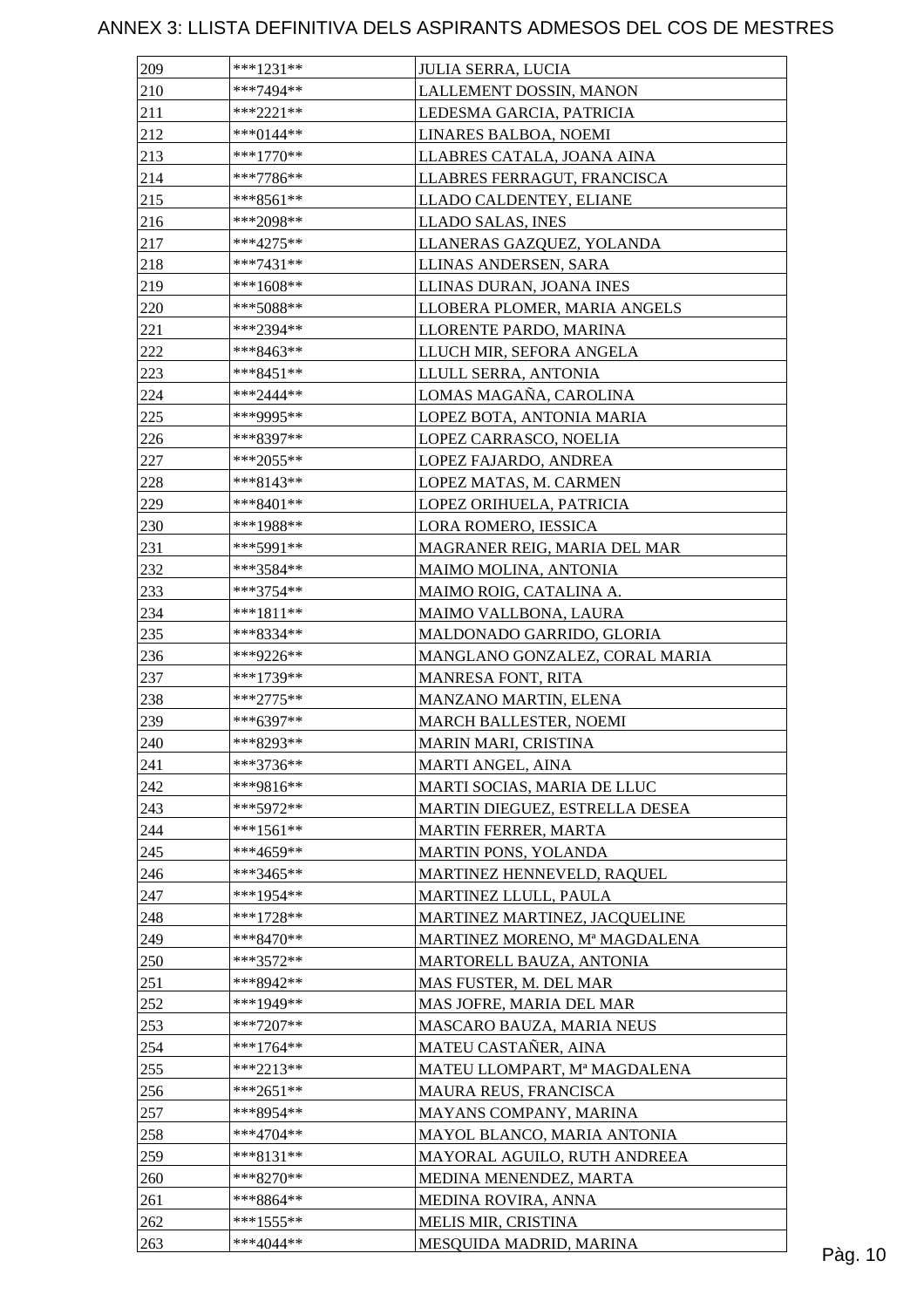| 264 | ***0672**   | MESQUIDA ORDINAS, MARGARITA         |  |
|-----|-------------|-------------------------------------|--|
| 265 | ***2287**   | MESQUIDA VICENS, M. SEBASTIANA      |  |
| 266 | ***1693**   | MIQUEL GRIMALT, MARIA EULALIA       |  |
| 267 | $***2137**$ | MIRALLES SORELL, ANTONIA            |  |
| 268 | ***2466**   | MOLERO CANO, JUANA MARIA            |  |
| 269 | ***8472**   | MOLL RAMIS, BEATRIZ                 |  |
| 270 | $***1341**$ | MONJO OLIVER, ARIADNA               |  |
| 271 | ***0041**   | MONTENEGRO GARCIA, CRISTINA         |  |
| 272 | ***1506**   | MONTESERIN GOMEZ, DEBORA ZARA       |  |
| 273 | ***9453**   | MORA ARIAS, ALBA                    |  |
| 274 | ***3833**   | MORA JAUME, FRANCESCA               |  |
| 275 | ***8458**   | MORA MANRESA, MARIA                 |  |
| 276 | ***2668**   | MORELL BOVER, ANTONIA               |  |
| 277 | ***0584**   | MORENO BARCELO, JOAQUINA            |  |
| 278 | ***1842**   | MOREY CRU, M. MAGDALENA             |  |
| 279 | ***3325**   | MOREY FONT, MARTA                   |  |
| 280 | $***1898**$ | MOREY LLADO, ALEXANDRA              |  |
| 281 | ***1175**   | MORRO MESQUIDA, ANT. BEATRIZ        |  |
| 282 | ***1967**   | MULET JAUME, MARIA                  |  |
| 283 | ***8602**   | MUÑOZ RIPOLL, FRANCISCA YOLA        |  |
| 284 | $***7007**$ | NADAL PEREZ, MARIA DEL CARM         |  |
| 285 | ***1982**   | NARANJO JIMENEZ, SANDRA             |  |
| 286 | ***6850**   | NAVARREDONDA PERELLO, MARIA DEL MAR |  |
| 287 | ***3497**   |                                     |  |
|     |             | NAVARRO PLANAS, IRENE MARIA         |  |
| 288 | ***2688**   | NICOLAU GALMES, JAUME               |  |
| 289 | ***8622**   | NICOLAU LOPEZ, MARIA ANTONIA        |  |
| 290 | ***2025**   | NICOLAU RAYO, MARIA DEL MAR         |  |
| 291 | ***7093**   | NIETO NAVIO, LAURA                  |  |
| 292 | ***8264**   | NIETO PARRA, OLGA                   |  |
| 293 | ***1160**   | NOGUERA CUART, CRISTINA B.          |  |
| 294 | ***8009**   | NUÑEZ MARI, CAROLINA                |  |
| 295 | $***1710**$ | OBRADOR BURGUERA, MARIA PAU         |  |
| 296 | $***1947**$ | OBRADOR MAESTRE, MARINA             |  |
| 297 | $***7002**$ | OBRADOR MANRESA, CATALINA           |  |
| 298 | ***2064**   | OBRADOR SORELL, CARME               |  |
| 299 | ***2919**   | OLIVER MARTORELL, MARGARITA         |  |
| 300 | ***1982**   | OLIVER PUJOL, MARIA                 |  |
| 301 | ***9011**   | OLIVER TOLEDO, ESTER                |  |
| 302 | ***3585**   | OLIVER VICENS, MAGDALENA            |  |
| 303 | ***7597**   | OLMEDO AMADOR, LORETO PAOLA         |  |
| 304 | ***9546**   | ORFILA ABADIA, M. DEL MAR           |  |
| 305 | $***0056**$ | ORTEGA ALORDA, MARIA                |  |
| 306 | $***1753**$ | PALACIO DIAZ-SALAZAR, ANA BEATRIZ   |  |
| 307 | ***6604**   | PALACIOS MARTINEZ, NURIA ESTHER     |  |
| 308 | ***3105**   | PALMER HOMAR, ROSA MARIA            |  |
| 309 | $***1135**$ | PALMER MONTOJO, MARIA               |  |
| 310 | $***6422**$ | PALOMARES MARIN, LAURA              |  |
| 311 | ***3991**   | PARERA LLODRA, JOANA MARIA          |  |
| 312 | $***3967**$ | PARERA PIZA, LAURA                  |  |
| 313 | ***9937**   | PASCUAL CABOT, FRANCISCA            |  |
| 314 | ***8535**   | PASCUAL JULIA, BEL MARIA            |  |
| 315 | $***8701**$ | PAYERAS CLADERA, CATERINA           |  |
| 316 | $***1520**$ | PAYERAS CLADERA, MARTINA            |  |
| 317 | ***3935**   | PAYERAS PONS, ANTONIA               |  |
| 318 | $***6744**$ | PAYERAS RAYO, CATALINA M.           |  |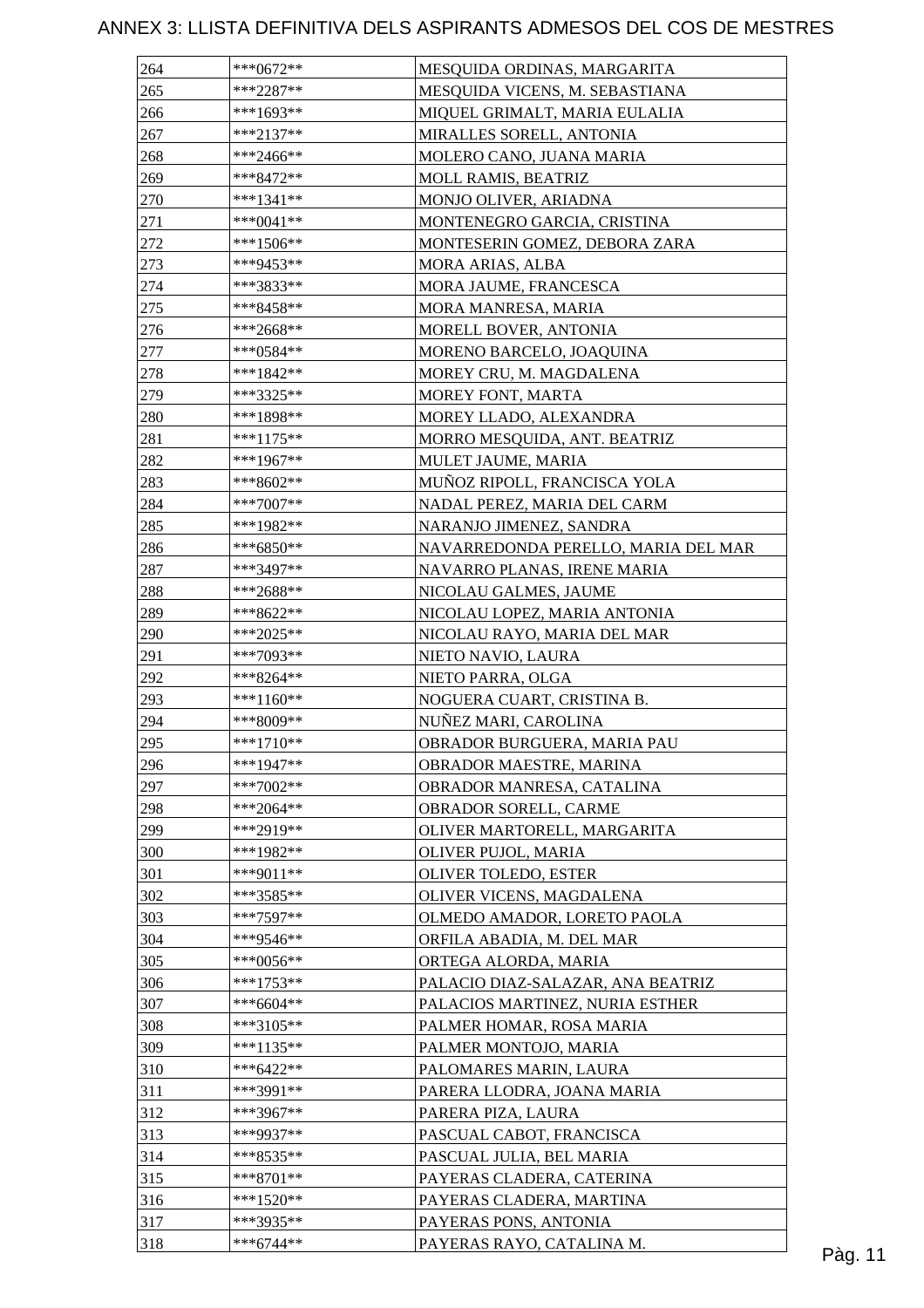| 319 | ***1922**                  | PAYERAS SOCIAS, FRANCISCA       |         |
|-----|----------------------------|---------------------------------|---------|
| 320 | ***7344**                  | PERELLO COMPANY, MARIA DEL MAR  |         |
| 321 | ***6692**                  | PERELLO SANCHEZ, ANA LAURA      |         |
| 322 | $***0861**$                | PEREZ FLORIDO, EVA              |         |
| 323 | $***1838**$                | PEREZ MONTIEL, ESTEFANIA        |         |
| 324 | ***1650**                  | PEREZ MORELL, MARIA             |         |
| 325 | $***1688**$                | PEREZ NIETO, LORENA             |         |
| 326 | ***8282**                  | PEREZ PEREZ, MAGDALENA          |         |
| 327 | ***7960**                  | PEREZ RAMON, SORAYA             |         |
| 328 | $***5048**$                | PEREZ RODES, CLARA              |         |
| 329 | $***2411**$                | PESO GUZMAN, MARTA              |         |
| 330 | ***0345**                  | PETRO PIZA, CATALINA ANA        |         |
| 331 | ***5879**                  | PIQUERAS MORCILLO, MARIA BLANCA |         |
| 332 | $***0254**$                | PIZA CRESPI, FRANCISCA          |         |
| 333 | ***3734**                  | POL CABANELLAS, JOANA MARIA     |         |
| 334 | $***6773**$                | POL LOPEZ, CARME                |         |
| 335 | ***0859**                  | POMARES HERRERA, NATALIA        |         |
| 336 | ***8308**                  | PONS GARCIA, VICTORIA           |         |
| 337 | ***7269**                  | PONS GOMEZ, NEUS                |         |
| 338 | $***8231**$                | PONS GONZALEZ, FRANCISCA        |         |
| 339 | ***9852**                  | PONS LOPEZ, SUSANA              |         |
| 340 | $***7264**$                | PONTE LLANERAS, MARTA           |         |
| 341 | ***6589**                  | PORRON VAZQUEZ, MONICA          |         |
| 342 | ***0173**                  | PRATS MORRO, AINA               |         |
| 343 | $***2170**$                | PROHENS BENITO, SONIA           |         |
| 344 | $***8500**$                | PUIG ESTELRICH, MARGALIDA       |         |
| 345 | ***8623**                  | PUIG SUÑER, MARGALIDA Mª        |         |
| 346 | ***0328**                  | PUJOL MARBA, RAQUEL             |         |
| 347 | $***8872**$                |                                 |         |
| 348 | ***1186**                  | PUJOL MARTINEZ, LAURA           |         |
|     | $***1091**$                | QUESADA LOPEZ, MARIA DEL CARM   |         |
| 349 |                            | QUESADA MARQUEZ, ROCIO          |         |
| 350 | $***7351**$<br>$***3930**$ | QUETGLAS CANTALLOPS, MARINA     |         |
| 351 | $***1545**$                | QUETGLAS PARERA, ANTONIA MARIA  |         |
| 352 |                            | RAMIREZ GARAU, ELENA            |         |
| 353 | $***1554**$                | RAMIREZ RUIZ, EVA               |         |
| 354 | ***1015**                  | RAMIS DE MIGUEL, M. MAR         |         |
| 355 | $***2266**$                | RAMIS MUNAR, PAULA              |         |
| 356 | ***7298**                  | RAMON MARTORELL, JOANA          |         |
| 357 | ***0165**                  | REGAL MAS, INMACULADA           |         |
| 358 | $***1538**$                | REPISO GOMILA, SILVIA           |         |
| 359 | $***1738**$                | REUS AUGUSTO, SUSANA            |         |
| 360 | $***2133**$                | REUS ESCALAS, AURORA            |         |
| 361 | ***8446**                  | RIBAS NADAL, MARINA             |         |
| 362 | $***7050**$                | RIBER BENNASAR, PALMIRA MAGDAL  |         |
| 363 | ***3630**                  | RIERA SAMPOL, ANTONIA           |         |
| 364 | ***8773**                  | RIVAS HERNANDEZ, AMAIA          |         |
| 365 | $***4132**$                | RIVAS JIMENEZ, ISABEL           |         |
| 366 | ***7846**                  | ROBLES MAESTRO, MARTA           |         |
| 367 | $***2679**$                | RODRIGUEZ ESCANDELL, LAURA      |         |
| 368 | ***4335**                  | RODRIGUEZ GARCIA, DEBORA        |         |
| 369 | ***0215**                  | RODRIGUEZ PICO, MAOLY KATHERIN  |         |
| 370 | ***9982**                  | RODRIGUEZ POU, MARGALIDA        |         |
| 371 | $***1197**$                | RODRIGUEZ VERDEJO, LAURA        |         |
| 372 | ***0968**                  | ROIG JULIA, M. ANTONIA          |         |
| 373 | ***6799**                  | ROIG TORRENS, ANA MARIA         | Pàg. 12 |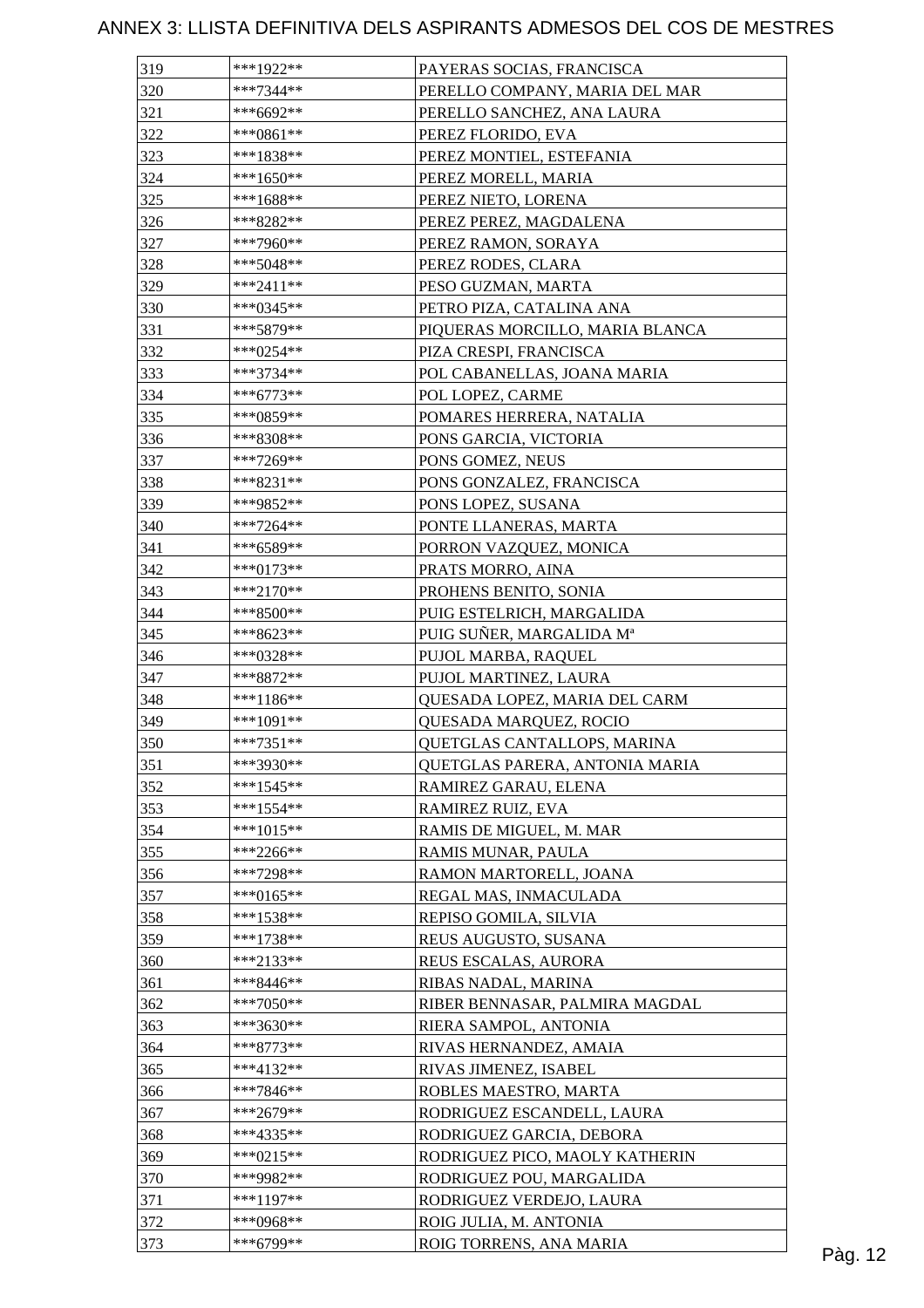| 374        | $***1422**$            | ROMAN GALAN, M. VICTORIA                                   |         |
|------------|------------------------|------------------------------------------------------------|---------|
| 375        | $***8418**$            | <b>ROS BOSCH, ESTHER</b>                                   |         |
| 376        | $***5911**$            | ROSER MANERA, MATEO                                        |         |
| 377        | $***5911**$            | ROSER MANERA, SALVADOR                                     |         |
| 378        | $***7206**$            | ROSSELLO BESTARD, MARTA                                    |         |
| 379        | ***6183**              | ROSSELLO LLADO, LLUCIA                                     |         |
| 380        | ***8506**              | ROTGER CAÑELLAS, M. DEL MAR                                |         |
| 381        | $***6536**$            | ROTGER ESCALAS, MARGARITA                                  |         |
| 382        | $***4212**$            | ROTGER FRONTERA, CATALINA                                  |         |
| 383        | ***9580**              | ROTGER NUÑEZ, FRANCESCA                                    |         |
| 384        | ***4062**              | RUESCAS BROADBENT, KELLY                                   |         |
| 385        | ***7265**              | RUIZ BLAZQUEZ, LAURA                                       |         |
| 386        | $***4574**$            | RUIZ CAMPILLO, JUANA MARIA                                 |         |
| 387        | ***0954**              | RUIZ CAÑELLAS, MARTA                                       |         |
| 388        | ***2215**              | <b>RUIZ FARRE, KAREN</b>                                   |         |
| 389        | $***8613**$            | RUIZ LOPEZ, ANAIS                                          |         |
| 390        | $***7167**$            | SABATER SEGUI, MARIA MAGDALEN                              |         |
| 391        | ***9739**              | SALAS COLOM, MARC                                          |         |
| 392        | ***4421**              | <b>SALAS TUGORES, JOANA</b>                                |         |
| 393        | $***1678**$            | SALVA LILLO, LUCIA                                         |         |
| 394        | ***0495**              | SALVA PASCUAL, MARTA                                       |         |
| 395        | ***9073**              | SAMPEDRO MARTINEZ, PILAR SONIA                             |         |
| 396        | ***9683**              | SAMPOL FRONTERA, CATALINA                                  |         |
| 397        | ***5857**              | SANCENON BENNASAR, M. DEL CARMEN                           |         |
| 398        | $***1214**$            | SANCHEZ ANGULO, PAULA                                      |         |
| 399        | ***3866**              | SANCHEZ ESTELA, MARIA ANTONIA                              |         |
| 400        | ***7019**              | SANCHEZ FRAU, MARINA                                       |         |
| 401        | ***9114**              | SANCHEZ GELABERT, MARIA VICTORIA                           |         |
| 402        | ***0262**              | SANCHEZ MATEU, MARIA ROSA                                  |         |
| 403        | $***4507**$            | SANCHEZ QUINTERO, MARIA EVA                                |         |
| 404        | $***7727**$            | SANCHEZ RODRIGUEZ, ANA DOLORES                             |         |
| 405        | ***8089**              | SANCHEZ RODRIGUEZ, SONIA                                   |         |
| 406        | ***0024**              | SANCHEZ SANCHEZ, MIRIAM                                    |         |
| 407        | $***3030**$            | SANCHIS ALBUIXECH, NIEVES                                  |         |
| 408        | ***8801**              | <b>SANS NEGRE, PAULA</b>                                   |         |
| 409        | ***2662**              | SANSO JAUME, CATALINA MARIA                                |         |
| 410        | $***1775**$            | SANSO NICOLAU, CATALINA                                    |         |
|            | $***6097**$            |                                                            |         |
| 411        |                        | SANTAEUFEMIA FERRA, KARINA                                 |         |
| 412<br>413 | ***3786**<br>***8889** | SANTANDREU TOMAS, JUANA ANA<br>SASTRE LLOMPART, M. BARBARA |         |
| 414        | $***2861**$            |                                                            |         |
|            |                        | SEGUI CRESPI, MARIA ANGELS                                 |         |
| 415        | $***1798**$            | SEGUI MULA, CLARA                                          |         |
| 416        | $***0733**$            | SEGURA EXPOSITO, ISABEL                                    |         |
| 417        | $***6875**$            | SEGURA GELABERT, M. DEL MAR                                |         |
| 418        | $***5277**$            | SERRA FORNES, M. ROSA                                      |         |
| 419        | $***7251**$            | SERRA GARCIA, M. LUISA                                     |         |
| 420        | $***8136**$            | SERRA MORENO, CATALINA MARIA                               |         |
| 421        | $***7156**$            | SERRA REAL, MARGARITA                                      |         |
| 422        | ***9279**              | SERVERA PALERM, AINOA ESTER                                |         |
| 423        | $***0653**$            | SEVILLA BUSQUETS, MELISA                                   |         |
| 424        | ***3880**              | SITGES HUGUET, MARIA                                       |         |
| 425        | ***6883**              | SIURANA BESTARD, JESICA                                    |         |
| 426        | $***0579**$            | SOCIAS MARTI, IRENE                                        |         |
| 427        | $***9057**$            | SORIANO ESCUDERO, SOFIA ESTER                              |         |
| 428        | ***0712**              | SUÑER PAGES, MARTA                                         | Pàg. 13 |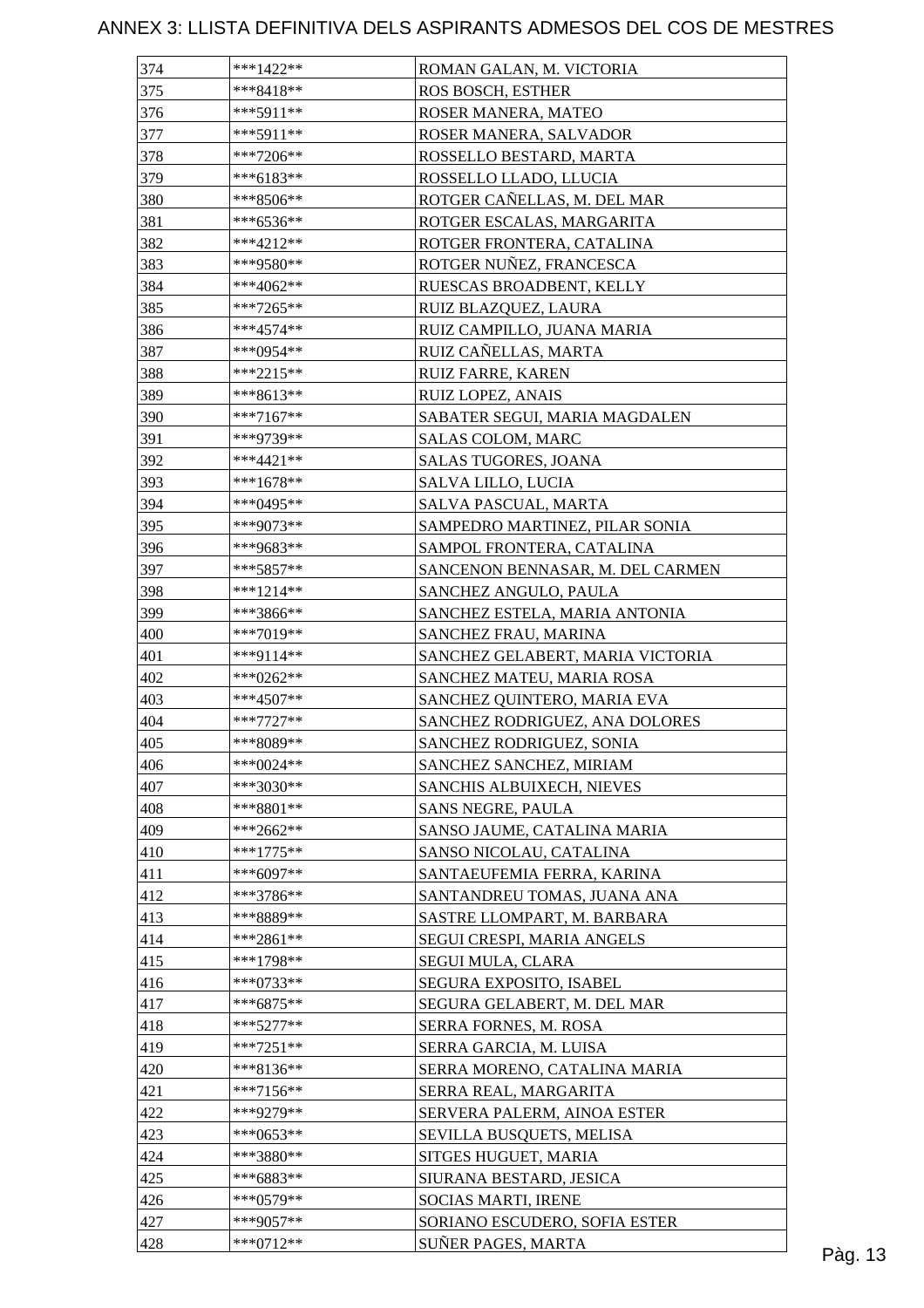| 429 | ***5877**   | SUREDA MORAGUES, MARIA ANTONIA |
|-----|-------------|--------------------------------|
| 430 | $***8796**$ | TANCO RAMIREZ, BARBARA         |
| 431 | ***4070**   | TOMAS CEBRIAN, MAGDALENA       |
| 432 | ***3325**   | TOMAS PONS, MAGDALENA          |
| 433 | ***6024**   | TORANDELL TORRES, FRANCESCA    |
| 434 | $***1802**$ | TORELLO CIFRE, FRANCISCA MARI  |
| 435 | ***1043**   | TORRECILLA ALEMANY, EVA        |
| 436 | ***0584**   | TORRENS CALVO, AINA            |
| 437 | ***8575**   | TORRES HERNANDEZ, ANTONIA      |
| 438 | ***2004**   | TRIAY OLIVER, CRISTINA L.      |
| 439 | ***0151**   | TRIGO LINDO, SARA              |
| 440 | ***5903**   | TRIVIÑO MERIDA, MARIA SOLEDAD  |
| 441 | ***1928**   | TRUJILLO VIRUEL, CARMEN        |
| 442 | ***9973**   | TUGORES MIR, MARIA DELS ANG    |
| 443 | ***5622**   | TUGORES PASCUAL, M. NEUS       |
| 444 | ***4116**   | TUR CONDE, LAURA               |
| 445 | ***6058**   | TUR FERRER, MARIA DEL CARM     |
| 446 | ***7673**   | VALLES GARAU, TERESA           |
| 447 | ***1846**   | VALLES VICENS, MARIA ANTONIA   |
| 448 | ***0329**   | VALLESPIR CARBONELL, MARINA    |
| 449 | ***3222**   | VALLESPIR COLL, CATALINA       |
| 450 | ***7187**   | VANRELL FONT, MARIA MAGDALEN   |
| 451 | ***7154**   | VANRELL MATAS, XISCA           |
| 452 | ***3378**   | VAQUER SALOM, NURIA            |
| 453 | ***9708**   | VARON RODA, MELANIE            |
| 454 | ***1074**   | VASALLO VILAR, JOANA TERESA    |
| 455 | ***8551**   | VAZQUEZ SALLERAS, FRANCINA     |
| 456 | ***9257**   | VEGA SANCIBRIAN, LETICIA       |
| 457 | ***5204**   | VELEZ CANTO, CRISTINA          |
| 458 | ***3947**   | VENY ROIG, CARME               |
| 459 | $***7047**$ | VICH LIZCANO, ANGELA           |
| 460 | ***8277**   | VICH VANRELL, CATALINA         |
| 461 | ***4655**   | VIDAL BOSCH, MIREIA            |
| 462 | ***1530**   | VIDAL CANAVES, M. DEL MAR      |
| 463 | $***5408**$ | VIDAL LEON, JUANA M.           |
| 464 | $***6854**$ | VILLAR QUINTANA, NEUS          |
| 465 | ***9735**   | VIVANCOS VIVES, MARIA          |
| 466 | ***7399**   | VIVES MARCH, AINA              |
| 467 | ***8544**   | VIVES VIVES, MARGALIDA         |
| 468 | ***0492**   | XUMET CALAFELL, MIREIA         |
| 469 | ***7069**   | ZIZZO, CINZIA                  |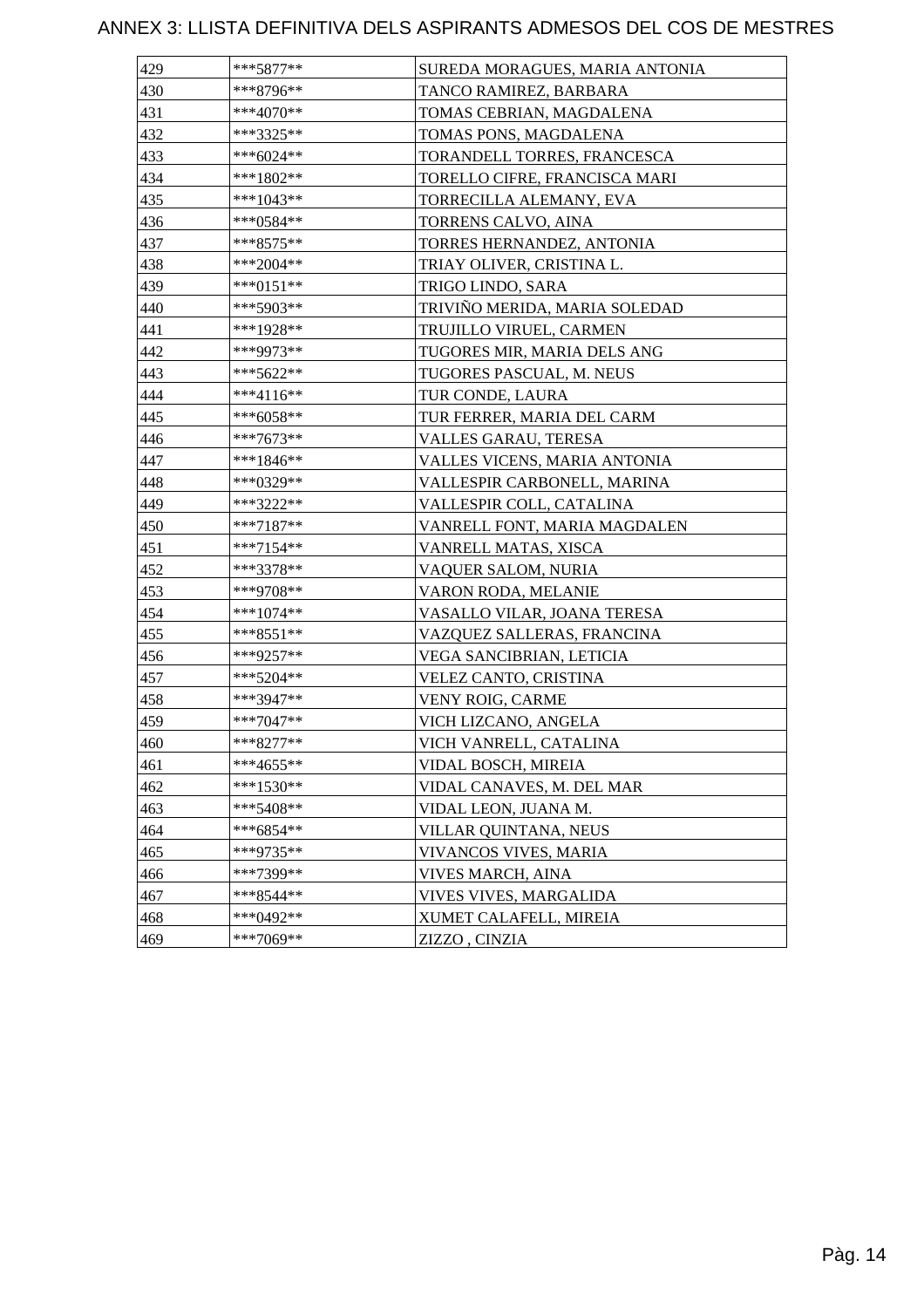# **Illa: MALLORCA** Cos: 0597 - MESTRES<br>Especialitat: EI - EDUCACIÓ INFANTIL

| NUM            | DNI         | NOM                             |
|----------------|-------------|---------------------------------|
|                | ***6034**   | ANDUJAR MORAGUES, M. INMACULADA |
| 12             | $***4560**$ | CIFRE FUSTER, MARGALIDA         |
| $\overline{3}$ | $***0418**$ | FERRIOL TORREJON, MARINA        |
| 4              | ***0903**   | FORNES SOTO, CAROLINA           |
|                | ***7260**   | MERCHAN CABANILLAS, CARMEN      |
| 16             | ***8990**   | VADELL SIMONET, AINA            |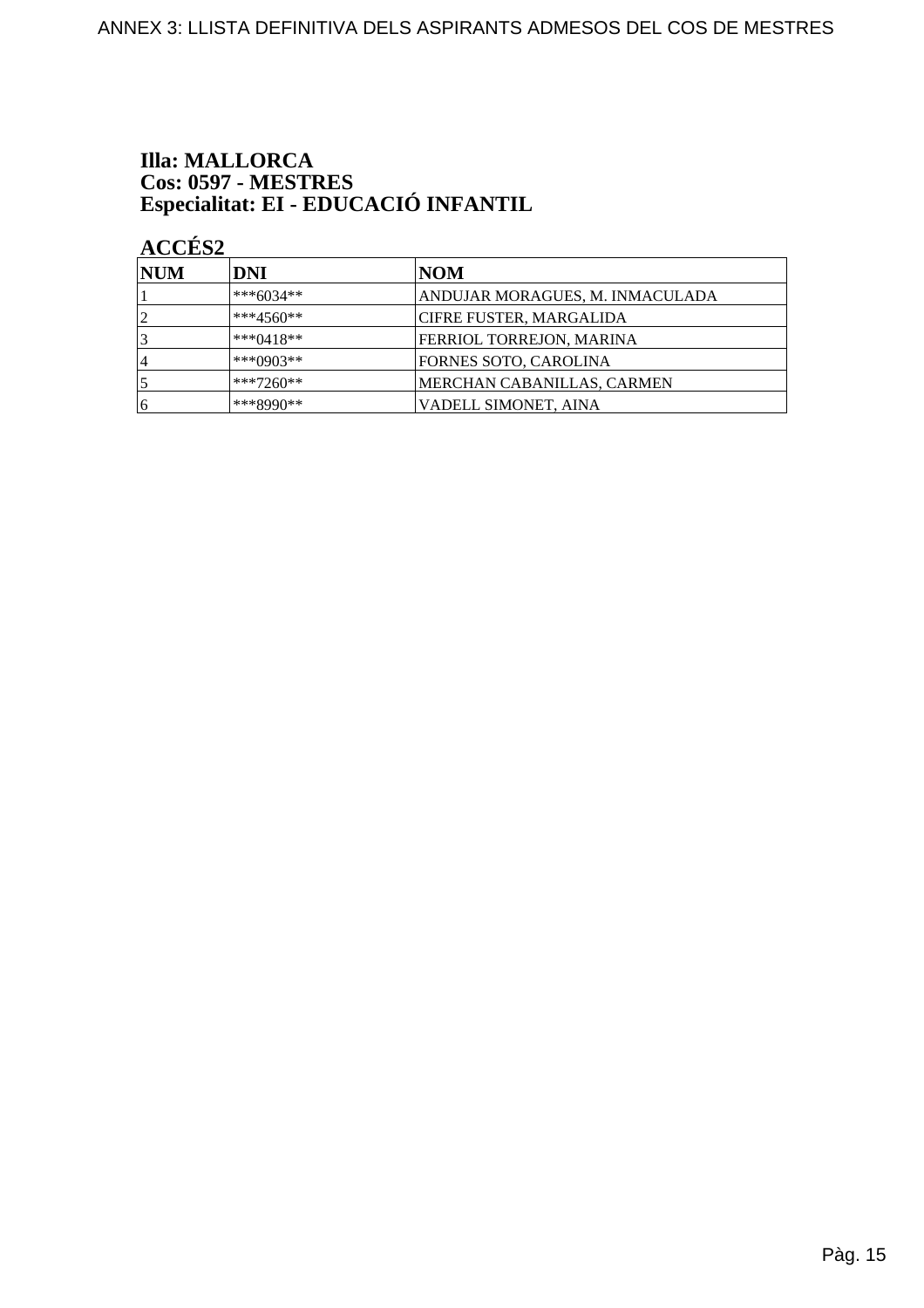#### **Illa: MENORCA Cos: 0597 - MESTRES Especialitat: EI - EDUCACIÓ INFANTIL**

**ACCÉS 1 NUM DNI NOM** \*\*\*6761\*\* ANDREU JUANICO, MAGDALENA 2 \*\*\*0923\*\* ANGUIANO GONZALEZ, JESSICA 3 \*\*\*4375\*\* BOSCH AMENGUAL, CRISTINA 4 \*\*\*1231\*\* CABANILLAS AMELLER, SARA  $\sim$  \*\*\*4208\*\* CAMPS GARMON, ROSA  $6$  \*\*\*4709\*\* CAMPS VILLALONGA, MARIA 7 \*\*\*0977\*\* CANO CARDONA, JANET 8 \*\*\*4757\*\* CARRASCO ARROYO, NEREA 9 \*\*\*4476\*\* COLL BENAJAS, MARIA DEL MAR 10 \*\*\*4614\*\* COLL MARQUES, ESTELA 11 \*\*\* 4611\*\* **FEBRER COLL, JUDITH** 12 \*\*\*4545\*\* FEBRER COMENDADOR, ALBA 13 \*\*\*4534\*\* FULLANA PIZA, MARIA MAGDALEN  $|^{***}1126***$  GARCIA AIVAR, MARIA 15 \*\*\*0481\*\* GARCIA PETRUS, MARIA AUXILIAD 16 \*\*\*\*1134\*\* ISBERT ANDREU, AINA CATALINA 17  $|***0931***$  LATORRE MARGALEF, ANNA 18 \*\*\*4533\*\* MAESTRE VIDAL, LIDIA 19  $|***4619**$  MARQUEZ CARRETERO, CRISTINA 20 \*\*\*0391\*\* MASCARO FIOL, VANESA 21 \*\*\*0328\*\* MELENDEZ BORRAS, ELSA MARIA 22 \*\*\*4829\*\* MESQUIDA FIOL, VANESSA 23 **\*\*\*0397\*\*** MOLL MARTI, NOELIA E. 24 \*\*\*0592\*\* MOLL PONS, M. JESUS 25 \*\*\*3918\*\* PONS MARQUES, SARA 26 \*\*\*4385\*\* PONS MARTINEZ, ANDREA 27 \*\*\*9158\*\* PORCEL GOÑALONS, CRISTINA 28 \*\*\*0613\*\* PRETO CENDAN, ALBA 29 **\*\*\*0519\*\*** RIUDAVETS GARCIA, CRISTINA 30 \*\*\*1116\*\* RIUDAVETS PONS, NURIA 31  $|***3621**$  ROMAN PONS, M. ESPERANZA 32 \*\*\*9579\*\* ROQUE MARTINS DOS REIS, ANA PAULA 33 \*\*\* 0823\*\* SALES FLORIT, ELISA 34 \*\*\*0862\*\* SANS FUXA, LAURA 35 \*\*\*3054\*\* TADEO CARRERAS, MONICA 36 \*\*\* 4155\*\* TRIAY CAIMARIS, JORDI 37 \*\*\*1308\*\* VIDAL CARCELEN, TANIA 38 \*\*\*0300\*\* VIDAL GORNES, ISMAEL 39 \*\*\*0370\*\* VINENT MASCARO, JOSEP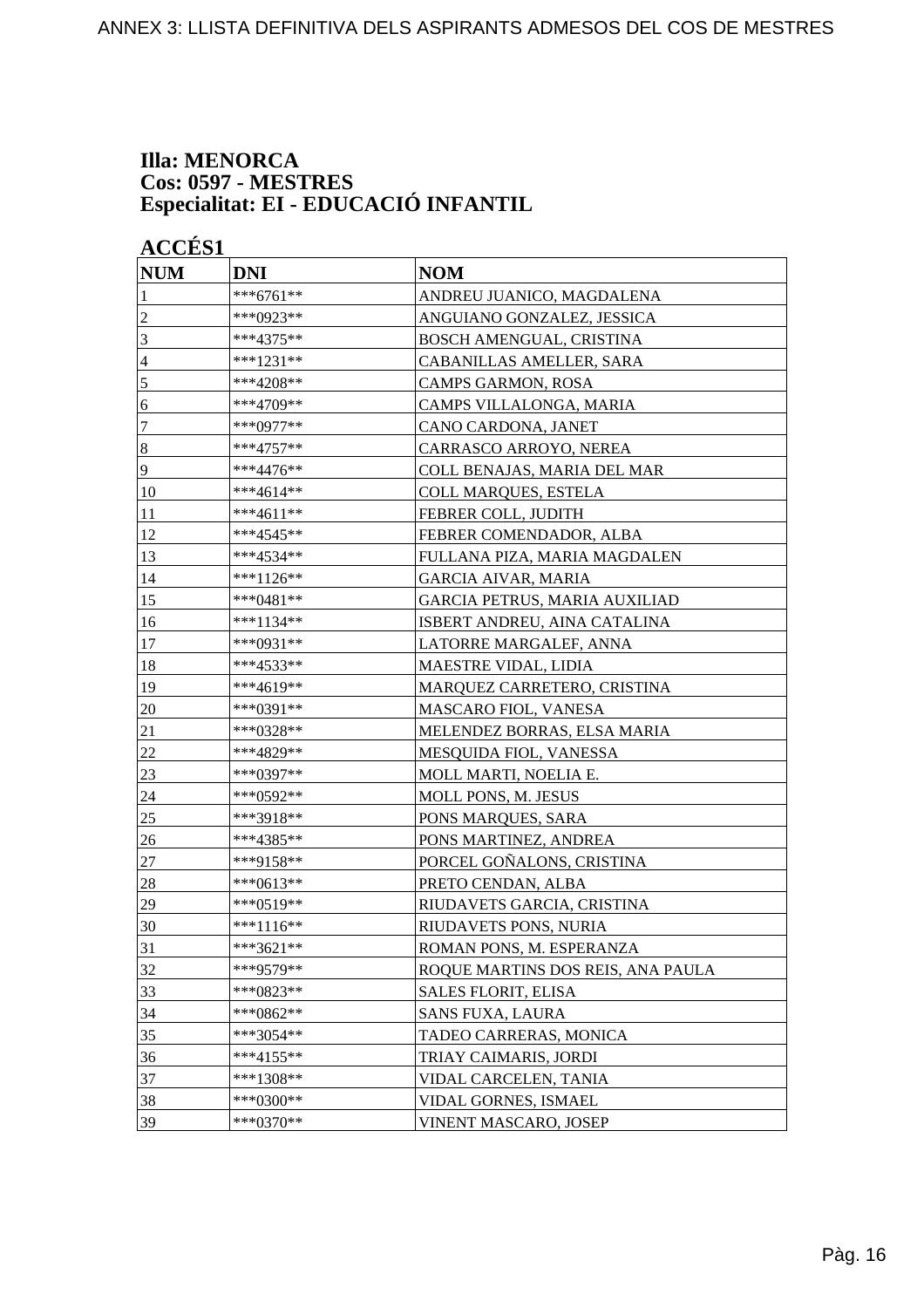#### **Illa: EIVISSA Cos: 0597 - MESTRES Especialitat: EI - EDUCACIÓ INFANTIL**

| <b>ACCÉS 1</b><br><b>NUM</b> | <b>DNI</b>  | <b>NOM</b>                        |
|------------------------------|-------------|-----------------------------------|
| 1                            | ***0936**   | ALBA PLANELLS, ANDREA MARIA       |
| 2                            | ***2518**   | ALORDA SERRA, MARGALIDA           |
| 3                            | ***5490**   | ARABI GONZALEZ, ANA               |
| 4                            | ***0556**   | <b>BAENA MARI, RAQUEL</b>         |
| 5                            | ***1941**   | BERGAS MARQUES, MARTA             |
| 6                            | ***5641**   | BLANQUEZ LOPEZ, TAMARA            |
| 7                            | $***1011**$ | <b>BONED MARTIN, ELENA</b>        |
| $\boldsymbol{8}$             | ***5276**   | <b>BORRAS BUENO, PATRICIA</b>     |
| 9                            | ***7144**   | CABRER CARVAJAL, LAURA            |
|                              | $***5040**$ |                                   |
| 10                           |             | CALAMARDO DE LA FUENTE, GERARDO   |
| 11                           | ***5840**   | CARDENAS IGLESIAS, TAMARA         |
| 12                           | ***5585**   | CASTILLO AGUILERA, CRISTINA       |
| 13                           | ***3694**   | CATALA MAS, MARGARITA             |
| 14                           | ***3604**   | COLL BURGUERA, M. FRANCISCA       |
| 15                           | ***0666**   | CRESPILLO GOMEZ, MIRIAM           |
| 16                           | ***5645**   | DE CELIS GALLEGO, REBECA          |
| 17                           | ***1556**   | FERRAGUT BAÑO, M. TERESA          |
| 18                           | ***3159**   | FONT COMPANY, MARIA ANTONIA       |
| 19                           | ***5369**   | GARCIA CASTILLEJO, GLORIA VANESA  |
| 20                           | ***3361**   | GARCIA NOGUERALES, IGNACIO ANTONI |
| 21                           | ***1628**   | GARCIA ORTIZ, M. CARMEN           |
| 22                           | ***6627**   | HERNANDEZ RUBIO, RAQUEL           |
| 23                           | ***0869**   | LANGREO RUIZ, BEATRIZ             |
| 24                           | ***6668**   | LLIDO LLORCA, M. TERESA           |
| 25                           | ***6177**   | LOPEZ NOGUERA, VERONICA           |
| 26                           | ***1984**   | LORENZO FERNANDEZ, LAURA          |
| 27                           | ***5696**   | MARTINEZ GIL, MARIA DEL VALL      |
| 28                           | ***5459**   | MARTINI ALBARRACIN, IRENE         |
| 29                           | ***6780**   | MORENAS DIAZ, SONIA               |
| 30                           | ***5179**   | MUÑOZ ALJARILLA, ISABEL           |
| 31                           | ***0725**   | <b>NADAL ORELL, NEUS</b>          |
| 32                           | ***1099**   | NUÑEZ EXEBIO, YOLANDA             |
| 33                           | ***5703**   | OLMO CARRILLO, NATALIA            |
| 34                           | ***0919**   | PALOMO RODRIGUEZ, CLAUDIA         |
| 35                           | $***5760**$ | PERIAGO DENGRA, NOELIA            |
| 36                           | ***5894**   | PRATS COSTA, SABINA               |
| 37                           | ***5002**   | PRATS MARI, M. JOSE               |
| 38                           | ***2085**   | REINA MORENO, DAYANA              |
| 39                           | $***5644**$ | REINADO ROIG, SONIA               |
| 40                           | ***0975**   | RIBAS CARDONA, PAULA              |
| 41                           | ***5579**   | RIBAS TORRES, OSCAR               |
| 42                           | ***7563**   | RIGAU NADAL, ELISENDA             |
| 43                           | ***5555**   | RODRIGO PLANELLS, MARIA           |
| 44                           | ***0949**   | RODRIGUEZ GARCIA, CARLA           |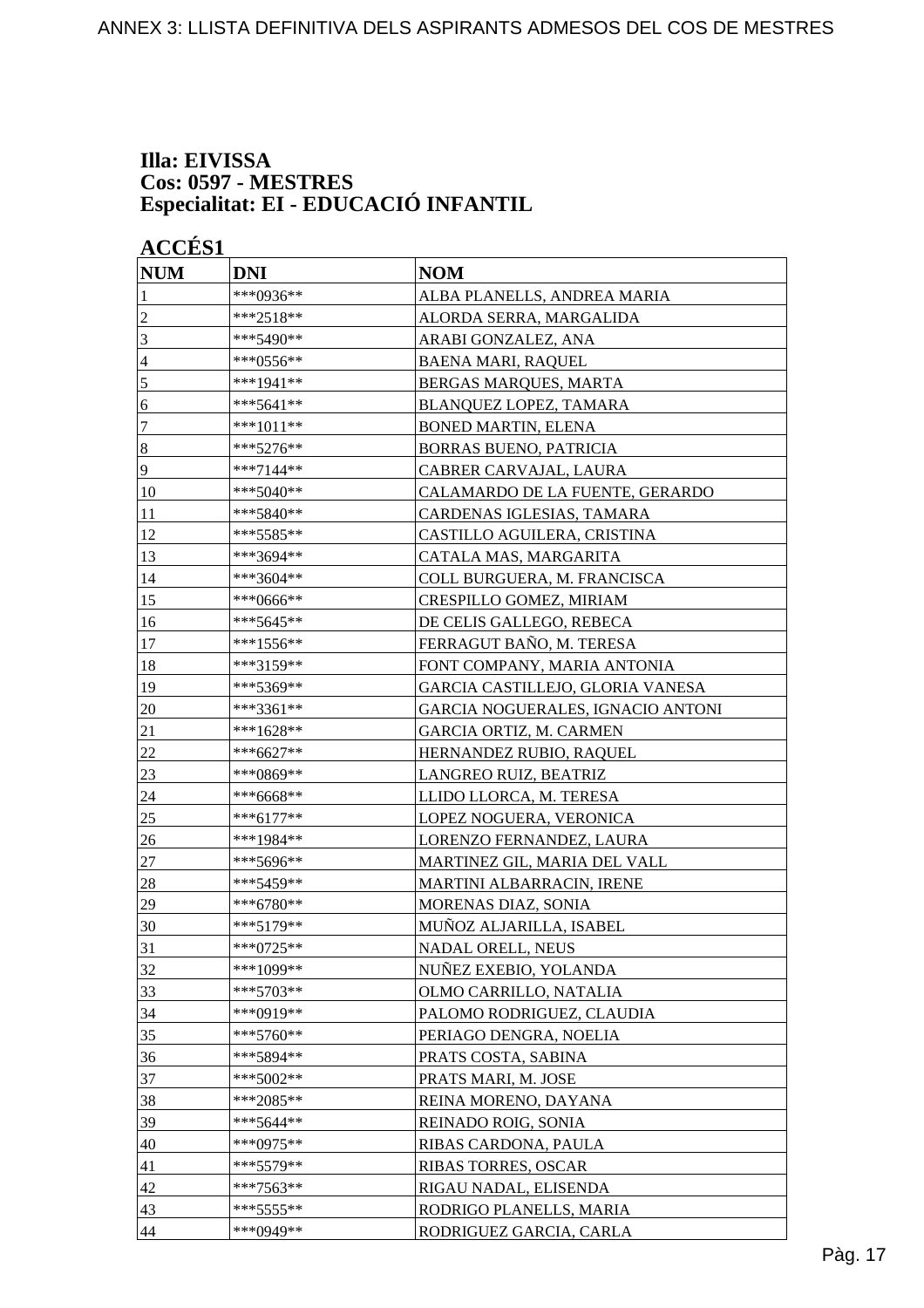| 45 | ***5719**   | ROIG SERRA, EVA                 |
|----|-------------|---------------------------------|
| 46 | ***5896**   | ROLDAN GARCIA, BEATRIZ          |
| 47 | ***5668**   | SALA SANCHEZ, VICTORIA          |
| 48 | $***5730**$ | SANCHEZ VALCARCEL, MARIA ISABEL |
| 49 | ***9262**   | SIMON CAMACHO, MIREYA           |
| 50 | $***8552**$ | TERUEL TOMAS, SANTIAGO          |
| 51 | $***5306**$ | TORRES RIERA, M. PAULA          |
| 52 | $***5778**$ | TORRES TORRES, PATRICIA         |
| 53 | ***3040**   | TORRES TORRES, PAULA            |
| 54 | $***5076**$ | TUR FEIXAS, ANNA                |
| 55 | ***2839**   | TUSQUETS SANZ, SILVIA           |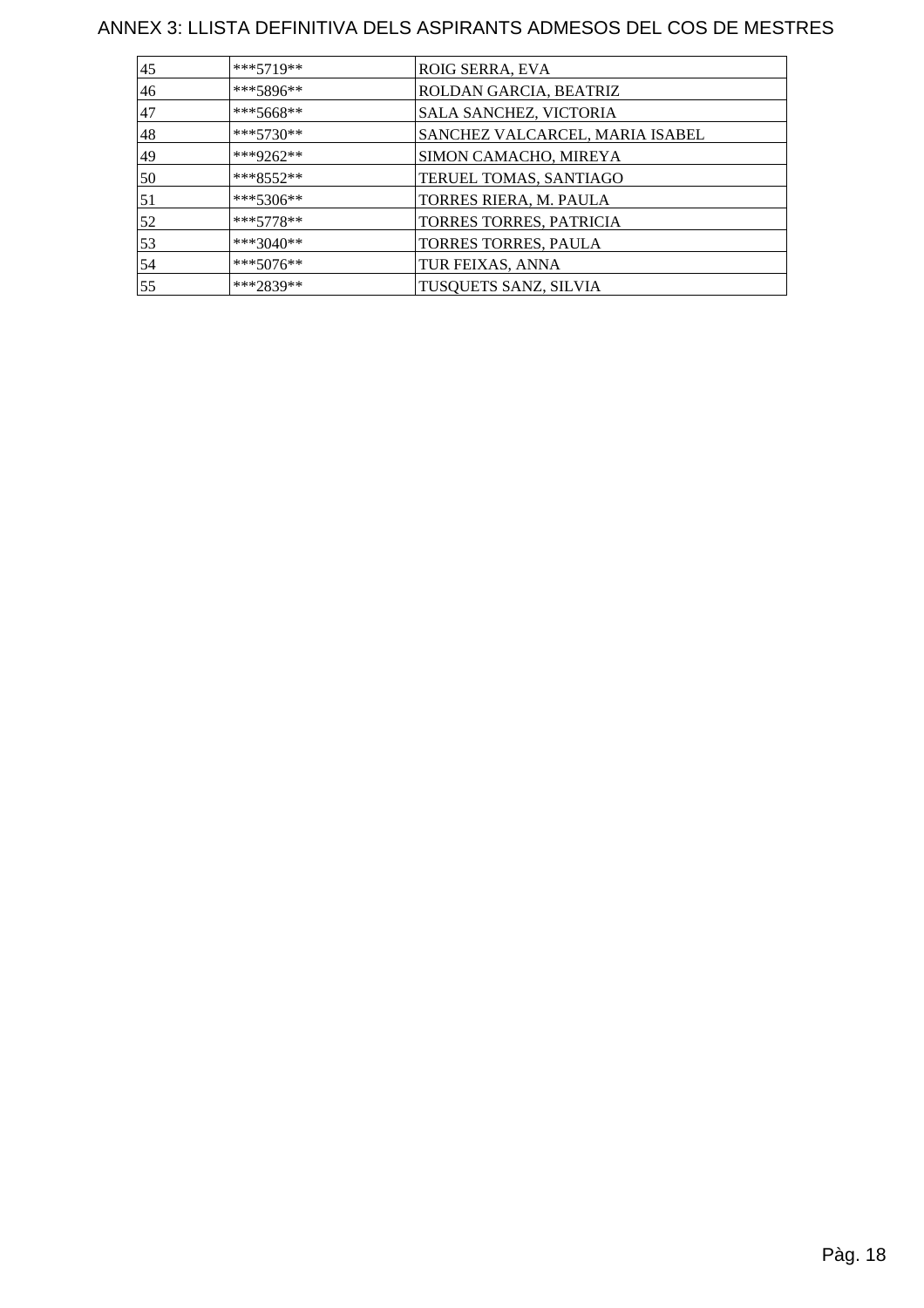# Illa: EIVISSA Cos: 0597 - MESTRES<br>Especialitat: EI - EDUCACIÓ INFANTIL

| <b>NUM</b> | DNI       | <b>NOM</b>              |
|------------|-----------|-------------------------|
|            | ***8603** | BRINES MORILLAS, SILVIA |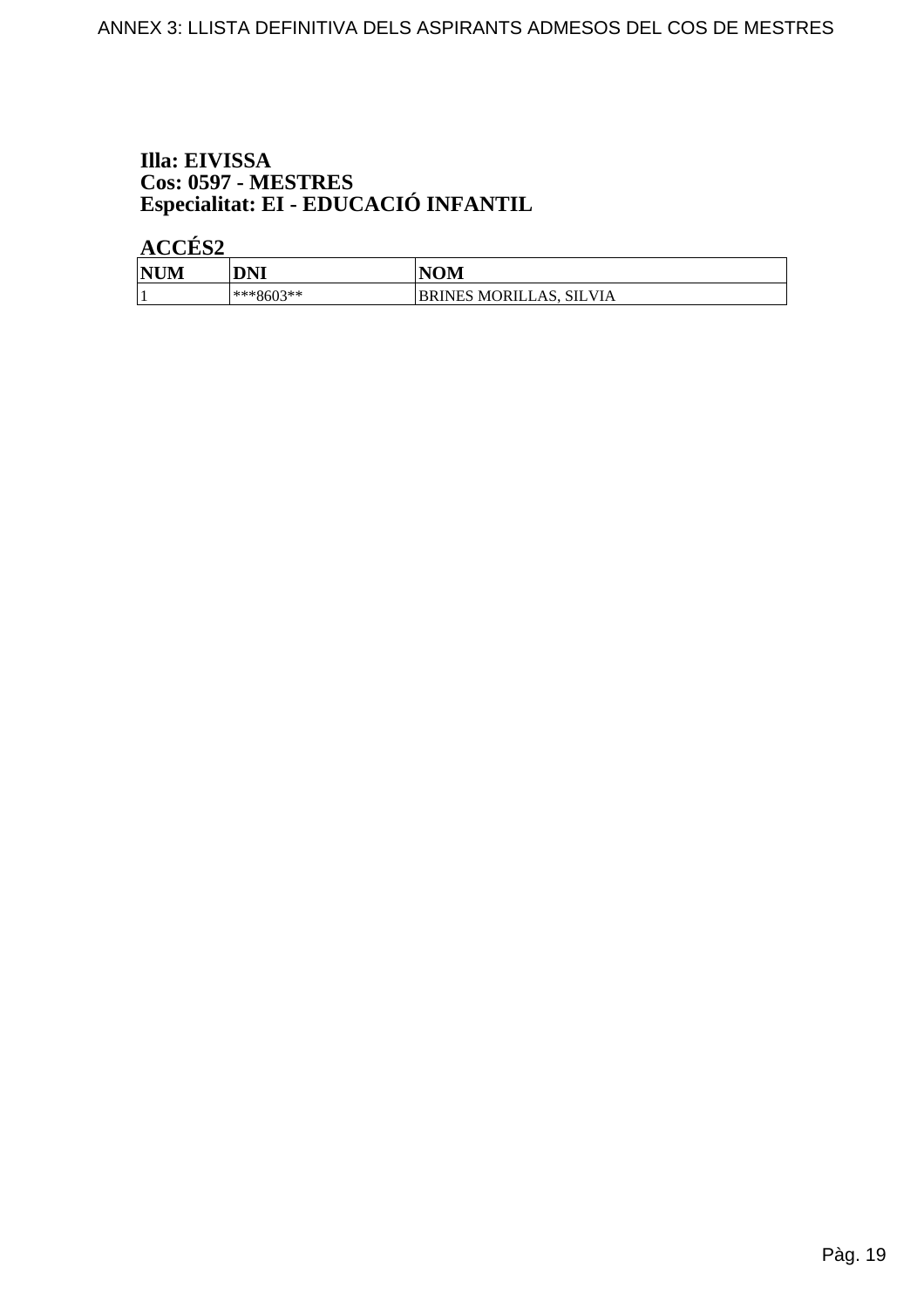# **Illa: FORMENTERA** Cos: 0597 - MESTRES<br>Especialitat: EI - EDUCACIÓ INFANTIL

| <b>NUM</b> | DNI       | <b>NOM</b>             |
|------------|-----------|------------------------|
|            | ***7230** | CANO FERNANDEZ, RAQUEL |
|            | ***5740** | DONCEL LUQUE, SARA     |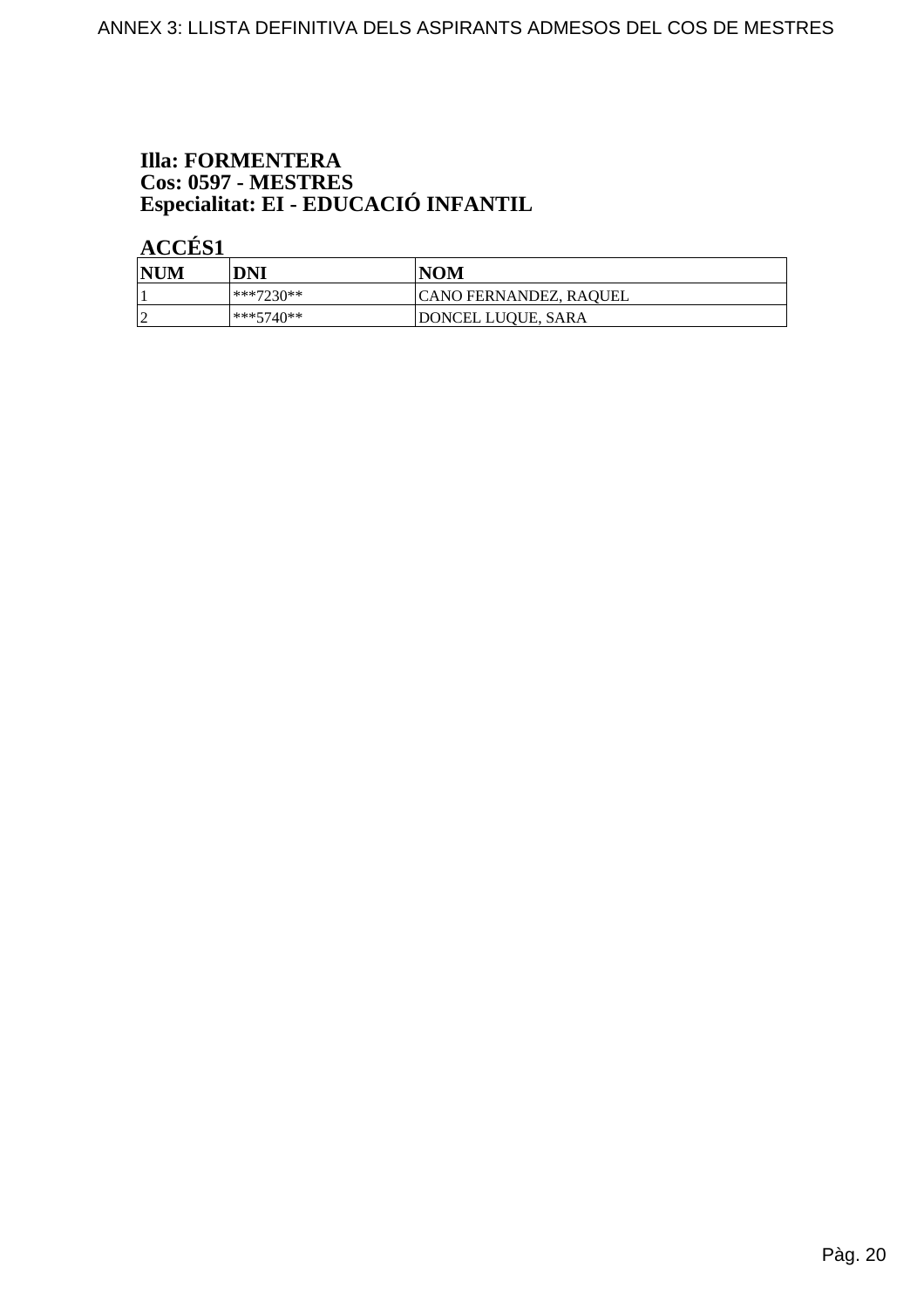#### **Illa: MALLORCA Cos: 0597 - MESTRES Especialitat: FI - LLENGUA ESTRANGERA: ANGLÈS**

| <b>ACCES 1</b>   |             |                                        |
|------------------|-------------|----------------------------------------|
| <b>NUM</b>       | <b>DNI</b>  | <b>NOM</b>                             |
| 1                | ***8703**   | ADAMEZ MCWILLIAMS, NATALIA             |
| $\overline{2}$   | ***6806**   | AGUILERA FLAGE, ALICIA                 |
| 3                | ***6966**   | AMER SALVA, JOAN                       |
| $\overline{4}$   | ***8562**   | ANDREU ADROVER, FCO. JAVIER            |
| $\sqrt{5}$       | ***4253**   | AVELLANEDA ESTARELLAS, SILVIA          |
| 6                | ***3197**   | AVIVAR CEREZO, MARIA MAGDALEN          |
| $\tau$           | ***6440**   | <b>BALAGUER SASTRE, ANA</b>            |
| $\boldsymbol{8}$ | $***7275**$ | BIELSA ZARZOSO, ASUNCION               |
| 9                | ***7545**   | BLAZQUEZ MARTIN, MARIA RESURREC        |
| 10               | ***2868**   | BONNIN SINA, MIQUEL ANTONI             |
| 11               | ***6717**   | BOSCH CERDA, JOAN RAMON                |
| 12               | ***1703**   | BUADES LLABRES, ANTONIA MARIA          |
| 13               | ***1475**   | CABRER VILA, MIQUEL                    |
| 14               | ***9371**   | <b>CAHUE VIVO, NOEMI</b>               |
| 15               | ***2982**   | CALAFAT MAS, YLENIA                    |
| 16               | ***5963**   | CANAVES CANAVES, FRANCISCA             |
| 17               | ***8630**   | CARBONELL VELA, MARIA VICTORIA         |
| 18               | ***0982**   | CARRO MARTINEZ-VIADEMONTE, ROCIO BELEN |
| 19               | ***6650**   | <b>CERON PAGAN, ISABEL</b>             |
| 20               | ***9187**   | DE LA LASTRA BECKER, RICARDO JOSE      |
| 21               | ***4382**   | DOPICO DENNIS, NATASHA                 |
| 22               | ***4306**   | DORPINGHAUS MOREY, MARIA DEL MAR       |
| 23               | ***8325**   | ESCURA BASSA, GEMMA                    |
| 24               | ***7509**   | FEMENIAS CALAFAT, MACIANA M.           |
| 25               | ***2061**   | FERRAGUT FIOL, PEDRONA                 |
| 26               | ***7152**   | FERRER AMOROS, ELISABET                |
| 27               | ***7336**   | FERRER MIRALLES, MARINA LUA            |
| 28               | ***1016**   | FERRER RIGO, M. MAGDALENA              |
| 29               | ***4410**   | FLORIT GARCIA, ROSA                    |
| 30               | ***6896**   | FORNES FLORIT, MARIA TERESA            |
| 31               | ***8035**   | <b>GARCIA BELLO, REBECA</b>            |
| 32               | $***0571**$ | <b>GARCIA ROVELLO, MARTA</b>           |
| 33               | ***8329**   | <b>GARCIAS GINART, MARIA</b>           |
| 34               | ***1233**   | GILI DE JUAN, CATALINA                 |
| 35               | $***6404**$ | GIMENEZ COLOMAR, MARIA MAGDALEN        |
| 36               | ***1944**   | <b>GOLDING PERELLO, SABINA HELENE</b>  |
| 37               | ***1174**   | GOMEZ PORLAN, MARINA AINA              |
| 38               | ***2092**   | GUARDIOLA HINOJOSA, MONICA             |
| 39               | ***2494**   | <b>GUITART ROIG, MARIA</b>             |
| 40               | ***2138**   | GUZMAN IBARRA, RAQUEL EVANGEL          |
| 41               | ***1945**   | HERRERO SASTRE, LORENA                 |
| 42               | ***9066**   | HOZ CULLEN, SUSANA MARIA               |
| 43               | ***5253**   | JAUME BOZADA, MARTA                    |
| 44               | ***7836**   | JUAN CABOT, TERESA                     |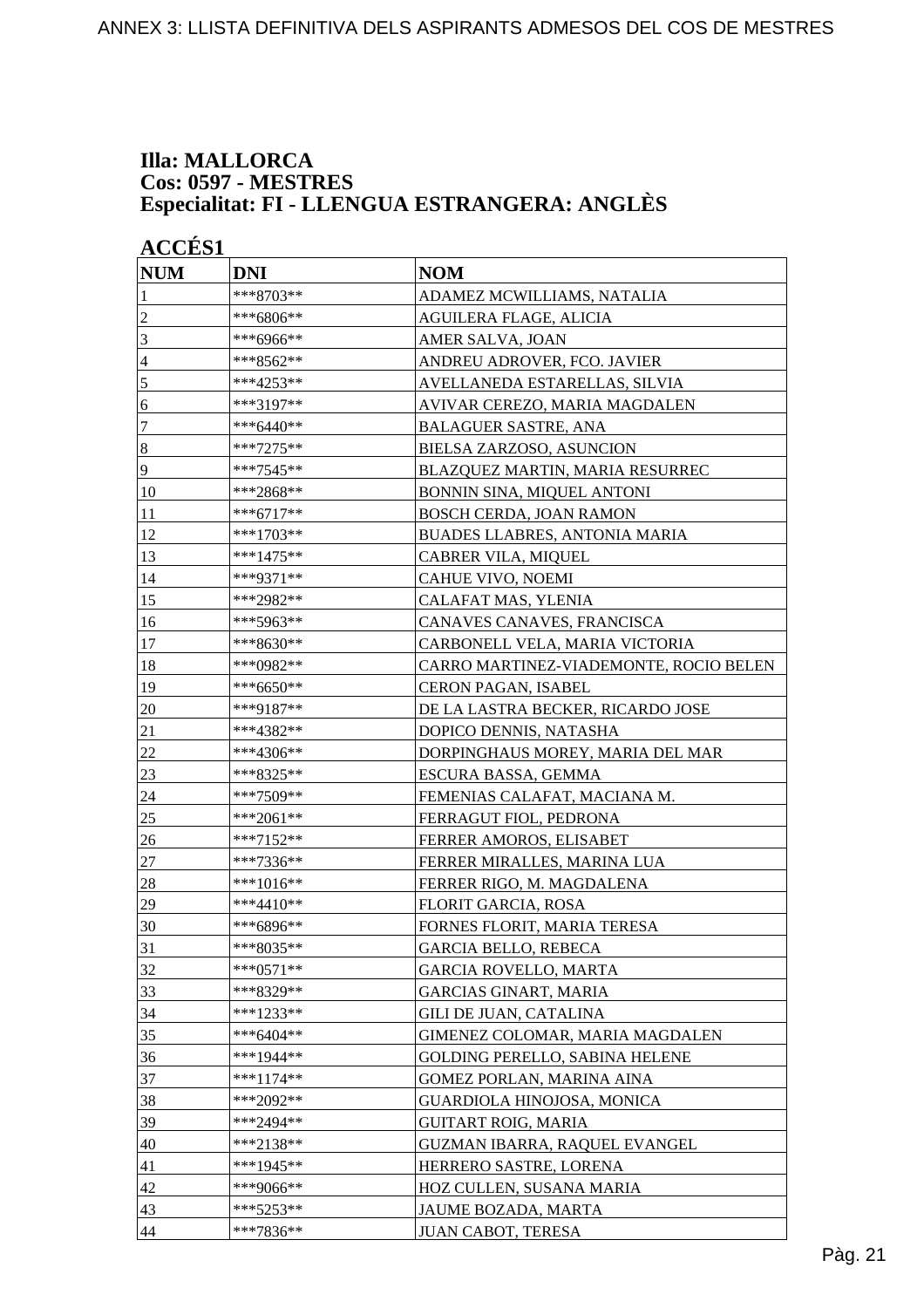| 45 | ***7979** | KARCZEWSKA-GIBERT, ALEKSANDRA MAR |
|----|-----------|-----------------------------------|
| 46 | ***0372** | LANGER BENNASAR, MARIA ANA        |
| 47 | ***6551** | LLOMPART CERDA, MIQUEL ANGEL      |
| 48 | ***6295** | MARTORELL MARTINEZ, ESTELA        |
| 49 | ***9922** | MONTANER GAMBUS, MERCE            |
| 50 | ***3730** | MORALES PEREZ, LUISA MARIA        |
| 51 | ***7053** | NADAL FERNANDEZ, BENET            |
| 52 | ***3939** | NADAL RIERA, LAURA                |
| 53 | ***1548** | OGAZON VIDAL, SANDRO              |
| 54 | ***5934** | OLIVER BAUZA, MIQUEL              |
| 55 | ***3866** | OLIVER BINIMELIS, JOANA NEUS      |
| 56 | ***6452** | OLIVER HUGHES, NATALIA            |
| 57 | ***7881** | PALACIOS DEL FEDELE, ANA BELEN    |
| 58 | ***1523** | PALMER COLOM, F. XAVIER           |
| 59 | ***3084** | PIÑA FONT, MARIA                  |
| 60 | ***0647** | PULIDO NOVEL, REBECA              |
| 61 | ***1642** | RAMIS BISQUERRA, JOAN             |
| 62 | ***0251** | REYNES TRIAS, LIDIA               |
| 63 | ***4408** | RIBAS DIETRICH, NOEMI             |
| 64 | ***8321** | RIBAS JAUME, ANTONIO              |
| 65 | ***0774** | RIBOT MOLL, EVA                   |
| 66 | ***8674** | RIGO ADROVER, ANTONIA             |
| 67 | ***7682** | ROCAMORA SANTIAGO, SARA           |
| 68 | ***6589** | SABATER NADAL, MARGARITA MARI     |
| 69 | ***8402** | SANCHEZ CIFUENTES, DANIEL         |
| 70 | ***5235** | SEGUI PUJADAS, M. MAGDALENA       |
| 71 | ***7750** | SERRANO GARCIA, VERONICA          |
| 72 | ***3852** | SIRVENT ALONSO, M. DOLORES        |
| 73 | ***9202** | STÜDE -, VIVIANA                  |
| 74 | ***3237** | TALTAVULL MAS, AINA               |
| 75 | ***2994** | TUR LLORCA, JORDI                 |
| 76 | ***2344** | VALDES CRESPI, MERCE              |
| 77 | ***1874** | VIAL YAGÜE, LAURA                 |
| 78 | ***7297** | VICENS SANS, VICENÇ XAVIER        |
| 79 | ***1992** | VICENS SOLER, MAGDALENA           |
| 80 | ***6614** | VIDAL OXLEY, MARIA ANTONIA        |
| 81 | ***9481** | VILLALONGA MORELL, M. ANTONIA     |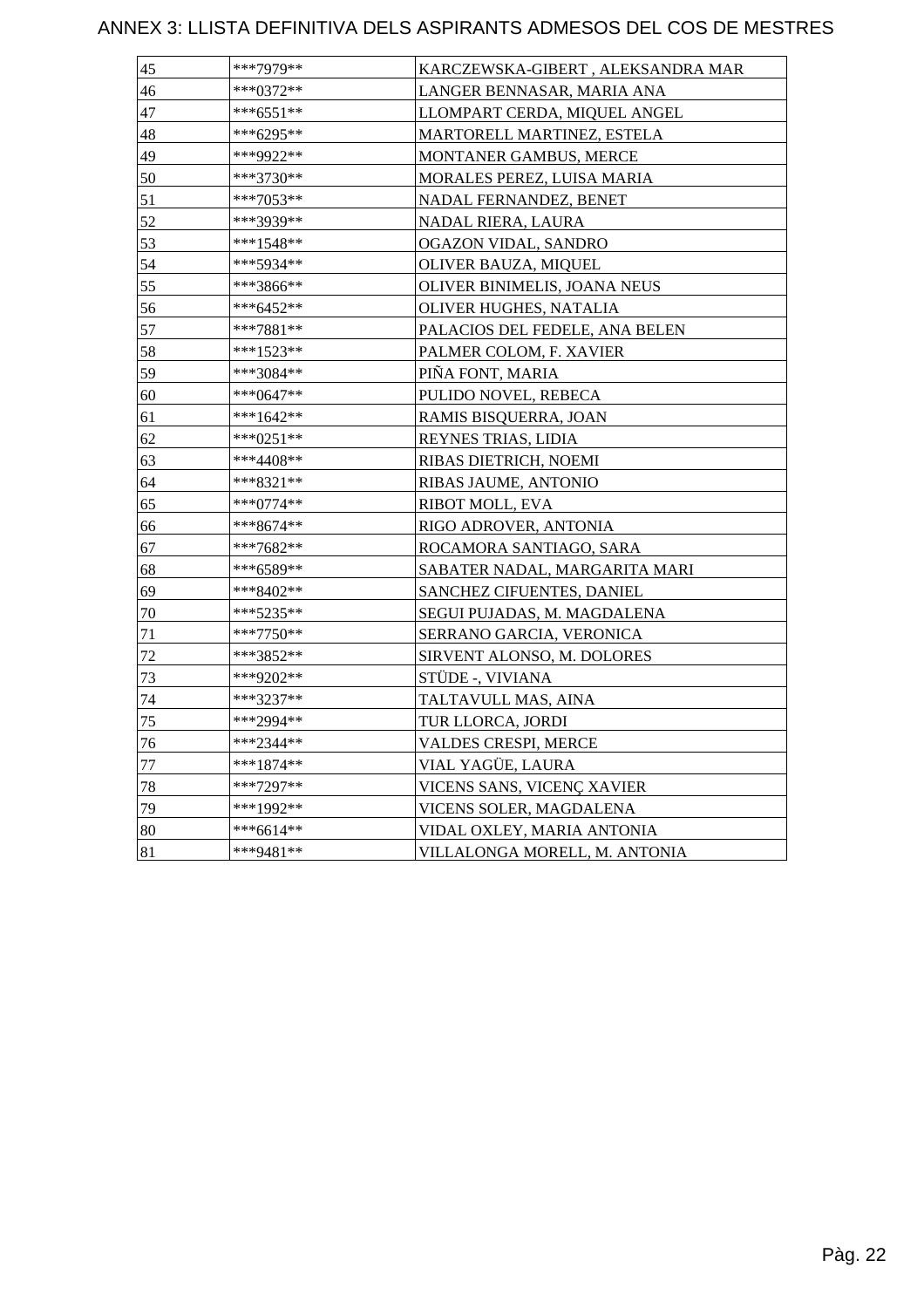# **Illa: MALLORCA** Cos: 0597 - MESTRES<br>Especialitat: FI - LLENGUA ESTRANGERA: ANGLÈS

| NUM | DNI       | <b>NOM</b>            |
|-----|-----------|-----------------------|
|     | ***9583** | MATEOS COSTILLA, EVA  |
|     | ***3138** | TUGORES JAUME, MONICA |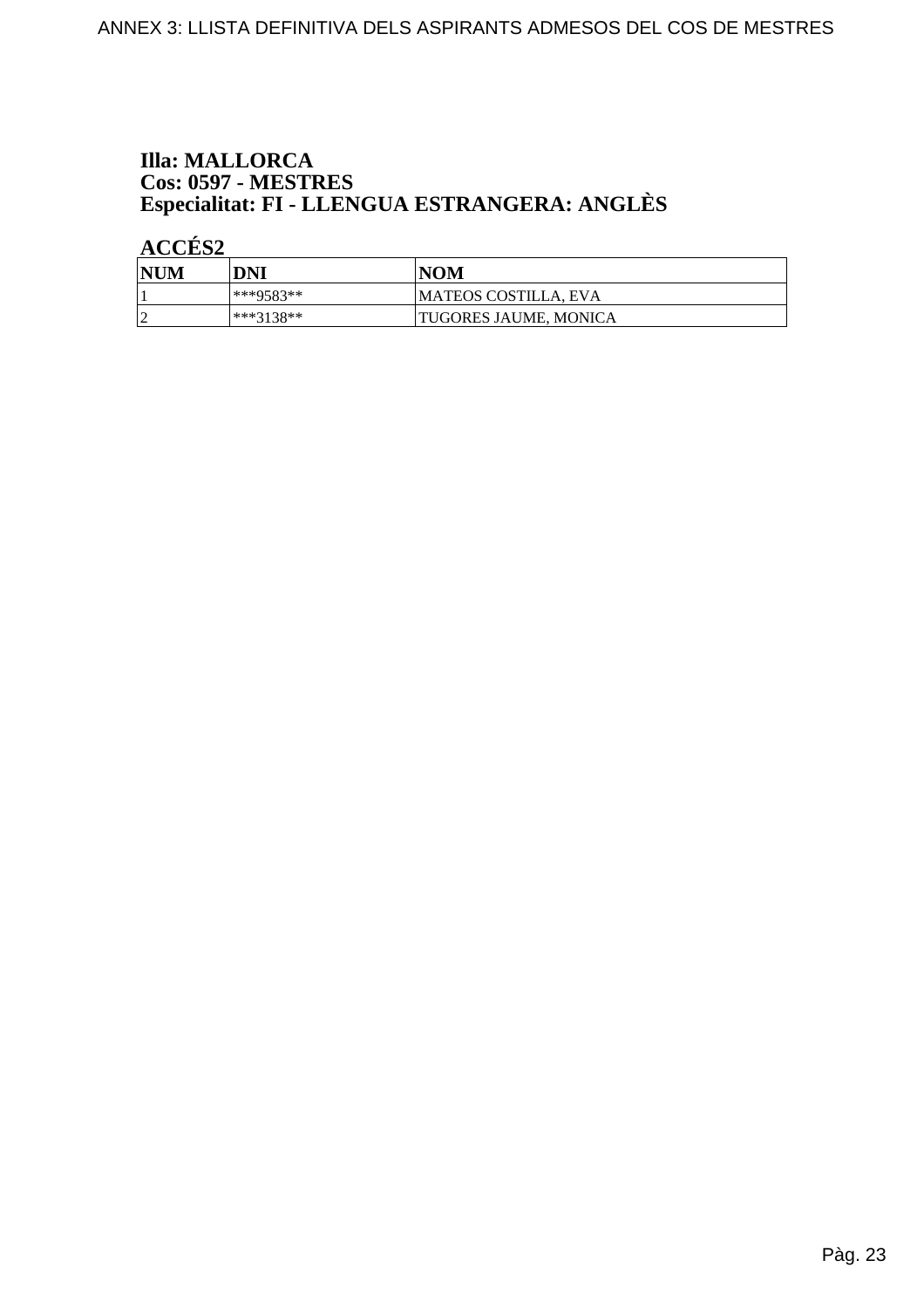#### Illa: EIVISSA **Cos: 0597 - MESTRES** Especialitat: FI - LLENGUA ESTRANGERA: ANGLÈS

| <b>ACCÉS 1</b>   |             |                                  |
|------------------|-------------|----------------------------------|
| <b>NUM</b>       | <b>DNI</b>  | <b>NOM</b>                       |
|                  | $***1215**$ | CAÑELLAS RAMIS, CATALINA         |
|                  | $***3042**$ | DELGADO MARI, SERGIO             |
| 3                | ***3848**   | LANDALUCE CIALDELLA, ALEJANDRO A |
| 4                | ***9747**   | LOPEZ GRACIA, ESTEFANIA          |
| 5                | $***5886**$ | MARI MENAL, SARA                 |
| 6                | $***5529**$ | NAVARRO ORVAY, BEATRIZ           |
|                  | ***0732**   | NAVAS MARI, DANIEL               |
| $\boldsymbol{8}$ | $***5648**$ | RUEDA HERNAEZ, ARITZ             |
| 9                | $***8134**$ | SAMPEDRO MARTINEZ, MARIA TERESA  |
| 10               | ***5280**   | SERRA RAMON, JORDI               |
| 11               | $***1570**$ | SIMO AMOROS, ADELA               |
| 12               | ***9521**   | SOLERA POLIT, ROSA ANA           |
| 13               | $***3795**$ | TORELLO MAESTRO, ELENA           |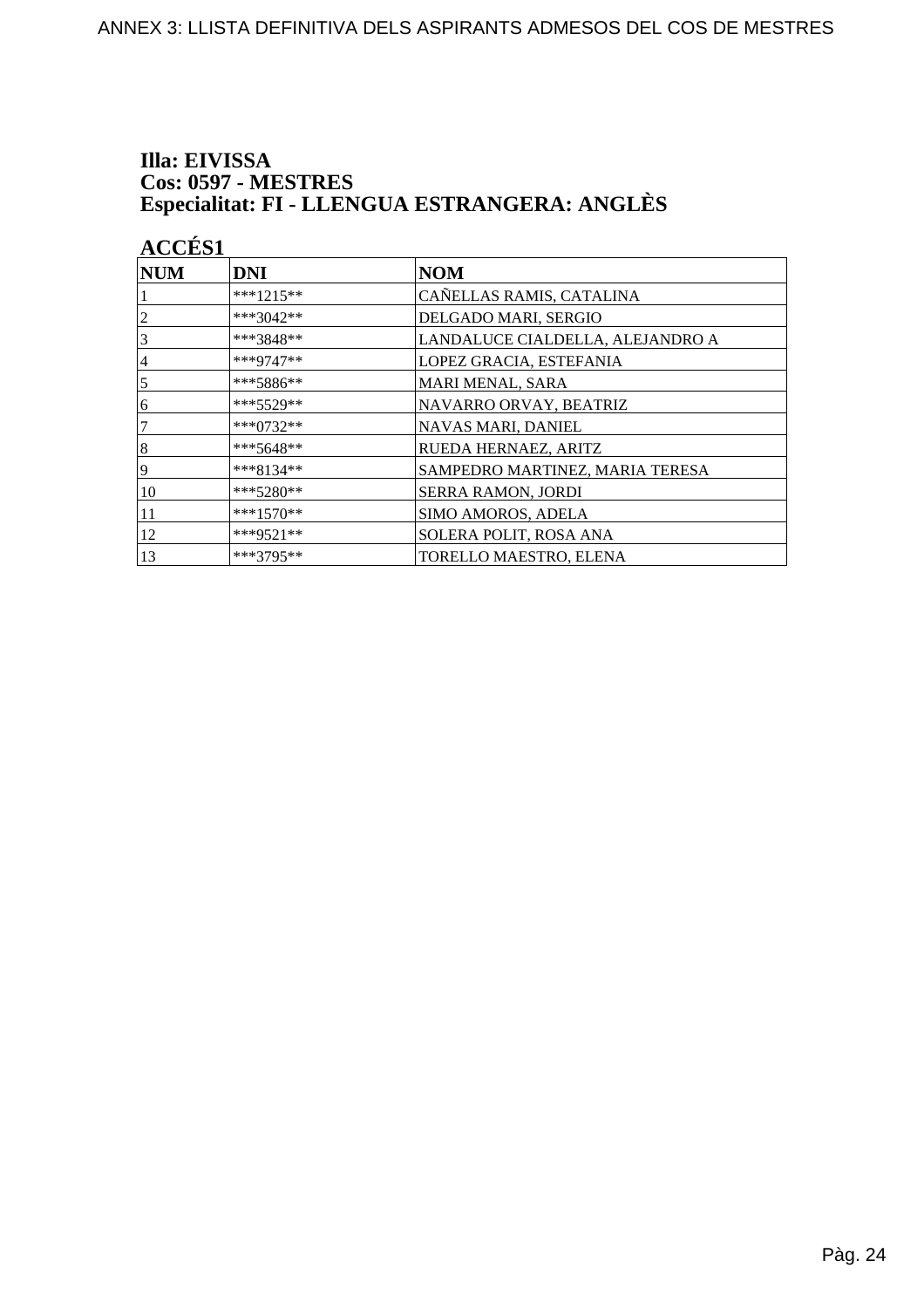#### Illa: EIVISSA **Cos: 0597 - MESTRES** Especialitat: FI - LLENGUA ESTRANGERA: ANGLÈS

| <b>NUM</b> | DNI         | <b>NOM</b>              |
|------------|-------------|-------------------------|
|            | $***5187**$ | ROIG COSTA, M. CRISTINA |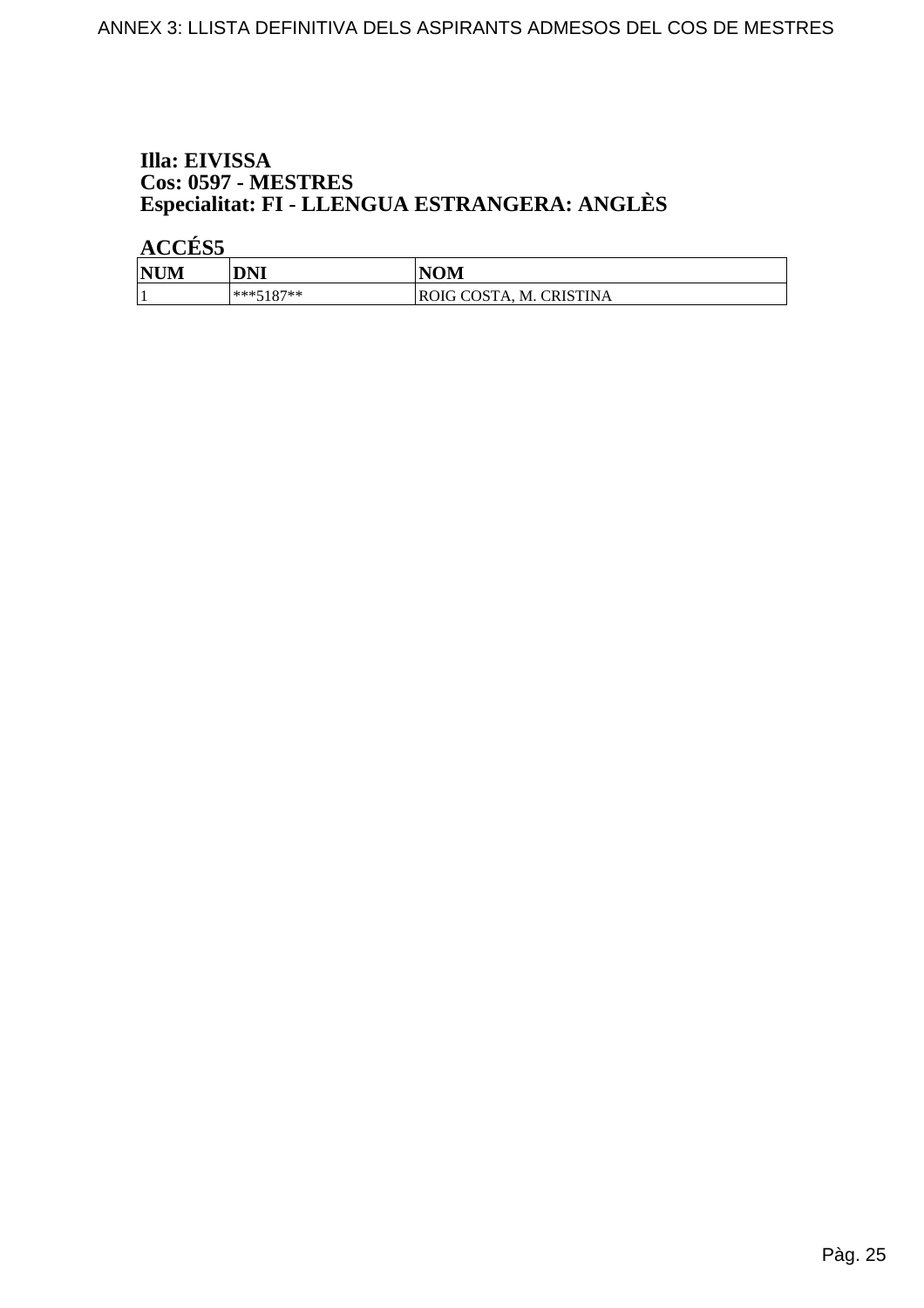#### **Illa: MALLORCA Cos: 0597 - MESTRES Especialitat: MU - MÚSICA**

| <b>NUM</b>       | <b>DNI</b>  | <b>NOM</b>                        |
|------------------|-------------|-----------------------------------|
| 1                | ***6887**   | ALOMAR BARCELO, SEBASTIA          |
| $\overline{2}$   | ***7341**   | AMENGUAL JUAN, ANTONI JOAN        |
| 3                | ***1601**   | <b>BASSA PUIGROS, MIQUEL JOAN</b> |
| $\overline{4}$   | ***1881**   | <b>BASSA SUREDA, ANTONIA</b>      |
| $\mathfrak s$    | ***5403**   | <b>BAUZA CALDERON, TERESA</b>     |
| 6                | ***6487**   | <b>BENNASSAR PONS, ANDRES</b>     |
| 7                | ***6694**   | <b>BERNAT BUSQUETS, MERCE</b>     |
| $\boldsymbol{8}$ | ***2931**   | BESTARD FERRER, CATERINA MARIA    |
| 9                | ***5267**   | CANALS GIL, JOAN ANTONI           |
| 10               | ***3605**   | CANTO CAMPINS, INES               |
| 11               | ***1359**   | CAÑELLAS ALDAZ, EVA               |
| 12               | ***5083**   | CASAMORT LLOS, NURIA              |
| 13               | ***4244**   | COLL BORDERIA, JAVIER             |
| 14               | ***2398**   | CORTES ANGUITA, BELEN             |
| 15               | ***3866**   | FERRER MALONDRA, MATEU            |
| 16               | ***8852**   | FIOL COMPANY, JAUME               |
| 17               | ***1693**   | FULLANA AGUILAR, CRISTINA         |
| 18               | ***7054**   | FULLANA JIMENEZ, NOELIA           |
| 19               | ***2226**   | <b>GABALDON MARCOS, MARIA</b>     |
| 20               | ***4414**   | <b>GARCIA FUSTER, MARIA</b>       |
| 21               | ***8438**   | GOMEZ DEL REAL, JUAN BLAS         |
| 22               | ***4585**   | <b>GONZALEZ FELIPE, ANGELES</b>   |
| 23               | ***3664**   | GOÑALONS MOLL, PEDRO IGNACIO      |
| 24               | ***4583**   | <b>JIMENEZ LUZON, NOELIA</b>      |
| 25               | ***1954**   | JUAN OBRADOR, CATALINA            |
| 26               | ***9027**   | LLABRES POCOVI, BARBARA FRANCI    |
| $27\,$           | ***7345**   | LOPEZ MARTINEZ, BEGOÑA            |
| 28               | ***2134**   | MELIA SAMPOL, MARIA ANTONIA       |
| 29               | ***3796**   | MESQUIDA BARCELO, MIQUELA         |
| 30               | ***1919**   | NADAL NEBOT, MARIA ELISA          |
| 31               | ***2441**   | NICOLAU LLULL. MARGALIDA          |
| 32               | ***2142**   | PICO ALHAMA, M. CARMEN            |
| 33               | ***9116**   | PINTER DE BRITO, MARINA           |
| 34               | ***4120**   | POCOVI LINARES, MARGARITA         |
| 35               | $***2707**$ | REYNES GUARDIOLA, SIMO            |
| 36               | ***3483**   | RODRIGUEZ SIGNO, LAURA M.         |
| 37               | ***8128**   | SANCHEZ ARQUES, M. CARMEN         |
| 38               | $***2115**$ | SASTRE PUJOL, NEUS                |
| 39               | ***0674**   | SEGUI CALDERON, JUAN MIGUEL       |
| 40               | ***5232**   | SERRA MARTI, ANA MARIA            |
| 41               | ***7806**   | VAZQUEZ ABRUÑA, Mª ISABEL         |
| 42               | ***8161**   | VERD VALLCANERAS, ANTONIO IVAN    |
| 43               | ***3340**   | VERD VILLALONGA, MARINA           |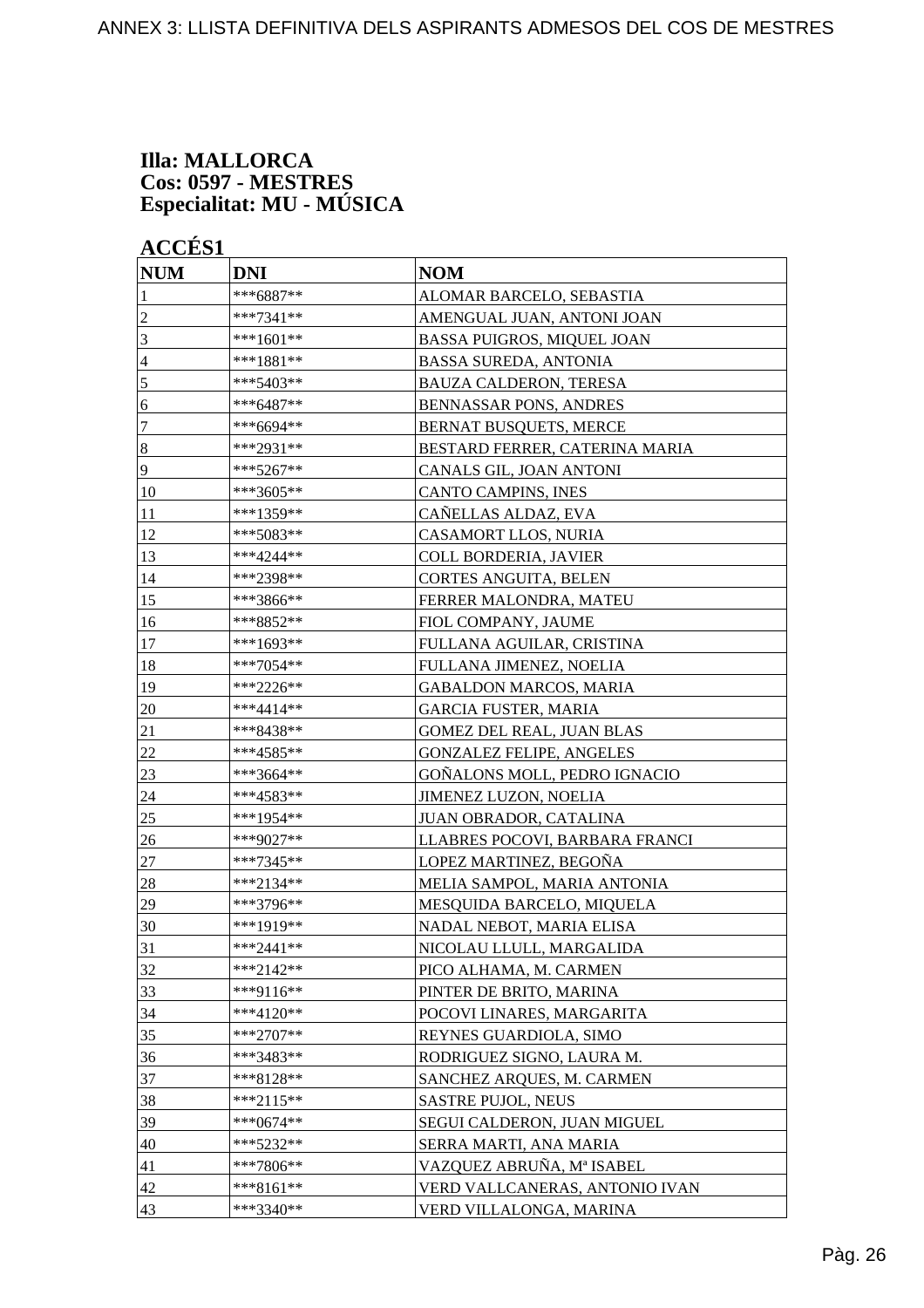#### **Illa: MALLORCA Cos: 0597 - MESTRES Especialitat: PRI - EDUCACIÓ PRIMÀRIA**

| <b>ACCÉS 1</b> |             |                                  |
|----------------|-------------|----------------------------------|
| <b>NUM</b>     | <b>DNI</b>  | <b>NOM</b>                       |
| 1              | ***3585**   | ACEDO HEREDIA, ANDREA            |
| $\overline{c}$ | ***8620**   | ADROVER CERRO, GEMA              |
| 3              | ***2789**   | ADROVER JAUME, VICTORIA          |
| $\overline{4}$ | ***1986**   | ADROVER KOCHER, KARINE           |
| 5              | ***1251**   | AGUILERA AMARAL, MARIEL KATIA    |
| 6              | $***7214**$ | AGUILERA BAILON, CAROLINA        |
| $\tau$         | ***3949**   | AGUILO PASCUAL, MARGALIDA        |
| $\vert 8$      | ***0284**   | ALAMINOS BARCELO, M. LUISA       |
| $\overline{9}$ | ***2243**   | ALBERTI BAUZA, MARIA DEL MAR     |
| 10             | ***1782**   | ALCOLEA RIBAS, AIDA              |
| 11             | $***1466**$ | ALEGRE MARMOL, CATALINA          |
| 12             | ***2480**   | ALEMANY SUREDA, MARGALIDA        |
| 13             | ***4049**   | ALEÑAR FELIU, MARIA DOLORES      |
| 14             | ***8936**   | ALGARRA GONZALEZ, BEATRIZ        |
| 15             | ***8699**   | ALORDA PASCUAL, ISABEL MARIA     |
| 16             | ***4225**   | ALORDA VIDAL, CARLA              |
| 17             | ***4215**   | ALVAREZ MOREY, M. ISABEL         |
| 18             | ***7472**   | AMENGUAL PITA, FRANCESCA         |
| 19             | ***4283**   | AMER GOMILA, GUILLEM             |
| 20             | ***6603**   | AMIGO LAZARO, RAQUEL             |
| 21             | ***2395**   | ANDRADE FLORENCIA, KARLA VANESSA |
| $22\,$         | ***5731**   | AROCA CASTRO, LUIS ALBERTO       |
| 23             | ***3563**   | ARRANZ DE LA FUENTE, HECTOR      |
| 24             | ***1204**   | AVELLA ANTON, MARTA              |
| 25             | ***8501**   | AYARTE GARCIAS, JUANA            |
| 26             | ***0651**   | AZORIN CAPLLONCH, MIGUEL         |
| 27             | ***4838**   | <b>BAEZA PORCELL, CARMEN</b>     |
| 28             | ***6066**   | BAIDEZ SANCHEZ, MARIA JOSE       |
| 29             | ***8551**   | BALAGUER LLOMPART, ANA           |
| 30             | ***6404**   | <b>BALLE COLOM, LAURA</b>        |
| 31             | ***6925**   | <b>BALLESTER VICENS, JAUME</b>   |
| 32             | ***8346**   | <b>BARCELO ESTELRICH, AINA</b>   |
| 33             | $***6871**$ | BARCELO LLORENTE, CRISTINA I.    |
| 34             | ***2786**   | BARCELO SANSO, JOANA MARIA       |
| 35             | ***3108**   | BARRERA GARAU, MARIA ANTONIA     |
| 36             | ***2461**   | <b>BATLE IZQUIERDO, ELISA</b>    |
| 37             | ***1843**   | BAUZA CRESPI, FRANCISCA MARI     |
| 38             | ***5944**   | <b>BAUZA LLABRES, GUILLERMO</b>  |
| 39             | ***9042**   | BAUZA MAGRO, CATALINA            |
| 40             | ***6090**   | <b>BAUZA WU, ANDREA</b>          |
| 41             | ***9291**   | <b>BEA PALMER, CRISTINA</b>      |
| 42             | ***0994**   | <b>BELLOD SALVADOR, LAURA</b>    |
| 43             | ***1621**   | <b>BELMONTE GALMES, ESTHER</b>   |
| 44             | ***3886**   | BENNASAR BUJOSA, ANTONI          |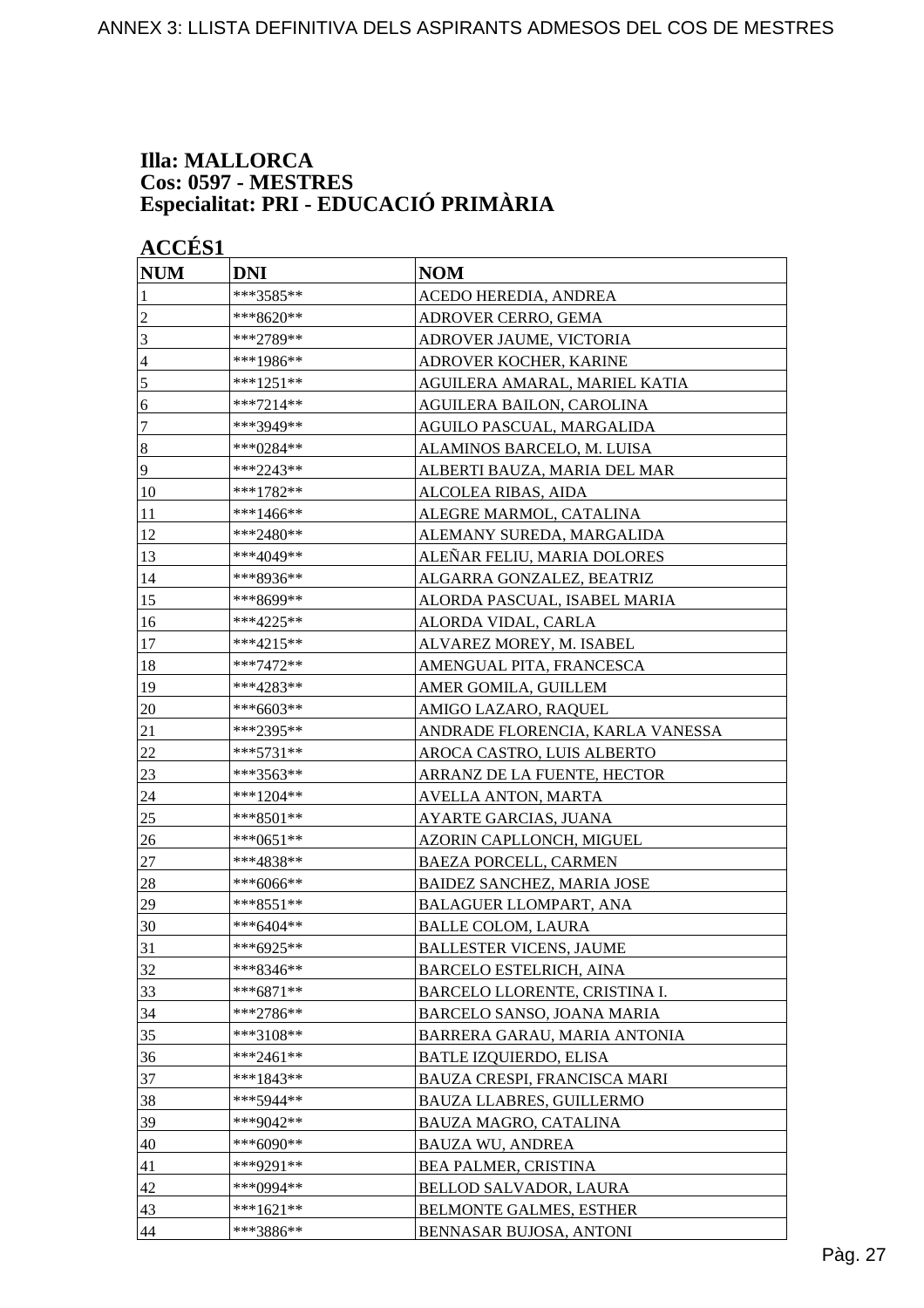| 45     | $***2104**$ | BENNASAR LLABRES, CATALINA MARIA  |         |
|--------|-------------|-----------------------------------|---------|
| 46     | $***1826**$ | BENNASSAR GRIMALT, M. DEL MAR     |         |
| 47     | $***2264**$ | BENNASSAR LLINAS, ALMUDENA        |         |
| 48     | ***2327**   | BERGAS FONS, AINA MARIA           |         |
| 49     | ***3993**   | BERGAS MUNAR, MARIA NEUS          |         |
| 50     | ***9257**   | BERNADES CAÑADA, BLANCA           |         |
| 51     | ***8352**   | <b>BES GARAU, ADRIAN</b>          |         |
| 52     | ***3516**   | BESTARD MELIS, MARIA              |         |
| 53     | ***2316**   | BESTARD NIETO-MORENO, LAURA       |         |
| 54     | ***9597**   | BESTARD SALOM, MARGALIDA          |         |
| 55     | ***1495**   | <b>BIBILONI BORRAS, JAUME</b>     |         |
| 56     | ***1505**   | BIBILONI CRESPI, MARINA           |         |
| 57     | ***1903**   | <b>BIBILONI FONT, PAULA</b>       |         |
| 58     | ***8447**   | BONET MENGOD, MARIA               |         |
| 59     | ***7160**   | BONET VARA, NATALIA               |         |
| 60     | ***9589**   | <b>BONET VILAR, PAULA</b>         |         |
| 61     | ***1004**   | BONILLA ESCRIBANO, ENCARNACION    |         |
| 62     | $***1862**$ | BONNIN GRIMALT, ALICIA            |         |
| 63     | ***4535**   | BORDOY EXPOSITO, NURIA            |         |
| 64     | ***3682**   | <b>BORDOY OREJUELA, AINA</b>      |         |
| 65     | ***9622**   | BORNAY RAMON, NURIA               |         |
| 66     | ***4702**   | BORRAS ALBERTI, M. ANGELS         |         |
| 67     | ***6388**   | BORRASCA ROMERO, ALBA             |         |
| 68     | ***5956**   | BOSCANA ROLDAN, ROSA MARIA        |         |
| 69     | ***1545**   | BOSCH TOUS, MIQUEL ANGEL          |         |
| 70     | $***7317**$ | BOVER BAUZA, AMADOR MIGUEL        |         |
| 71     | ***4208**   | BOVER TORRALBA, JULIA             |         |
| $72\,$ | $***1421**$ | <b>BRAVO ARROYO, NURIA</b>        |         |
| 73     | $***1256**$ | BRUNO FUSTER, JOANA               |         |
| 74     | ***5859**   | BURGOS LORENZO, ANTONIO JESUS     |         |
| 75     | ***9813**   | BURGOS MINUCHE, GISELLA           |         |
| 76     | ***2323**   | CABELLO BENITEZ, ROCIO            |         |
| 77     | $***6416**$ | CABOT BINIMELIS, ALEJANDRO        |         |
| 78     | ***5396**   | CALAFAT SERVERA, MARIA MAGDALEN   |         |
| 79     | ***8677**   | CALDENTEY ALBIS, ADA ELIONOR      |         |
|        | ***2588**   |                                   |         |
| 80     |             | CALDENTEY DE LA IGLESIA, NEUS     |         |
| 81     | $***8317**$ | CALDENTEY FRONTERA, MARIA DEL MAR |         |
| 82     | ***3648**   | CALVIÑO LLINAS, CARME             |         |
| 83     | ***4262**   | CALVO TORRES, MILAGROS            |         |
| 84     | $***1478**$ | <b>CAMARELLES VILA, CARLES</b>    |         |
| 85     | $***1458**$ | CAMARENA PEIRO, JUAN SALVADOR     |         |
| 86     | $***8371**$ | CAMARENA ROSA, NATIVIDAD          |         |
| 87     | $***7361**$ | CAMPINS AMENGUAL, SEBASTIANA      |         |
| 88     | $***2407**$ | CAMPINS PIZA, MARIA ANTONIA       |         |
| 89     | $***2407**$ | CAMPINS PIZA, MARIA MAGDALEN      |         |
| 90     | $***7273**$ | CAMPINS ZUEHLSDORFF, CLAUDIA      |         |
| 91     | ***0659**   | CANAVES PEÑA, MARIA ANTONIA       |         |
| 92     | $***1841**$ | CANO CORRAL, ROSA M               |         |
| 93     | ***9665**   | CANO LOPEZ, MARIO                 |         |
| 94     | $***1348**$ | CAÑELLAS MARTIN, CARMEN           |         |
| 95     | ***3837**   | CAPELLA VAZE, KIMBERLY            |         |
| 96     | ***5192**   | CAPO CLADERA, M. ANTONIA          |         |
| 97     | ***9810**   | CAPO FIOL, PAU                    |         |
| 98     | ***9351**   | CAPO SIMON, M. MAR                |         |
| 99     | ***0054**   | CARA MARTIN, M. ANGELES           | Pàg. 28 |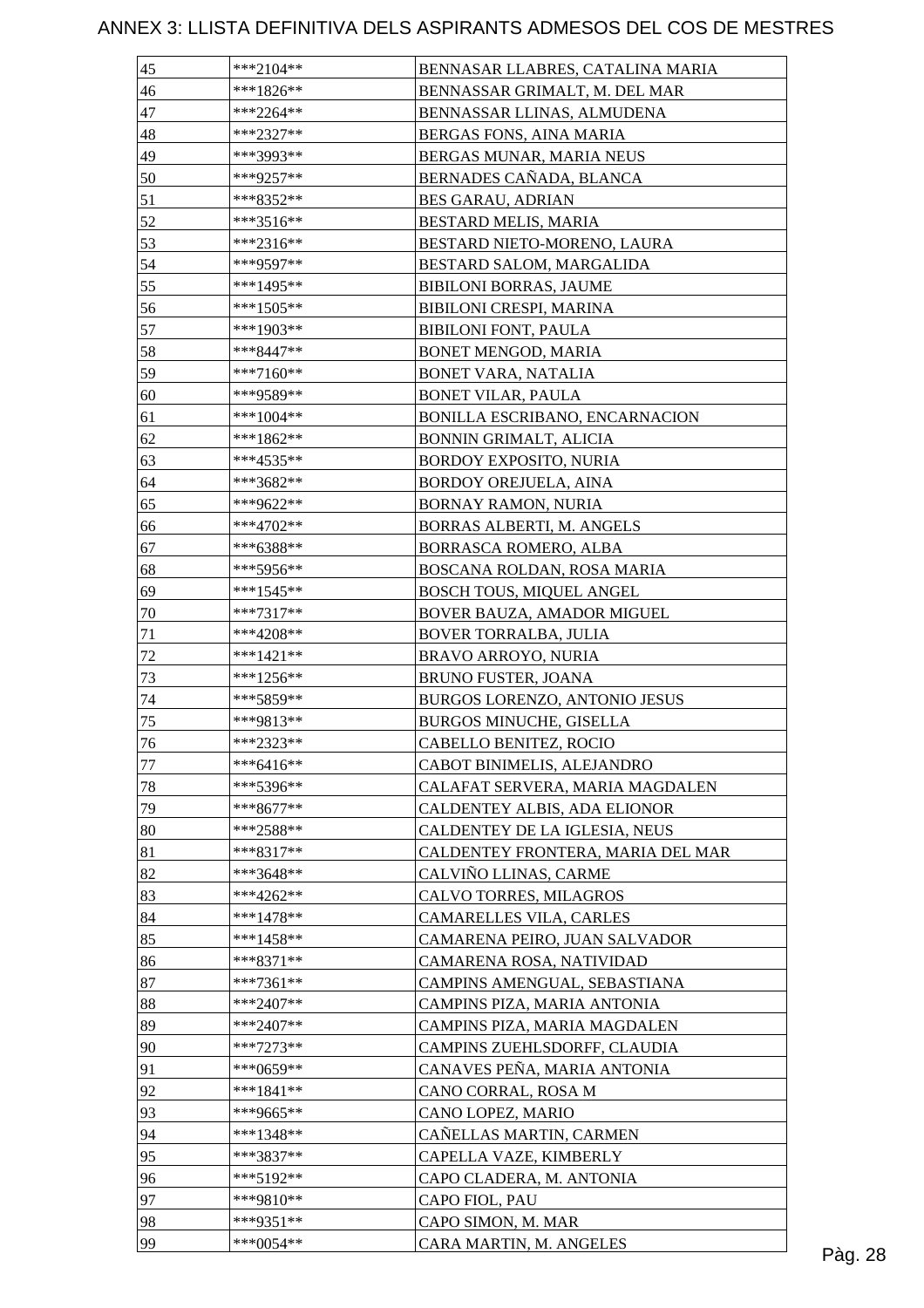| 100 | $***4292**$            | CARMONA PULIDO, DANIEL                |         |
|-----|------------------------|---------------------------------------|---------|
| 101 | $***1437**$            | CARRIO GENOVART, JERONI XAVIER        |         |
| 102 | $***6752**$            | CARRIO RIGO, MARGARITA                |         |
| 103 | ***0664**              | CASADO DE AMEZCUA FONT, AINA          |         |
| 104 | $***6837**$            | CASES SOLER, INES                     |         |
| 105 | ***9346**              | CASTELL MUT, MARINA                   |         |
| 106 | ***7301**              | CASTILLO FRAU, ROSA MARIA             |         |
| 107 | $***7154**$            | CAZORLA MAS, DAVID                    |         |
| 108 | ***0983**              | CERDA JUAN, LORENZO                   |         |
| 109 | ***7251**              | CERDA POMAR, MARIA CRISTINA           |         |
| 110 | ***7650**              | CEREZO GOMEZ, IRENE                   |         |
| 111 | ***3944**              | CERRO SECO DE HERRERA, MARIA DE LOS A |         |
| 112 | ***0549**              | CHACON NICOLAU, ALICIA                |         |
| 113 | $***8260**$            | CHAMARRO GARRIDO, LAURA               |         |
| 114 | ***2980**              | CHIRIVELLA PASCUAL, IRENE             |         |
| 115 | $***7382**$            | CIFRE BERGAS, MARTINA                 |         |
| 116 | $***7296**$            | CIFRE CALAFAT, JOANA AINA             |         |
| 117 | $***4147**$            | CIFRE ROMERO, RAFAEL                  |         |
| 118 | ***0981**              | CIRER BUENDIA, NURIA                  |         |
| 119 | ***0968**              | CIRER RIBOT, ROSA MARIA               |         |
| 120 | $***6028**$            | CLADERA PEREZ, MARINA                 |         |
| 121 | ***9898**              | CLADERA ROMERO, ANTONIA               |         |
| 122 | ***9965**              | CLAR MOLINA, ANTONIA TERESA           |         |
| 123 | ***1973**              | CLAR PALERM, JOANA MARIA              |         |
| 124 | ***8814**              | CLOS DEL JESUS, BEATRIZ               |         |
| 125 | ***4669**              | COBACHO NAVARRO, ANGEL                |         |
| 126 | ***6942**              | COETO OLIVER, MARIA DEL MAR           |         |
| 127 | ***2110**              | COLL BENNASAR, Mª MARGALIDA           |         |
| 128 | $***1530**$            | COLL LLOMPART, JOAN GORI              |         |
| 129 | ***6637**              | COLL ROMAN, ANA MARIA                 |         |
| 130 | $***6475**$            | COLL VICENS, ANTONIA MARIA            |         |
| 131 | $***5731**$            | COLLADO MILLA, ERICA                  |         |
| 132 | ***9178**              | COLOM RAMIS, M. MAGDALENA             |         |
| 133 | ***4539**              | COMAS BIBILONI, MAGDALENA             |         |
| 134 | ***9300**              |                                       |         |
|     |                        | COMAS LLABRES, M. ISABEL              |         |
| 135 | ***6698**              | COMAS PONS, ISABEL                    |         |
| 136 | ***9005**<br>***3270** | COMPANY TOEPS, MICAELA                |         |
| 137 |                        | COMPANY VIVES, SEBASTIA               |         |
| 138 | ***0592**              | CONESA ROMERO, MARTA                  |         |
| 139 | ***2653**              | CORRO CRESPI, MARTA                   |         |
| 140 | ***8686**              | CORTES ROMERO, ANDREA DEL CAR         |         |
| 141 | ***0392**              | COVAS MUÑOZ, ANTONIO                  |         |
| 142 | $***4083**$            | CRESPI ESCALAS, MARIA DEL MAR         |         |
| 143 | $***0797**$            | CRESPI SORELL, AINA                   |         |
| 144 | ***3435**              | CRESPO FERNANDEZ, MARINA              |         |
| 145 | $***0058**$            | CUNILL PALMA, PABLO ROMARIO           |         |
| 146 | $***1727**$            | CURSACH CARRIO, MARIA ANTONIA         |         |
| 147 | $***1820**$            | DALMAU ALOMAR, FRANCISCA              |         |
| 148 | ***3829**              | DARDER MOLL, FRANCESC BORJA           |         |
| 149 | ***9706**              | DE FRANCISCO SANCHEZ, SANDRA          |         |
| 150 | ***2098**              | DENGRA MOYA, NATALIA                  |         |
| 151 | ***1466**              | DIAZ ALBERS, ALICIA                   |         |
| 152 | ***1922**              | DIAZ MARTINEZ, IRENE                  |         |
| 153 | ***4636**              | DIAZ ROMAN, SOFIA                     |         |
| 154 | ***3863**              | DIAZ VARELA, ROCIO                    | Pàg. 29 |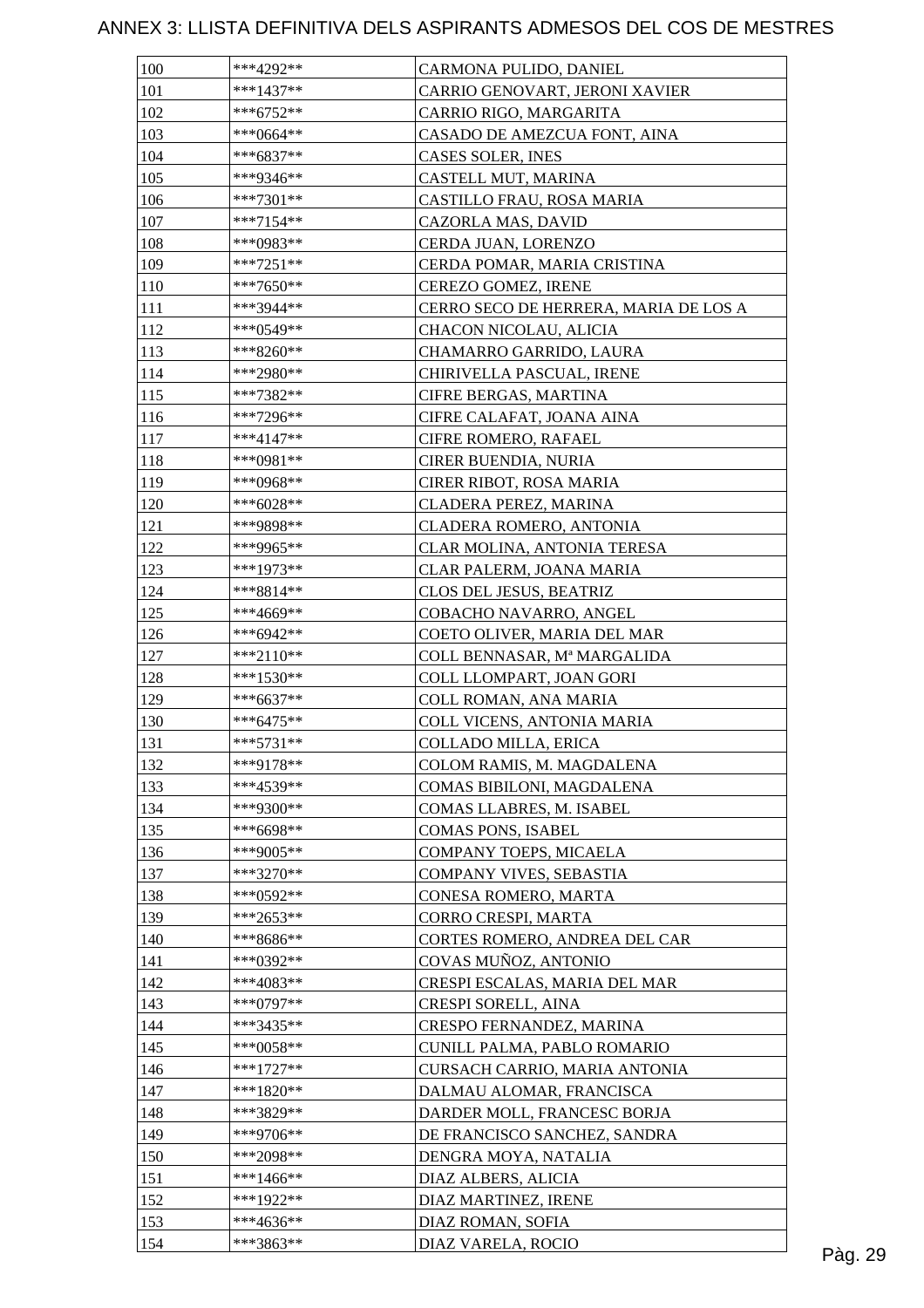| 155 | ***3953**                  | DIEZ CADAVID, TANIA                  |         |
|-----|----------------------------|--------------------------------------|---------|
| 156 | ***9556**                  | DOMINGO VAZQUEZ, BERTA               |         |
| 157 | ***1995**                  | DUPUY TERRASA, MARIA                 |         |
| 158 | $***5645**$                | DUSCU, DELIA CRISTINA                |         |
| 159 | ***8099**                  | EGEA BLANCO, MIREIA                  |         |
| 160 | ***8847**                  | ENSEÑAT PARETS, FRANCINA             |         |
| 161 | $***2204**$                | ESPERT SORIANO, NURIA                |         |
| 162 | ***8882**                  | ESPINOS TARIN, AITANA                |         |
| 163 | ***6217**                  | ESTARELLAS PLETZ, ANDRES             |         |
| 164 | ***8301**                  | ESTELRICH TOMAS, MARGALIDA           |         |
| 165 | ***1990**                  | ESTEVA SALVA, MARIA ANTONIA          |         |
| 166 | ***2444**                  | ESTEVE MAS, M. LLUÏSA                |         |
| 167 | ***2484**                  | <b>ESTRANY VIVES, CARLOS</b>         |         |
| 168 | $***2795**$                | FABIANO BESTARD, AINA                |         |
| 169 | ***4984**                  | <b>FALIP SAGUES, MIRIAM</b>          |         |
| 170 | $***7087**$                | FEBRER LLULL, M. ANTONIA             |         |
| 171 | $***2307**$                | FERNANDEZ ANDREU, ERIKA              |         |
| 172 | $***0402**$                | FERNANDEZ DEMANS, CANDIDA            |         |
| 173 | ***7223**                  | FERNANDEZ FERNANDEZ, EVA M.          |         |
| 174 | $***1124**$                | FERNANDEZ LOPEZ, NOELIA              |         |
| 175 | ***5116**                  | FERNANDEZ MATEU, MONTSERRAT          |         |
| 176 | $***7014**$                | FERNANDEZ RAMOS, SORAYA              |         |
| 177 | $***0381**$                | FERNANDEZ SASTRE, ALEJANDRA          |         |
|     |                            |                                      |         |
| 178 | $***3330**$<br>$***0064**$ | FERNANDEZ TRIAS, MARIA DEL PILA      |         |
| 179 |                            | FERRA CIFRE, MARIA CRISTINA          |         |
| 180 | ***3847**                  | FERRAGUT JAUME, MARIA LAURA          |         |
| 181 | ***4086**                  | FERRAGUT ROSER, MARIA ANTONIA        |         |
| 182 | ***3850**                  | FERRANDIS BONNIN, ANA LAURA          |         |
| 183 | ***5949**                  | FERRER AMER, MARIA DEL PILA          |         |
| 184 | ***3925**                  | FERRER JUAN, CARLES                  |         |
| 185 | ***1932**                  | FERRERA ARROYO, ESTHER               |         |
| 186 | $***7027**$                | FERRIOL FLORIT, CATERINA             |         |
| 187 | $***7722**$                | FERRIOL GAY, MARTA                   |         |
| 188 | ***9512**                  | FLOR BELMONTE, LAURA MARIA           |         |
| 189 | ***7986**                  | FLORES ALAMINOS, SERGI               |         |
| 190 | ***3255**                  | FONT LUNA, MARIA                     |         |
| 191 | $***1882**$                | FONT SALOM, GABRIEL                  |         |
| 192 | $***7146**$                | FONT SUREDA, MAR                     |         |
| 193 | $***7256**$                | FONTIRROIG GARCIA, RAFAEL            |         |
| 194 | ***2935**                  | FORTEZA GAMUNDI, MIQUEL              |         |
| 195 | $***1541**$                | FORTEZA SUREDA, FRANCISCA            |         |
| 196 | ***3555**                  | FRANCO MARTORELL, SANDRA             |         |
| 197 | ***2958**                  | FRAU BUJOSA, MARIA MAGDALEN          |         |
| 198 | $***6560**$                | FRAU HIJOSA, CLARA                   |         |
| 199 | $***7174**$                | FULLANA GOMILA, MARGARIDA            |         |
| 200 | ***1531**                  | <b>GALVEZ CANO, ELENA</b>            |         |
| 201 | ***2130**                  | <b>GARAU GARCIA, CRISTINA</b>        |         |
| 202 | $***2311**$                | GARCIA ALZAMORA, MONICA              |         |
| 203 | ***8389**                  | <b>GARCIA BALLESTER, JUAN PABLO</b>  |         |
| 204 | $***4413**$                | GARCIA DE LA TORRE MATA, M. CARMEN   |         |
| 205 | ***9550**                  | GARCIA HERNANDEZ, ISAAC ORENCIO      |         |
| 206 | ***1100**                  | <b>GARCIA MARTINEZ, JESICA</b>       |         |
| 207 | $***6551**$                | <b>GARCIA MARTINEZ, JOSE DAVID</b>   |         |
| 208 | $***2205**$                | <b>GARCIA MARTINEZ, MARIA ESTHER</b> |         |
| 209 | ***3972**                  | GARCIA MINGORANCE, FRANCISCO JAVI    | Pàg. 30 |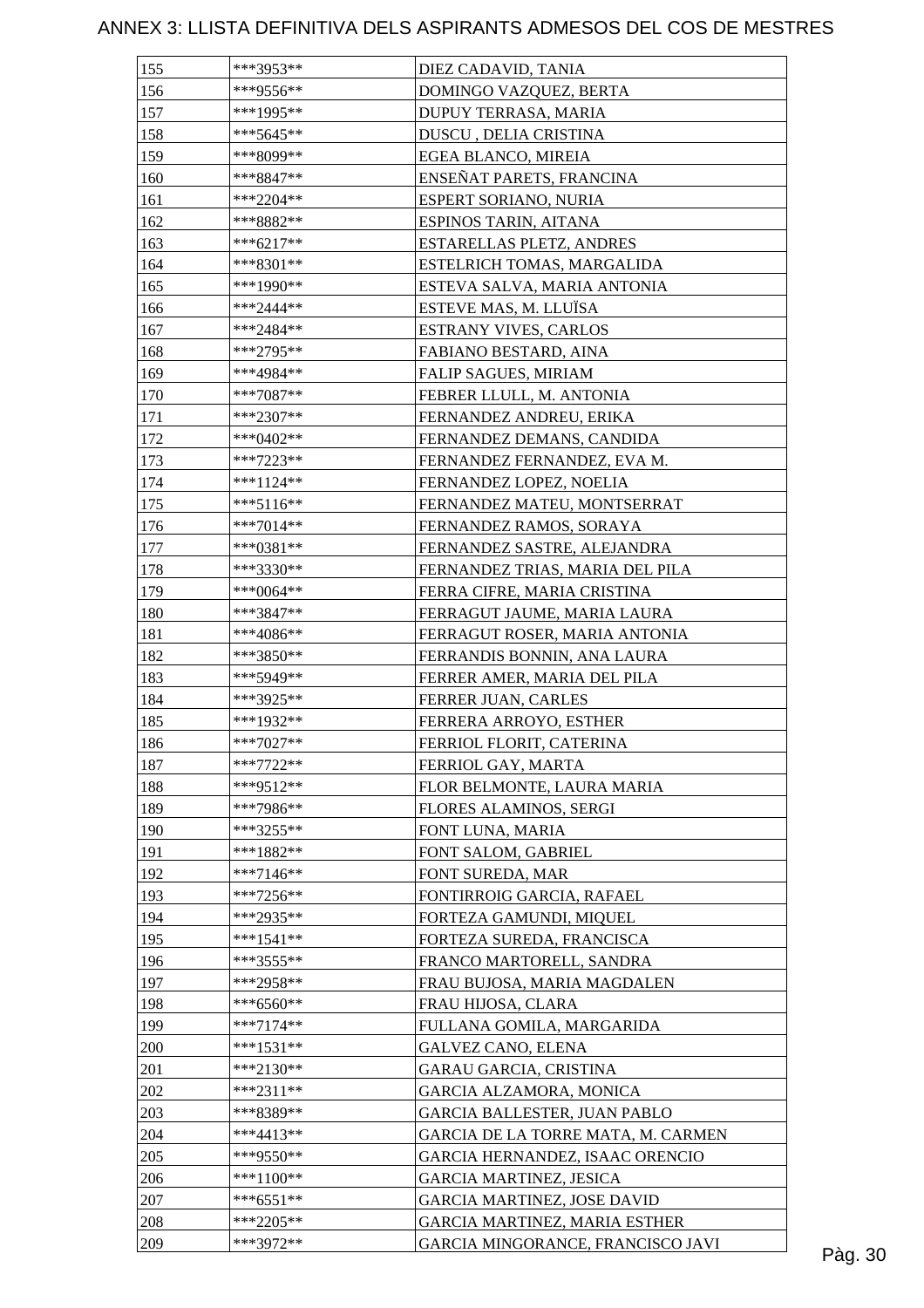| 210        | ***3889**   | <b>GARCIA RAMON, CAROLINA</b>                       |         |
|------------|-------------|-----------------------------------------------------|---------|
| 211        | $***6273**$ | <b>GARCIA RIERA, MERCE</b>                          |         |
| 212        | ***9504**   | <b>GARCIA ROIG, JOANA MARIA</b>                     |         |
| 213        | ***8426**   | GARCIA-DELGADO JOY, MARC                            |         |
| 214        | ***9696**   | GARROTE HURTADO, MIGUEL ANGEL                       |         |
| 215        | ***3580**   | <b>GAYA MIERAS, JOAN</b>                            |         |
| 216        | ***3824**   | GAYA PARERA, M. ISABEL                              |         |
| 217        | ***2398**   | GELABERT CARULLA, JAUME                             |         |
| 218        | $***5978**$ | GELABERT TROBAT, ANTONIA MARIA                      |         |
| 219        | ***5342**   | GIGANTE GONZALEZ, LAURA                             |         |
| 220        | ***1283**   | <b>GIL MATEU, LLORENÇ</b>                           |         |
| 221        | ***3740**   | GIMENEZ RIUTORT, JOANA GABRIELA                     |         |
| 222        | ***8935**   | GOMEZ AMENGUAL, CRISTINA                            |         |
| 223        | ***0568**   | <b>GOMEZ LUQUE, RAUL</b>                            |         |
| 224        | ***7302**   | GONELL MONFORT, ANA                                 |         |
| 225        | ***8469**   | <b>GONZALEZ GOMILA, PEDRO</b>                       |         |
| 226        | ***8235**   | GONZALEZ JUAN, CLARA                                |         |
| 227        | ***6179**   | GONZALEZ LOZANO, MARIA LOURDES                      |         |
| 228        | ***4935**   | GONZALEZ RAYO, ANGELA                               |         |
| 229        | ***2385**   | GONZALEZ SAN JUAN, AINA ROSA                        |         |
| 230        | $***2527**$ | <b>GOST FIOL, MARGALIDA</b>                         |         |
| 231        | $***1473**$ | <b>GREY MERINO, PAULA</b>                           |         |
| 232        | ***8796**   | <b>GUAL MARIN, PAULA</b>                            |         |
| 233        | $***2226**$ | GUARDIOLA GELABERT, APOLONIA                        |         |
| 234        | ***1334**   | GUERRA PEREZ, BEATRIZ MAGDAL                        |         |
| 235        | $***4323**$ | GUTIERREZ GARCIA, JUAN ANTONIO                      |         |
| 236        | $***3547**$ |                                                     |         |
| 237        | ***0969**   | HARO CASTELLO, MONICA                               |         |
| 238        | $***2124**$ | HARO GALLUR, M. ANGELES<br>HENKEL MARTORELL, SANDRA |         |
| 239        | $***2561**$ | HERMOSO HUERTAS, SANDRA                             |         |
| 240        | $***7971**$ | HERNANDEZ MUÑOZ, MARIA DEL CARM                     |         |
|            | $***2237**$ |                                                     |         |
| 241        | $***7394**$ | HERNANDO MONTEJANO, ESTER                           |         |
| 242<br>243 | ***5925**   | HERRERA GUERRERO, MARIA DEL MAR                     |         |
|            | $***3573**$ | HERRERO CAMACHO, GABRIEL                            |         |
| 244        |             | HERRERO DURA, ESTER                                 |         |
| 245        | $***2745**$ | HERRERO PASCUAL, ESTHER                             |         |
| 246        | ***0988**   | HUGUET TRIAY, AUBA                                  |         |
| 247        | $***0864**$ | IBAÑEZ GALINDO, CRISTINA                            |         |
| 248        | ***8976**   | INARAJA RIBOT, CATALINA ANA                         |         |
| 249        | $***1917**$ | JAUME GARI, MARIA ANTONIA                           |         |
| 250        | ***1864**   | JAUME LLITERAS, MARGARIDA                           |         |
| 251        | ***5955**   | JAUME MARTIN, CATALINA                              |         |
| 252        | ***8844**   | JAUME MORA, CATERINA                                |         |
| 253        | $***7103**$ | JIMENEZ AGUILO, JOSE DAVID                          |         |
| 254        | $***0543**$ | JIMENEZ DIAZ, LIDIA                                 |         |
| 255        | ***8993**   | JIMENEZ ESCRIBANO, MARIA JOSE                       |         |
| 256        | $***7271**$ | JIMENEZ JIMENEZ, JESUS                              |         |
| 257        | ***1961**   | JIMENEZ MORALES, MARIA DEL MAR                      |         |
| 258        | $***8690**$ | <b>JIMENEZ NOVA, SERGI</b>                          |         |
| 259        | ***2249**   | JIMENEZ REDONDO, DAVID                              |         |
| 260        | $***3054**$ | JIMENEZ SERRANO, JUAN MANUEL                        |         |
| 261        | $***0224**$ | JIMENO LORENTE, MARIA DEL MAR                       |         |
| 262        | ***8358**   | JOFRE TERRASA, MARGALIDA P.                         |         |
| 263        | ***4142**   | JUAN MARTINEZ, CLAUDIA                              |         |
| 264        | $***7197**$ | JUAN MARTINEZ, NURIA                                | Pàg. 31 |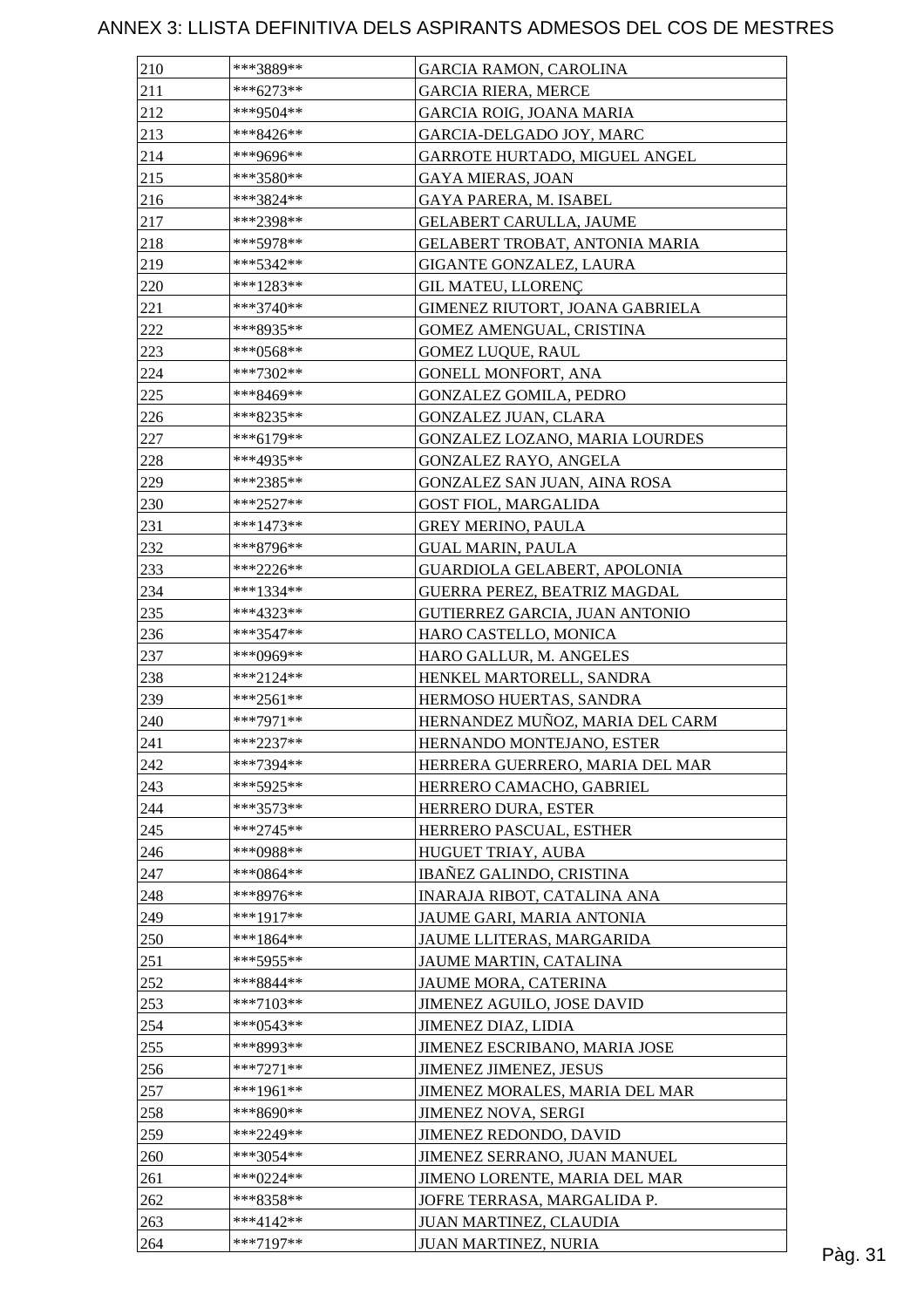| 265        | $***1868**$ | <b>JUAN SALOM, MARTA</b>                |         |
|------------|-------------|-----------------------------------------|---------|
| 266        | $***1548**$ | JUAN TABERNER, CATALINA                 |         |
| 267        | $***0304**$ | <b>JUAN TORRENS, FERRAN</b>             |         |
| 268        | ***9097**   | KLEBER FRAU, JOSE ANTONIO               |         |
| 269        | $***7156**$ | LA HOZ RODRIGUEZ, NEREA                 |         |
| 270        | $***7361**$ | LANCHARRO RICO, FAUSTINA                |         |
| 271        | ***5696**   | LEAL AMENGUAL, GLORIA LUISA             |         |
| 272        | ***2284**   | LEANDRO MARTINEZ, SONIA                 |         |
| 273        | ***7960**   | LINARES FLORIT, MARIA MAGDALEN          |         |
| 274        | ***1859**   | LIÑAYO TORRES, SANDRA                   |         |
| 275        | $***8417**$ | LIZANCOS BENITEZ, JOSE LUIS             |         |
| 276        | ***0671**   | LIZCANO GUZMAN, LIDIA                   |         |
| 277        | ***8312**   | LLABRES PAYERAS, MARGARIDA              |         |
| 278        | ***2979**   | LLABRES VERDERA, MARINA                 |         |
| 279        | ***6299**   | LLISTO SIMON, PATRICIA                  |         |
| 280        | ***3142**   | LLOBERA LOPEZ, DAVINIA                  |         |
| 281        | ***8307**   | LLOBET FRAU, JOSEP ANTONI               |         |
| 282        | ***4233**   | LLODRA RIOS, CATALINA V.                |         |
| 283        | ***3678**   | LLULL SANSO, FRANCESCA M.               |         |
| 284        | $***2807**$ | LOPEZ DEL AMO FRANCO, ANGEL             |         |
| 285        | $***7320**$ | LOPEZ GARCIAS, ALMUDENA                 |         |
| 286        | $***0063**$ | LOPEZ RUIZ, MARCOS                      |         |
| 287        | $***7257**$ | LOPEZ VILCHEZ, CRISTINA MARIA           |         |
| 288        | ***0014**   | LUENGO VERA, NOELIA                     |         |
| 289        | $***7301**$ | LUQUE CRESPI, PILAR                     |         |
| 290        | ***9221**   | MACHADO SANCHEZ, MARINA                 |         |
| 291        | $***6874**$ | MADRID GARCIA, SANDRA MARIA             |         |
| 292        | ***5620**   | MAGAÑA MIRO, M. CRISTINA                |         |
|            | $***2411**$ |                                         |         |
| 293<br>294 | $***1794**$ | MAIMO SIMO, JAUME<br>MANERA FELIU, AINA |         |
| 295        | $***7124**$ | <b>MANERA OLIVER, JUAN</b>              |         |
|            | ***0324**   |                                         |         |
| 296        |             | MANZANO OLIVER, DULCENOMBRE DE          |         |
| 297        | $***0487**$ | MARCO SORIANO, ALFONS                   |         |
| 298        | $***1305**$ | <b>MARCUS COLOM, JOSEP</b>              |         |
| 299        | $***2302**$ | MARIN GARRIDO, ANTONIA                  |         |
| 300        | $***2544**$ | MARMOR TORCHIA, MARIA SOL               |         |
| 301        | ***6692**   | MAROTO ESTELRICH, MARTA                 |         |
| 302        | $***7173**$ | MARTI HANNEBAUM, SONIA                  |         |
| 303        | $***3211**$ | MARTIN CASTELLANOS, LORENA              |         |
| 304        | ***1908**   | MARTIN MARTINEZ, M. ISABEL              |         |
| 305        | ***7079**   | MARTIN MOLANO, SANDRA                   |         |
| 306        | ***8073**   | MARTINEZ ALBERTI, MARIA ESTHER          |         |
| 307        | ***3537**   | MARTINEZ ARTIGUES, LAURA                |         |
| 308        | $***6461**$ | MARTINEZ BECEIRO, MARIA                 |         |
| 309        | ***3375**   | MARTINEZ BOSCH, LUCAS                   |         |
| 310        | $***7032**$ | MARTINEZ DE LA TORRE, PAULA             |         |
| 311        | $***1954**$ | MARTINEZ LLULL, MARIA DEL MAR           |         |
| 312        | $***1420**$ | MARTINEZ MARTINEZ, NAOMI                |         |
| 313        | $***2508**$ | MARTINEZ NOGUES, AINA                   |         |
| 314        | $***7433**$ | MARTINEZ PORTO, MARIA ELENA             |         |
| 315        | $***6070**$ | MARTINEZ REUS, MARTA                    |         |
| 316        | ***5349**   | MARTINEZ ROBLES, ENRIQUE                |         |
| 317        | $***6952**$ | MARTINEZ RUBIO, MARTIN                  |         |
| 318        | $***1803**$ | MARTORELL BARCELO, MARGALIDA            |         |
| 319        | ***9728**   | MARTORELL CAMPINS, MARIA ANTONIA        | Pàg. 32 |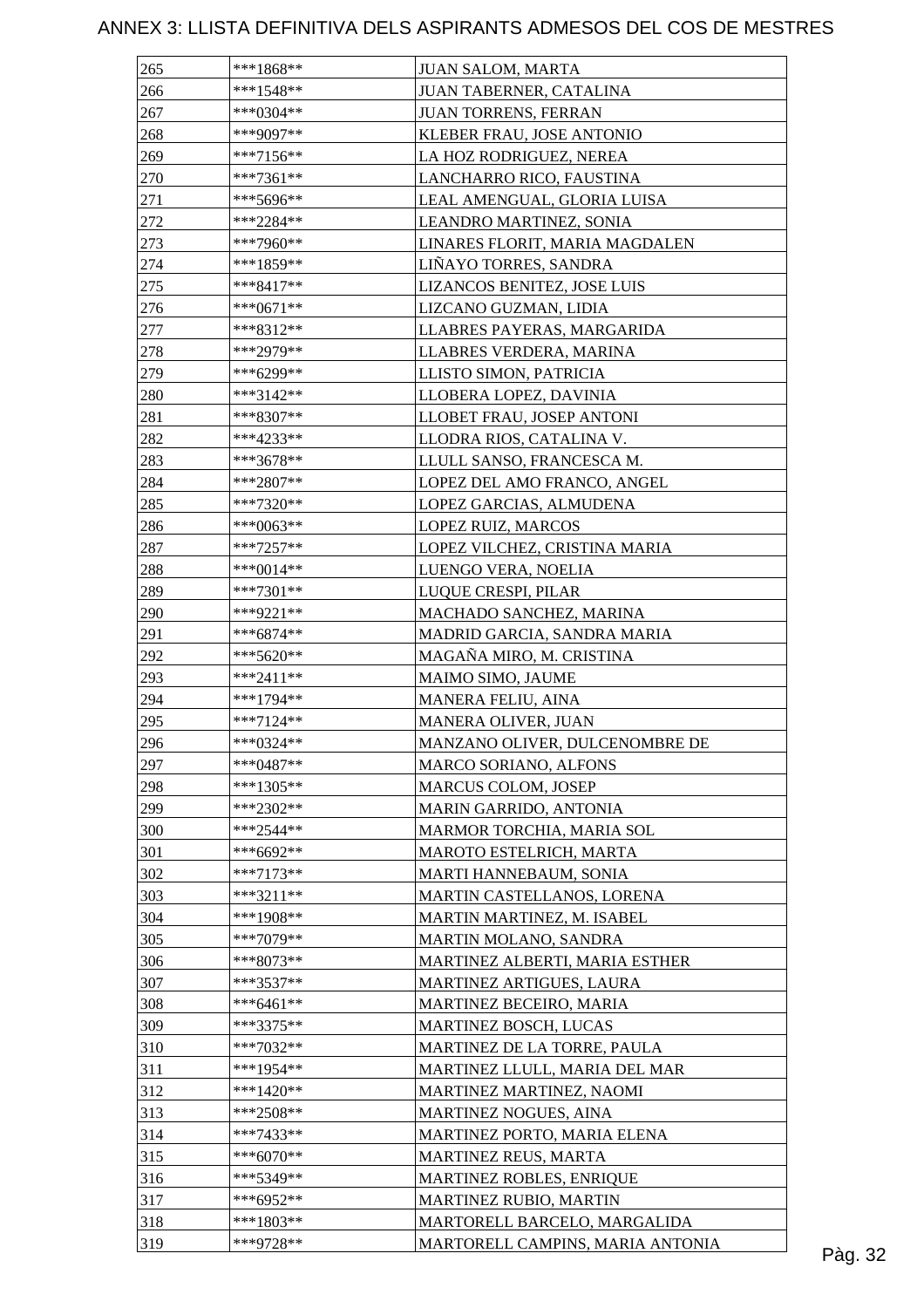| 320        | $***3781**$ | MARTORELL RIGO, TOMEU         |  |
|------------|-------------|-------------------------------|--|
| 321        | $***8122**$ | <b>MAS FERRER, NEUS</b>       |  |
| 322        | ***5629**   | MAS TRUJILLO, LAURA           |  |
| 323        | $***8311**$ | MASCARO TAULER, CATALINA      |  |
| 324        | $***3268**$ | MASSANET DIEZ, ALBA           |  |
| 325        | $***2781**$ | MASSANET FRONTERA, CATALINA   |  |
| 326        | ***8685**   | MATAS ALVAREZ, AMALIA         |  |
| 327        | $***3941**$ | MATAS DURENDEZ, JOANA         |  |
| 328        | $***1446**$ | MAYANS MAGAÑA, MIGUEL         |  |
| 329        | ***2089**   | MAYOL AGUILO, M. ANTONIA      |  |
| 330        | $***0550**$ | MAYOL LLITERAS, ANTONI        |  |
| 331        | ***1867**   | MAYOL MARIANO, CATALINA       |  |
| 332        | $***6602**$ | MEDINA SIMONET, NOELIA        |  |
| 333        | $***8614**$ | MELIS DIAZ-MADROÑERO, NOELIA  |  |
| 334        | ***9928**   | MELLOR BOYERO, EMMA VIRGINIA  |  |
| 335        | ***6696**   | MESAS INFANTES, VANESA        |  |
| 336        | $***6343**$ | MESQUIDA PEPIÑA, FERNANDO     |  |
| 337        | ***1869**   | MESTRE BORRAS, PATRICIA       |  |
| 338        | ***4284**   | MICHELINI DOGNIBENE, VIRGINIA |  |
|            | ***7949**   | MINUESA BARCELO, LORENA       |  |
| 339<br>340 | ***3921**   | MIR DE NICOLAS, ESTER M.      |  |
|            | $***1015**$ |                               |  |
| 341        |             | MIR GARCIA, MARIA DEL CARM    |  |
| 342        | ***9923**   | MIRALLES REAL, PAULA MARIA    |  |
| 343        | ***8151**   | MIRO MIERAS, MAGDALENA        |  |
| 344        | $***0686**$ | MOHAMED ALI, MIKA             |  |
| 345        | ***5949**   | MOLANO SANCHEZ, NOELIA M.     |  |
| 346        | ***2359**   | MOLL RECIO, FABIOLA           |  |
| 347        | ***3669**   | MOLL RIERA, JUANA MARIA       |  |
| 348        | ***5284**   | MOLLA MUÑOZ, MARIA LIBERTAD   |  |
| 349        | $***7058**$ | MONSERRAT MONSERRAT, GUILLEM  |  |
| 350        | ***3582**   | MONTANO CAMPOS, PATRICIA      |  |
| 351        | ***0807**   | MONTES CAMPOS, MANUELA        |  |
| 352        | $***4771**$ | MORA SANCHEZ, CATALINA        |  |
| 353        | $***0150**$ | MORAGUES AGUILO, CATALINA     |  |
| 354        | $***2716**$ | MORALES GOMARIZ, MARIA ISABEL |  |
| 355        | ***2219**   | MORATA WOLFF, SONIA           |  |
| 356        | $***0841**$ | MORATALLA RAMON, CRISTINA     |  |
| 357        | $***7844**$ | MORELL MORAGUES, JERONIMA     |  |
| 358        | $***2702**$ | MORENO AMENGUAL, NOELIA       |  |
| 359        | ***5758**   | MORENO ARMADA, AROA           |  |
| 360        | $***6565**$ | MORENO LLABRES, CESAREO       |  |
| 361        | $***4084**$ | MORENO MORENO, CLAUDIA        |  |
| 362        | $***5227**$ | MORENO SERRA, MARI NIEVES     |  |
| 363        | $***0687**$ | MORENO VEGA, AFRICA           |  |
| 364        | ***5340**   | MOREY AMETLLER, IRENE         |  |
| 365        | $***0050**$ | MORRO MARCH, FRANCISCA        |  |
| 366        | ***3593**   | MOYA LLABRES, ISABEL          |  |
| 367        | $***3172**$ | MULERO CAÑELLAS, ROSA         |  |
| 368        | ***6209**   | MULET PEREZ, PAULA            |  |
| 369        | $***4155**$ | MUNAR BUÑOLA, FRANCISCA       |  |
| 370        | ***8790**   | MUÑOZ BONET, FRANCISCO JOSE   |  |
| 371        | ***9230**   | MUÑOZ GALMES, VICTORIA        |  |
| 372        | $***3777**$ | NADAL PORCEL, MARIA JULIA     |  |
| 373        | $***2974**$ | NAVARRO MERCHAN, ANTONIA      |  |
| 374        | ***8487**   | NICOLAU FERRANDO, ISABEL      |  |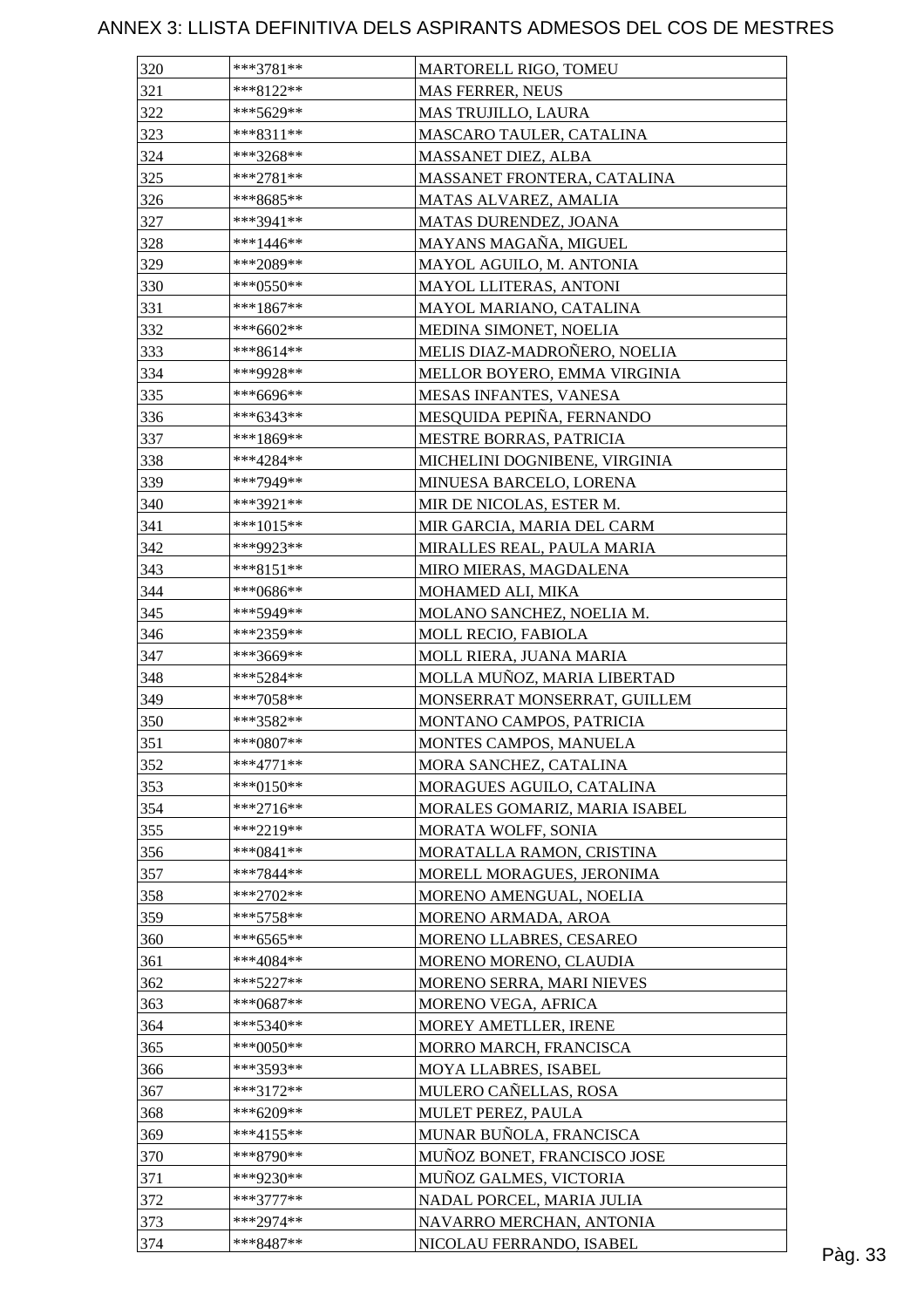| 375 | ***1699**   | NICOLAU PALOU, MARTA               |  |
|-----|-------------|------------------------------------|--|
| 376 | $***9511**$ | NICOLINI USTINELLI, CARLA GIULIANA |  |
| 377 | $***2265**$ | NIETO RAMOS, SERGIO ALONSO         |  |
| 378 | $***4276**$ | OBRADOR CUELLAR, MIQUEL            |  |
| 379 | $***0690**$ | OBREGON VILLAR, MARIA DEL CARM     |  |
| 380 | ***3855**   | OLIVER BINIMELIS, JOAN ANTONI      |  |
| 381 | ***6302**   | OLIVER FONT, ANTONIA MARIA         |  |
| 382 | $***7406**$ | OLIVER GALEA, ISABEL               |  |
| 383 | ***2025**   | OLIVER RIBAS, FRANCISCA M.         |  |
| 384 | ***1986**   | OLIVER ROSSELLO, M. DEL MAR        |  |
| 385 | ***1612**   | OLIVEROS RODRIGUEZ, CARLOS         |  |
| 386 | ***7350**   | ORDINAS CLADERA, ALBERTO           |  |
| 387 | ***2258**   | ORELL LLINAS, JOAN                 |  |
| 388 | ***7828**   | ORS FERRAGUT, MARGARITA            |  |
| 389 | $***8616**$ | ORTIZ GONZALEZ, AINA ISABEL        |  |
| 390 | $***1215**$ | PACHECO SANCHEZ, NAOMI             |  |
| 391 | $***0720**$ | PALA APARICIO, GEMMA               |  |
| 392 | $***7767**$ | PALMER TERRASA, PATRICIA           |  |
| 393 | ***2373**   | PALOMINO GOMEZ, MONICA             |  |
| 394 | $***6016**$ | PALOMINO MATEOS, JOSE ANTONIO      |  |
| 395 | $***8148**$ | PALOU CAÑELLAS, BARTOMEU           |  |
| 396 | ***3817**   |                                    |  |
|     |             | PARERA GALMES, MARINA              |  |
| 397 | ***2248**   | PARRADO CIFRE, NURIA               |  |
| 398 | ***8479**   | PARTIDA NUÑEZ, ROCIO               |  |
| 399 | $***5173**$ | PASCUAL LLABRES, LAURA             |  |
| 400 | ***2461**   | PASTOR MATARIN, NIEVES             |  |
| 401 | $***1266**$ | PASTOR MORRO, PERE JOAN            |  |
| 402 | $***1284**$ | PAX MARTINEZ, MARIA                |  |
| 403 | ***0941**   | PAYERAS COLL, BARBARA              |  |
| 404 | ***1040**   | PAYERAS SOCIAS, MARGARITA          |  |
| 405 | ***6382**   | PELAEZ FERNANDEZ, ANGELA           |  |
| 406 | $***8750**$ | PEÑA MORAN, JOSE MANUEL            |  |
| 407 | $***2077**$ | PERELLO FERRER, M. ANTONIA         |  |
| 408 | ***3237**   | PERELLO FLORIT, ANTONIA            |  |
| 409 | $***6011**$ | PERELLO MATHEU, ANA                |  |
| 410 | $***1355**$ | PERELLO TORRANDELL, MARGARITA      |  |
| 411 | $***1244**$ | PEREZ ADROVER, MARTA               |  |
| 412 | ***5229**   | PEREZ JIMENEZ, SILVIA              |  |
| 413 | $***2881**$ | PEREZ NUÑEZ, NOA                   |  |
| 414 | ***9139**   | PEREZ PINTO, MELANIA               |  |
| 415 | ***5854**   | PERICAS CAMPOS, Mª ESPERANZA       |  |
| 416 | ***1539**   | PERICAS CAÑELLAS, NIEVES           |  |
| 417 | ***5588**   | PERICAS OLIVER, ELENA FRANCISC     |  |
| 418 | $***2252**$ | PIERAS SALES, MARIA                |  |
| 419 | $***8815**$ | PINEL CARDONA, VIRGINIA            |  |
| 420 | ***7423**   | PINOS GALLEGO, ALICIA              |  |
| 421 | $***1648**$ | PIÑERO ADROVER, MARINA             |  |
| 422 | ***9198**   | PIRIS LOPEZ, NURIA                 |  |
| 423 | $***6221**$ | PITARCH RODRIGUEZ, MARIA ZORAIDA   |  |
| 424 | $***2756**$ | PLANAS GARAU, ANTONIA M.           |  |
| 425 | $***8160**$ | PLAZA DIAZ, JUAN CARLOS            |  |
| 426 | $***7311**$ | PLOMER OREJUELA, MARINA            |  |
| 427 | $***1868**$ | PLOMER SERRA, MARIA DEL MAR        |  |
| 428 | $***6613**$ | POL LLOMPART, M. ANTONIA           |  |
| 429 | ***2971**   | POMARES OLIVER, PEDRO              |  |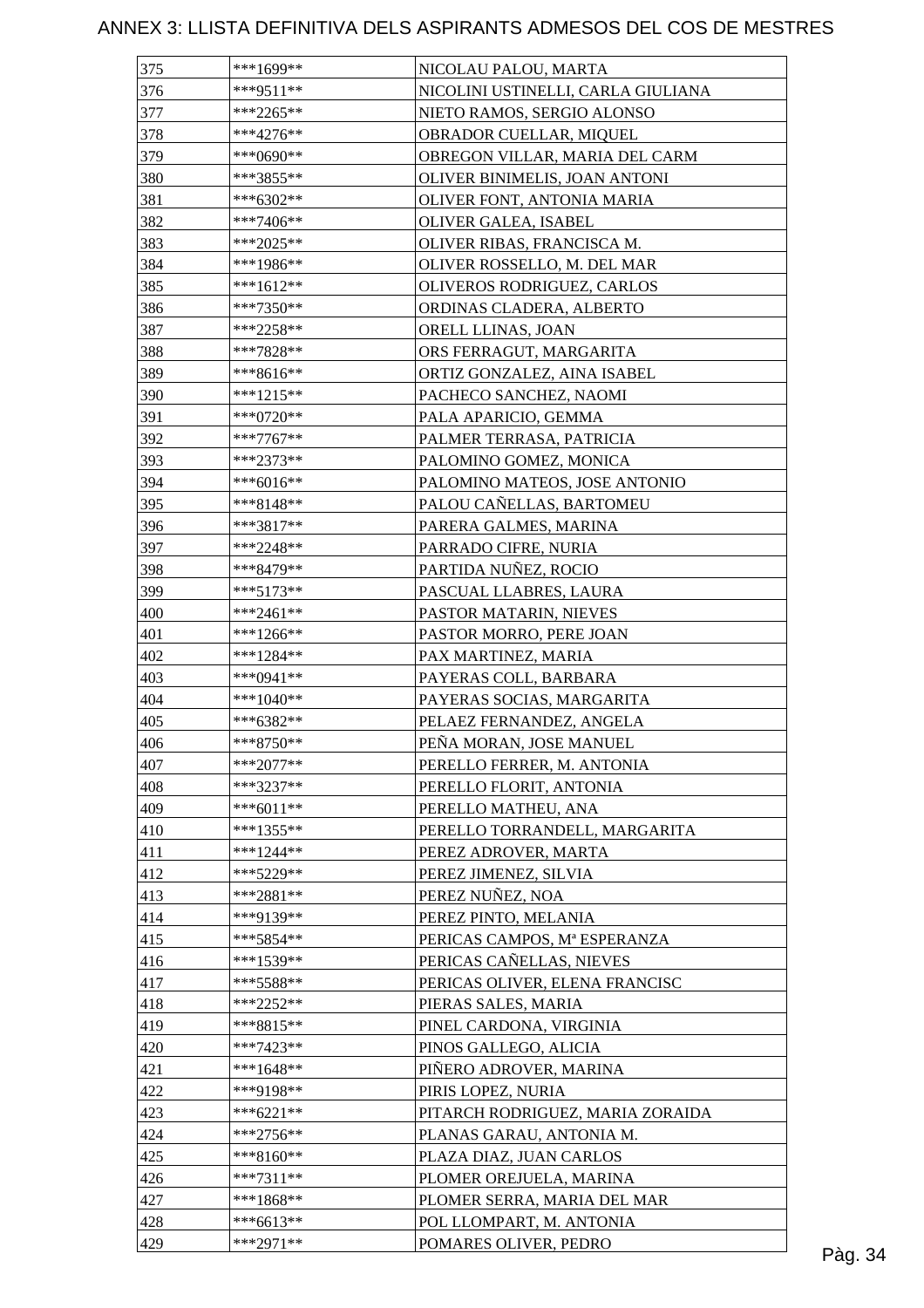| 430 | ***7826**   | PONS GONZALEZ, ALANA              |  |
|-----|-------------|-----------------------------------|--|
| 431 | $***1811**$ | PONS MAS, MIQUELA MARIA           |  |
| 432 | ***3972**   | PONS ROMAN, FRANCISCO MIGU        |  |
| 433 | ***7742**   | PONS RUANO, PATRICIA              |  |
| 434 | ***3678**   | PONT CERDA, MARIA ISABEL          |  |
| 435 | ***2668**   | PORCEL BOIX, NADIA                |  |
| 436 | ***8688**   | PUIG PALOMARES, NURIA             |  |
| 437 | ***3092**   | PUIGCERCOS SEDANO, M. DE LAS NIEV |  |
| 438 | ***2641**   | PUIGSERVER GARCIA, MARIA DEL MAR  |  |
| 439 | ***7300**   | PUJOL CAPLLONCH, MARGARITA        |  |
| 440 | $***2312**$ | PUJOL SAYAGO, ANDREA              |  |
| 441 | ***8469**   | PUJOL TOMAS, JULIA                |  |
| 442 | ***9651**   | PULIDO OLIVARES, SAMANTHA         |  |
| 443 | ***8948**   | QUERALT MAIRATA, JULIA ONA        |  |
| 444 | ***9000**   | QUERALT SALAMANCA, PAULA          |  |
| 445 | $***6556**$ | <b>QUESADA PALMER, MARTA</b>      |  |
| 446 | ***2219**   | QUINTANA CARBONELL, AINA          |  |
| 447 | ***1616**   | RAMIS QUISPE, ELISA               |  |
| 448 | ***1809**   | RAMIS TUGORES, ROSA MARIA         |  |
| 449 | ***8692**   | RAMON PONS, MARGALIDA             |  |
| 450 | ***4842**   | RAMOS DIAZ, MARIA ASCENSIO        |  |
| 451 | ***6682**   | REAL ROSSELLO, CATALINA           |  |
|     |             |                                   |  |
| 452 | ***3358**   | REINA FERRAGUT, CAROLINA          |  |
| 453 | ***2861**   | REY AMADOR, MAR                   |  |
| 454 | ***2032**   | RIBAS ESTRELLA, PAULA             |  |
| 455 | $***2034**$ | RIBAS MARINO, LAURA               |  |
| 456 | ***6907**   | RIBAS VALIENTE, MARIA DEL PILA    |  |
| 457 | ***7251**   | RIBOT RIERA, MIQUEL ANGEL         |  |
| 458 | $***5562**$ | RIBOT RUL-LAN, MARIA S.           |  |
| 459 | ***3529**   | RIERA CATALA, JUAN PEDRO          |  |
| 460 | $***5066**$ | RIGO JULIA, MARIA PILAR           |  |
| 461 | $***6425**$ | RIPOLL LLABRES, ELISABET          |  |
| 462 | ***1859**   | RIUTORT FIGUERAS, INMACULADA      |  |
| 463 | $***5774**$ | RIUTORT FLAQUER, CATALINA         |  |
| 464 | ***2383**   | RIUTORT GONZALEZ, ADELA           |  |
| 465 | ***9263**   | RIUTORT SANCHEZ, M. VICTORIA      |  |
| 466 | ***4132**   | RIVAS JIMENEZ, ELENA              |  |
| 467 | $***8127**$ | RIVERA ROBLES, ANTONIA            |  |
| 468 | $***8409**$ | RIVERO ORTEGA, MARIA DEL CARM     |  |
| 469 | ***8321**   | ROBLES GARCIA, PAULA              |  |
| 470 | ***6565**   | ROBLES ROCA, RAMON                |  |
| 471 | ***2922**   | ROCA RAMIS, MARIA MAGDALEN        |  |
| 472 | $***3125**$ | RODERO ALEMANY, ALICIA            |  |
| 473 | ***9648**   | RODRIGO ALONSO, ALBA              |  |
| 474 | ***7212**   | RODRIGUEZ ARGUIMBAU, ELENA        |  |
| 475 | ***3138**   | RODRIGUEZ FIOL, M. TERESA         |  |
| 476 | $***1325**$ | RODRIGUEZ GARCIA, LORENA          |  |
| 477 | $***2270**$ | RODRIGUEZ PARETS, MARIA GLORIA    |  |
| 478 | $***0753**$ | RODRIGUEZ PEREZ, M. DEL PILAR     |  |
| 479 | $***0057**$ | RODRIGUEZ ROMAN, VERONICA         |  |
| 480 | ***0310**   | RODRIGUEZ ROMERO, PAULA           |  |
| 481 | $***6075**$ | RODRIGUEZ ROMERO, VALERIA         |  |
| 482 | ***9065**   | RODRIGUEZ SANCHEZ, PABLO          |  |
| 483 | ***2077**   | ROMAGUERA ORDINAS, MARIA VICTORIA |  |
| 484 | ***7943**   | ROMAN, TATIANA                    |  |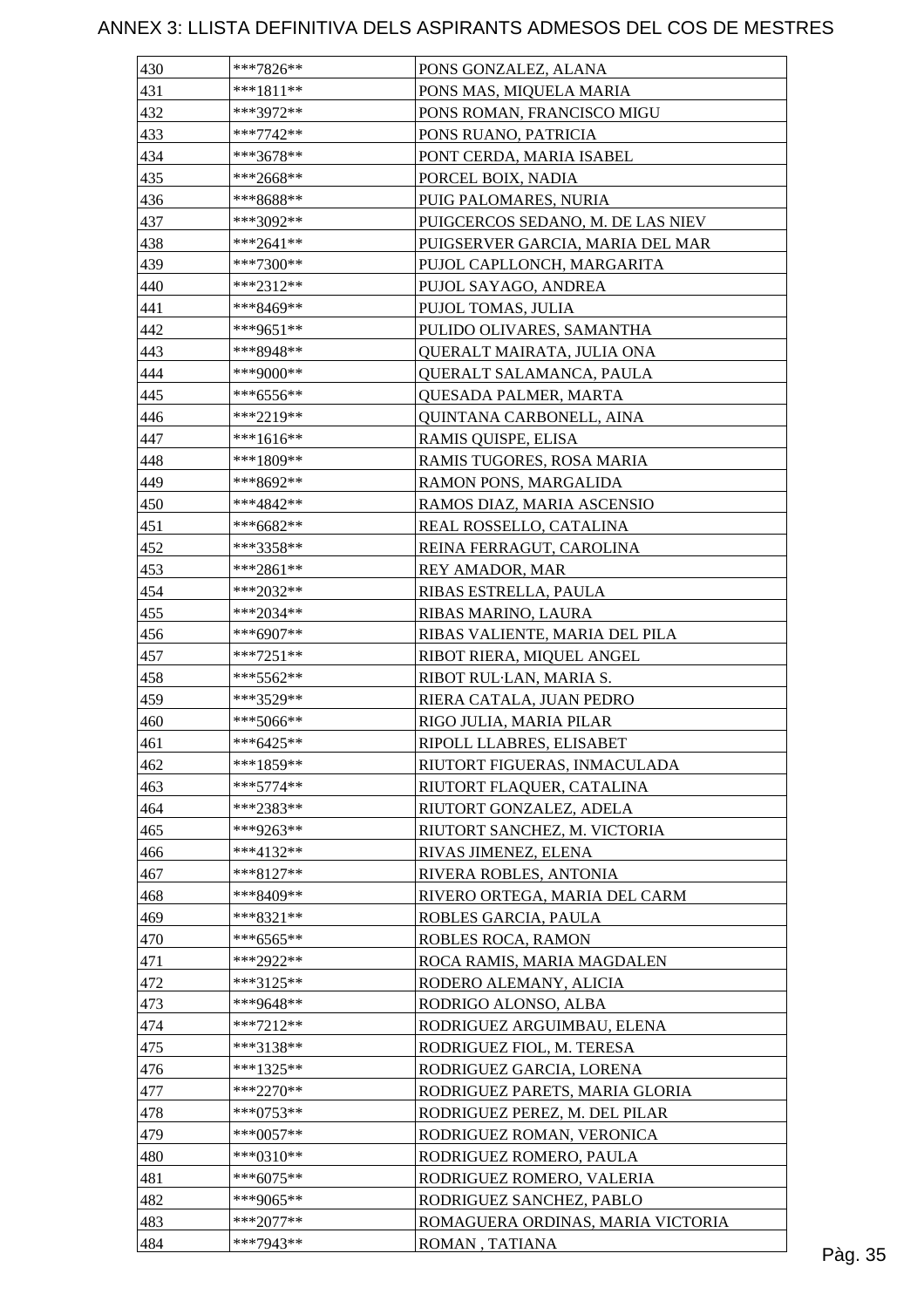| 485 | ***8377**   | ROMEU RUIZ, LYDIA                |         |
|-----|-------------|----------------------------------|---------|
| 486 | $***8708**$ | ROMO PENELA, Mª DEL MAR          |         |
| 487 | $***1117**$ | ROQUE CRESPI, MARINA             |         |
| 488 | $***7517**$ | ROSSELLO MOLINA, AINA            |         |
| 489 | $***2590**$ | ROSSELLO SANCHEZ, ARIADNA        |         |
| 490 | ***7445**   | ROTGER CASTELLO, BARBARA INES    |         |
| 491 | ***4921**   | ROTGER MARTORELL, AINA MARIA     |         |
| 492 | ***8467**   | RUBERT ABRINES, JOAN PERE        |         |
| 493 | ***0048**   | RUIZ ESPINAR, ANDREA             |         |
| 494 | $***1176**$ | RUIZ RAYA, LAURA                 |         |
| 495 | ***0045**   | RULLAN CARBONELL, AINA           |         |
| 496 | $***6572**$ | SABATER PEREZ, LIDIA ANTONIA     |         |
| 497 | ***5946**   | SABATER RODRIGUEZ, M. CRISTINA   |         |
| 498 | ***8941**   | SAGRERA LLORET, MARTA            |         |
| 499 | $***5207**$ | SALAS GINART, JUANA MARIA        |         |
| 500 | ***1994**   | SALAS TEBAR, MARIA JOSE          |         |
| 501 | $***4421**$ | SALAS TUGORES, INMACULADA        |         |
| 502 | ***3368**   | SALVA MAS, ELENA                 |         |
| 503 | ***7059**   | SAMPEDRO BENITO, MARIA LUISA     |         |
| 504 | ***9107**   | SAMPOL PERICAS, MARIA ANTONIA    |         |
| 505 | ***4039**   | SANCHEZ GALVEZ, EVA LAURA        |         |
| 506 | $***6280**$ | SANCHEZ RODRIGUEZ, REBECA        |         |
| 507 | $***1948**$ | SANCHEZ SAMPOL, JOANA MARIA      |         |
| 508 | $***3915**$ | SANCHEZ VICH, MONICA             |         |
| 509 | ***8934**   | SANCHIS AICART, ENYA             |         |
| 510 | $***6288**$ | SANS BESTARD, MARTA              |         |
| 511 | ***4046**   | SANS LLABRES, CARLA IRAIDA       |         |
| 512 | ***1493**   | SANTAELLA PONS, MARTA            |         |
| 513 | $***4602**$ | SANTANDREU JUAN, VIOLETA         |         |
| 514 | $***2031**$ | SART GONZALEZ, SARAI             |         |
| 515 | ***3917**   | SASTRE ADROVER, MIQUEL           |         |
| 516 | ***7346**   | SASTRE BERMUDEZ, LAURA           |         |
| 517 | $***8565**$ | SASTRE GALMES, ISABEL            |         |
| 518 | ***8075**   | SASTRE JAUME, CRISTINA           |         |
| 519 | ***5695**   | SASTRE NADAL, COLOMA MARIA       |         |
|     | $***7735**$ |                                  |         |
| 520 |             | SEGOVIA MENDEZ, MARTA            |         |
| 521 | $***4203**$ | SEGOVIA PONS, SERGIO             |         |
| 522 | $***2054**$ | SEGUI ARDILA, FRANCISCA          |         |
| 523 | $***1532**$ | SEGUI SEGUI, MARIA INES          |         |
| 524 | ***2079**   | SEGUI SERRA, CRISTINA            |         |
| 525 | $***2187**$ | SEGUI TORRANDELL, JOAN MIQUEL    |         |
| 526 | ***3881**   | SEGURA RAMIREZ, M. DEL MAR       |         |
| 527 | ***8269**   | <b>SERNA LOPEZ, VICTOR</b>       |         |
| 528 | ***9913**   | SERRA CRESPI, FRANCISCA          |         |
| 529 | ***8334**   | SERRA MARTINEZ, LLORENÇ          |         |
| 530 | ***9601**   | SERRA PARRONDO, AIDA             |         |
| 531 | $***5431**$ | SERRANO BARCELO, ANTONIO         |         |
| 532 | ***8339**   | SERRANO CAMACHO, LAURA           |         |
| 533 | ***0319**   | SERRANO RE, ESTEFANIA            |         |
| 534 | $***6905**$ | SERRANO RE, MARIA DEL MAR        |         |
| 535 | ***8153**   | SERRANO ZARZA, MIREIA            |         |
| 536 | ***3939**   | SERVERA MATAMALAS, MARTA ANTONIA |         |
| 537 | $***4272**$ | SERVERA PASQUAL, JOANA           |         |
| 538 | ***3961**   | SEVILLA VILANOVA, MARIA DEL MAR  |         |
| 539 | ***9934**   | SIERRA LOPEZ, JOSE ANTONIO       | Pàg. 36 |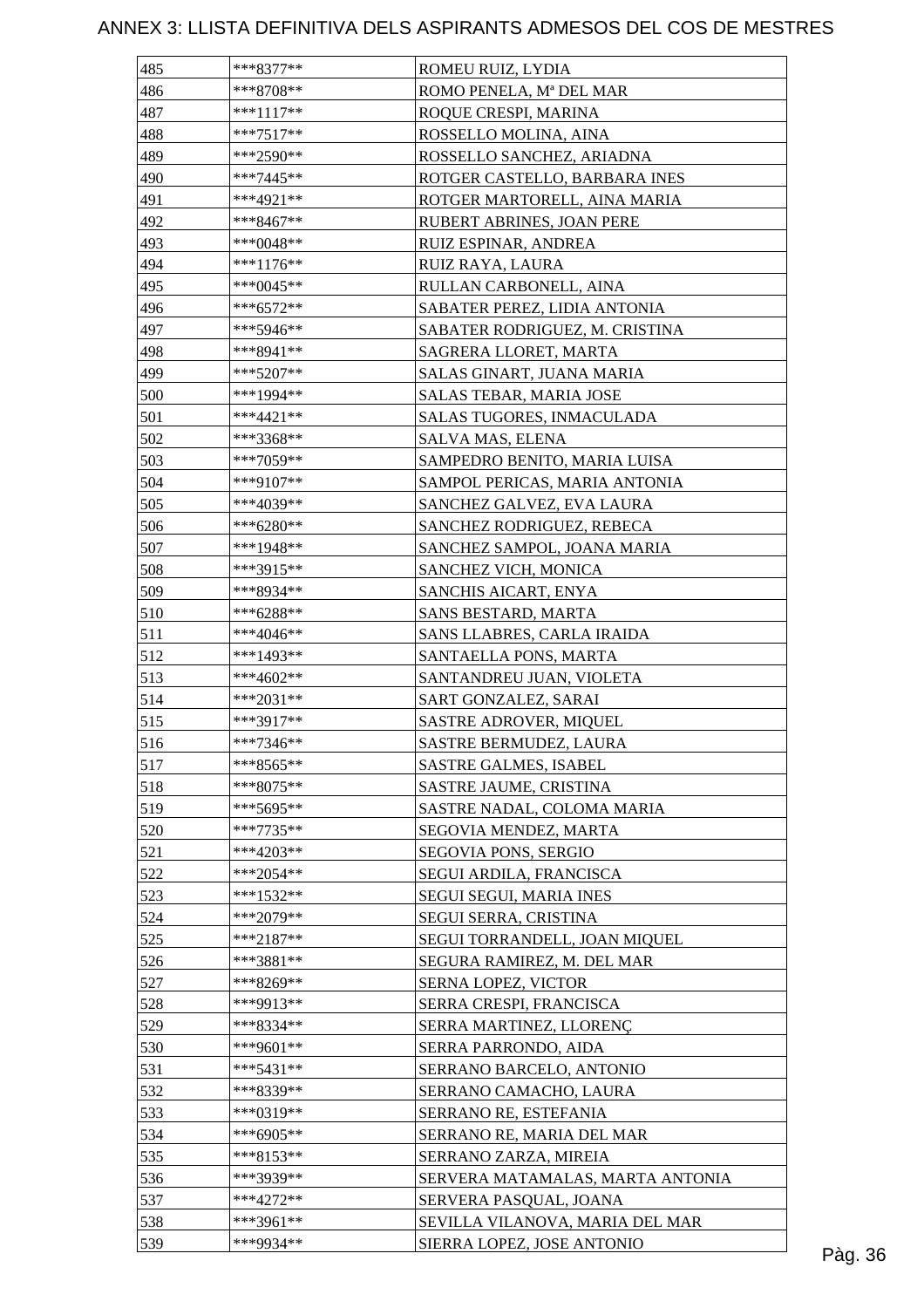| 540 | ***0585**   | SIQUIER CASTAÑO, Mª DEL PILAR                |
|-----|-------------|----------------------------------------------|
| 541 | ***3836**   | SIQUIER ESTELA, MARIA DEL MAR                |
|     |             |                                              |
| 542 | ***1793**   | SIQUIER SERRA, CATALINA MARIA                |
| 543 | ***8658**   | SITGES ROIG, LLORENÇ                         |
| 544 | ***2245**   | SOCIAS CLADERA, JOANA ISABEL                 |
| 545 | ***8465**   | SOCIAS SALOM, LETICIA MICAEL                 |
| 546 | ***3303**   | SOCIES RAMON, CATALINA C.                    |
| 547 | ***3444**   | SOLER CLAR, BEATRIZ                          |
| 548 | ***3741**   | SOLER MASSANET, M. LORENZA                   |
| 549 | ***4195**   | SOLER QUERT, ELENA                           |
| 550 | ***8882**   | SORIANO-NAZAR GONELLA, CONCEPCION            |
| 551 | ***0795**   | <b>SUAU FONT, MIQUEL</b>                     |
| 552 | ***5996**   | SUREDA SALAS, MARIA VICTORIA                 |
| 553 | ***4287**   | TABERNER BARCELO, MARGALIDA                  |
| 554 | ***1062**   | TALERO LOPEZ, GLORIA MARIA                   |
| 555 | ***9990**   | TAMBORERO PONS, CARME                        |
| 556 | ***9862**   | THOMAS CUENCA, JOAN MARTI                    |
| 557 | ***2547**   | TOMAS NADAL, JOAN MIQUEL                     |
| 558 | ***6701**   | TOMAS NADAL, JOANA M.                        |
| 559 | ***8536**   | TOMAS VAQUER, BERNAT MIQUEL                  |
| 560 | ***8045**   | TORNERO OLIVER, ANTONI                       |
| 561 | ***9107**   | TORO UCENDO, ANDREA                          |
| 562 | ***8012**   | TORRENS MORANTA, MARIA DEL MAR               |
| 563 | ***4024**   | TORRENS ROTGER, ALBA                         |
| 564 | $***7155**$ | TORRENS SEBASTIAN, ANTONIO                   |
| 565 | ***7370**   | TORRENS VADELL, FRANCISCA                    |
| 566 | ***5369**   | TORRENTS TAHULL, JACINT                      |
| 567 | ***6191**   | TROBAT GARCIAS, CATERINA                     |
| 568 | ***2543**   | TRUYOLS JUAN DE SENTMENAT, MARIA DEL<br>CARM |
| 569 | ***2417**   | USERO SANCHEZ, DANIEL                        |
| 570 | ***8754**   | VALENCIA LEON, JOHANNA                       |
| 571 | ***2924**   | VALENTI MUÑOZ-RAMOS, JORDI                   |
| 572 | ***3126**   | VALERIANO CAÑELLAS, MARC                     |
| 573 | ***2113**   | VALLORI AGUILO, FRANCISCA MARI               |
| 574 | ***9157**   | VALLORI VALDES, MAGDALENA                    |
| 575 | ***6481**   | VALLS ALCOVER, ANTONIA                       |
| 576 | $***8541**$ | VANRELL ALZAMORA, Mª MAGDALENA               |
| 577 | $***7154**$ | VANRELL MATAS, MARGALIDA                     |
| 578 | ***7985**   | VEGA HERRAIZ, ANA MARIA                      |
| 579 | ***6408**   | VICH FELIU, TOMAS                            |
| 580 | ***1850**   | VIDAL FRA, MARIA                             |
| 581 | ***1079**   | VIDAL MARTI, FRANCISCA                       |
| 582 | ***8186**   | VIDAL RIQUELME, AGUSTIN                      |
| 583 | $***5927**$ | VILA PEREZ, PAULA                            |
| 584 | ***1992**   | VILLALONGA MAIRATA, JOAN TONI                |
| 585 | $***4411**$ | VIVER FANALS, M. NEUS                        |
| 586 | ***8424**   | XAMENA MARTIN, MARTI                         |
| 587 | ***4152**   | XUCGLA ESCOBAR, RAQUEL                       |
| 588 | ***0111**   | YESTE REINA, VICTORIA                        |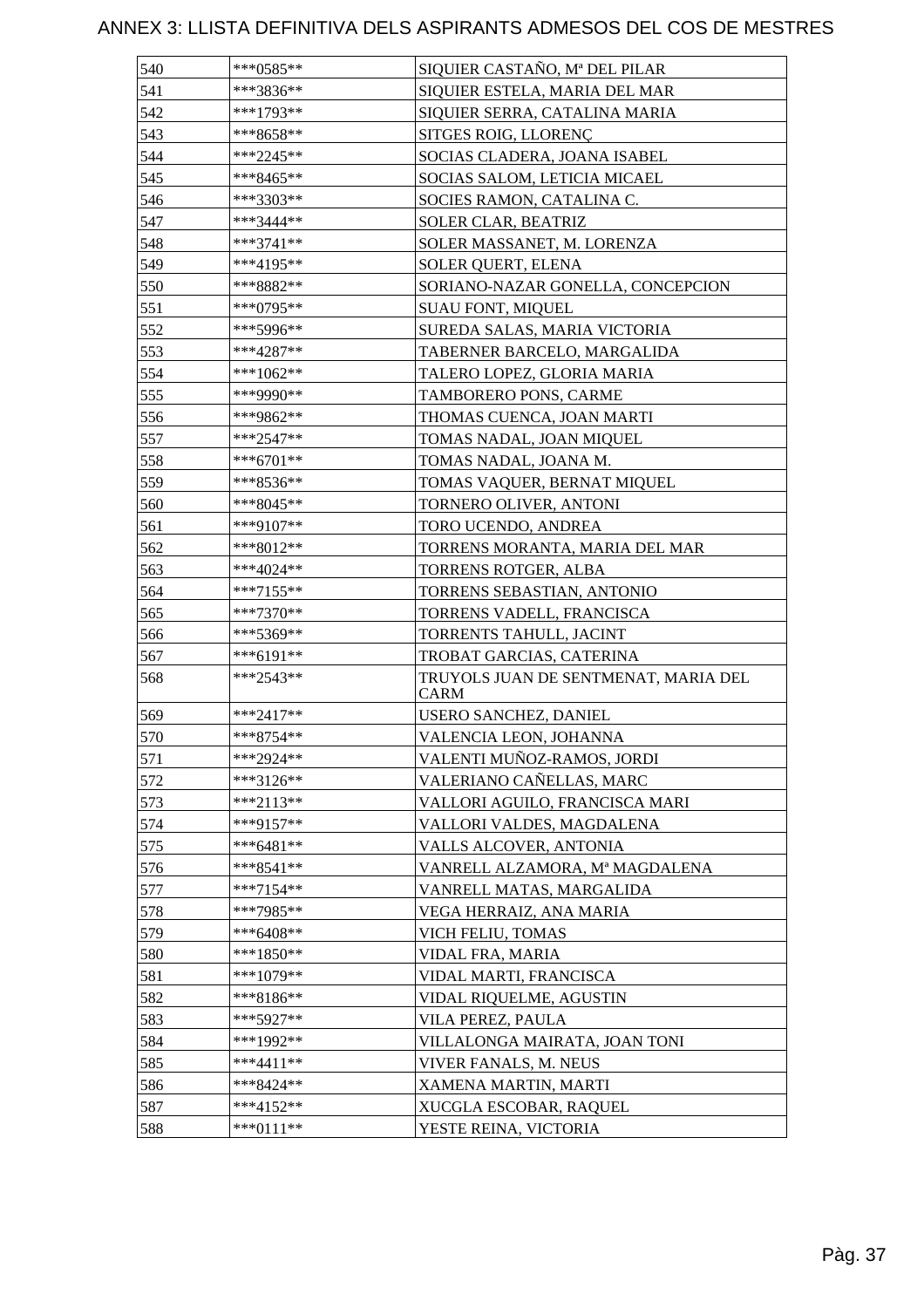# **Illa: MALLORCA** Cos: 0597 - MESTRES<br>Especialitat: PRI - EDUCACIÓ PRIMÀRIA

| NUM | DNI         | INOM                                     |
|-----|-------------|------------------------------------------|
|     | ***5889**   | GARCIA CAPARROS. MARIA JOSE              |
|     | $***4722**$ | <b>HOMAR LOPEZ. LORENA</b>               |
|     | ***1407**   | <b>IMALBERTI MORAGON. PATRICIA TERES</b> |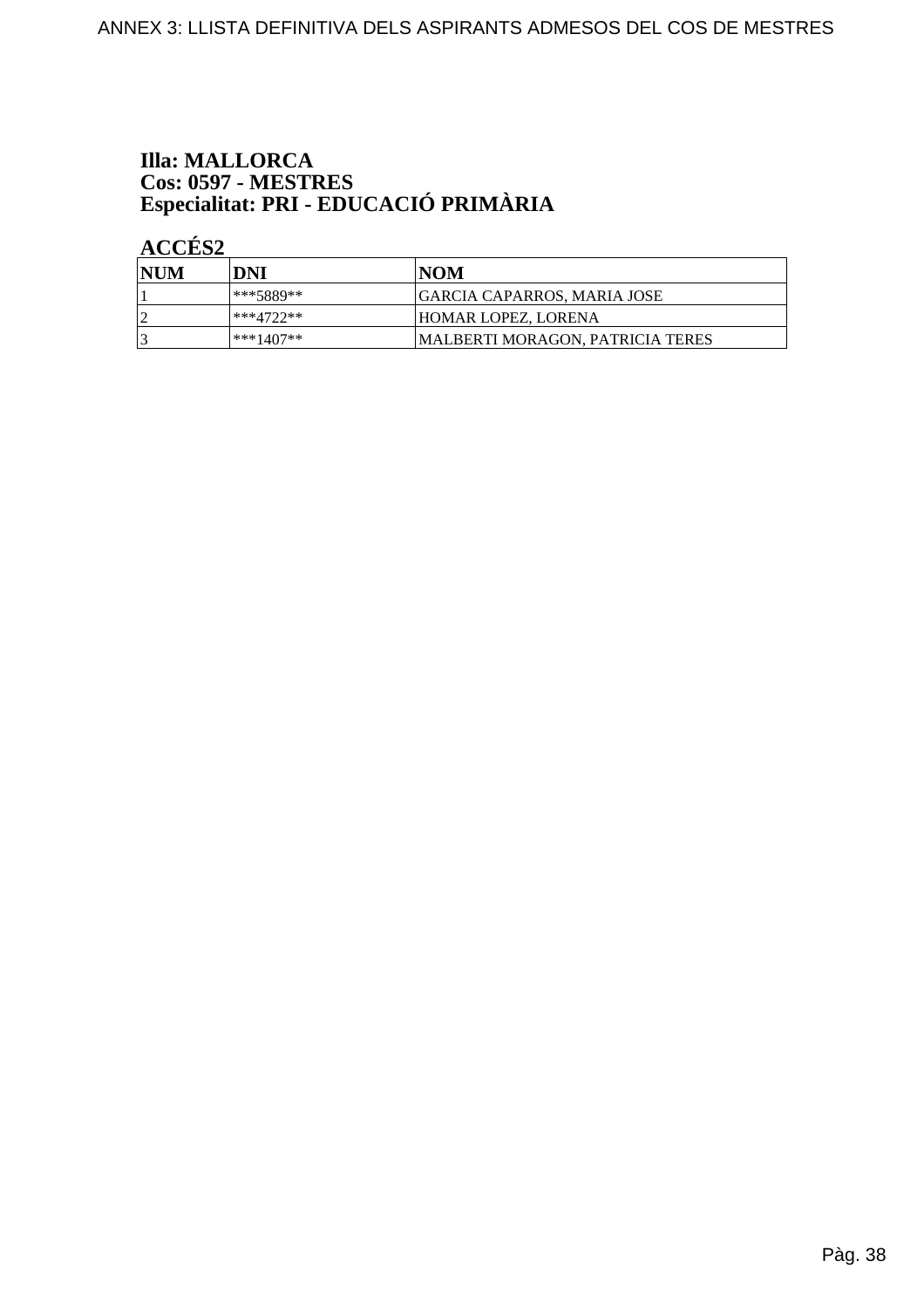# **Illa: MALLORCA** Cos: 0597 - MESTRES<br>Especialitat: PRI - EDUCACIÓ PRIMÀRIA

| <b>NUM</b> | DNI       | <b>NOM</b>       |
|------------|-----------|------------------|
|            | ***0020** | COVAS POL, PAULA |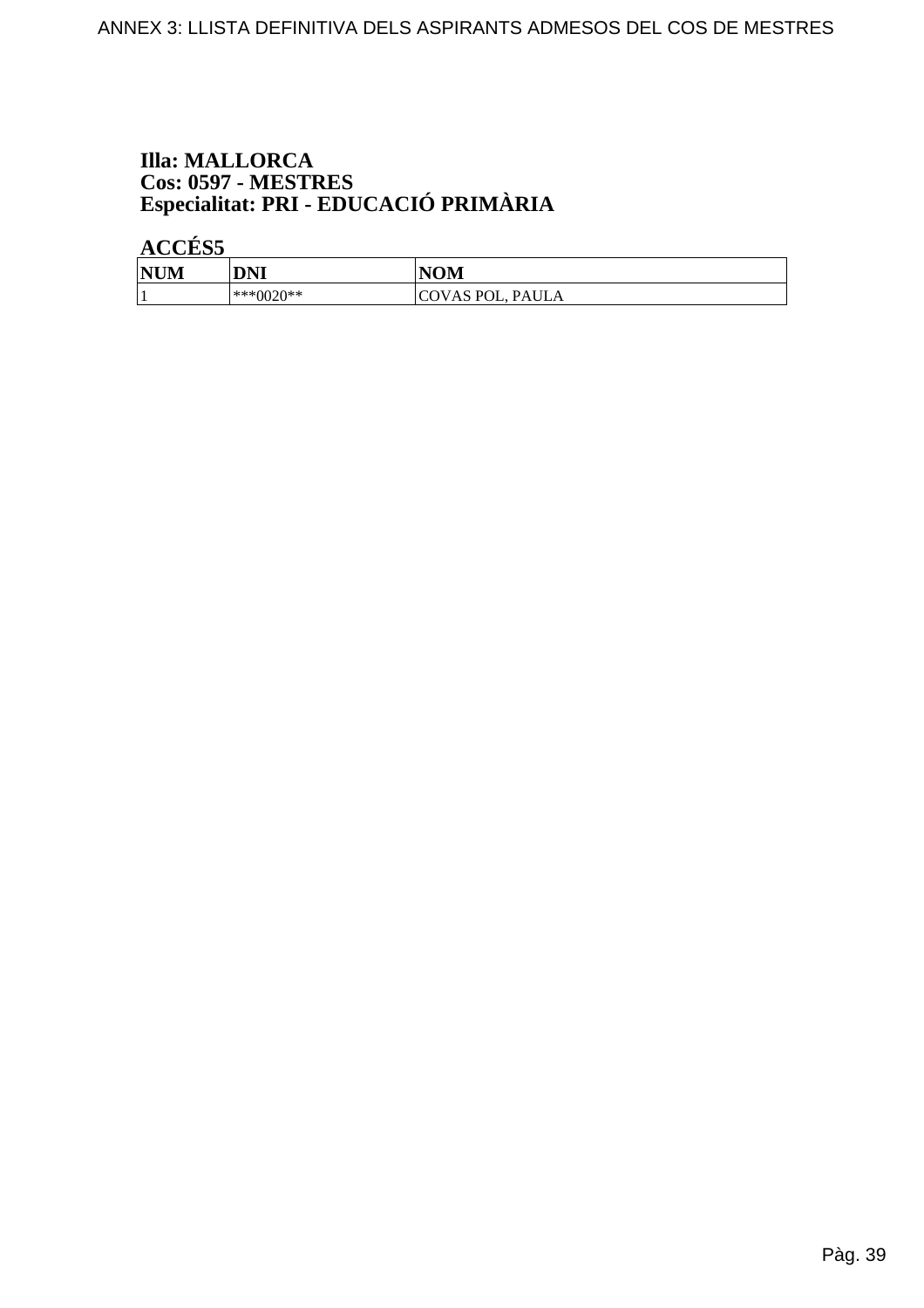#### **Illa: MENORCA Cos: 0597 - MESTRES Especialitat: PRI - EDUCACIÓ PRIMÀRIA**

| <b>NUM</b>     | <b>DNI</b>  | <b>NOM</b>                          |
|----------------|-------------|-------------------------------------|
| 1              | ***4852**   | ARGUIMBAU MELIA, MIREN              |
| $\overline{c}$ | ***9876**   | <b>BALLESTEROS FERNANDEZ, KENIA</b> |
| 3              | ***4380**   | <b>BAUTISTA LOPEZ, EVA</b>          |
| 4              | ***0351**   | BELLIDO BERTOLIN, CRISTINA          |
| 5              | ***4839**   | BENEJAM TALTAVULL, GEMMA            |
| 6              | $***0524**$ | BESTARD JOVER, JOAN                 |
| $\tau$         | ***2533**   | <b>BIBILONI FRANCO, ANTONIO</b>     |
| $\vert 8$      | ***9968**   | BOSCH MOLL, ANTONIA M.              |
| $\overline{9}$ | ***1170**   | CABRERA LORENZO, BELEN              |
| 10             | ***2549**   | CANTOS PEREZ, FRANCISCA             |
| 11             | ***0776**   | CARRERAS MILLAN, TATIANA            |
| 12             | ***9909**   | CARRETERO MARI, M. CRISTINA         |
| 13             | ***4290**   | CASTILLO CURSACH, MAURA BRIGIDA     |
| 14             | ***4626**   | CAVALLER MERCADAL, NURIA            |
| 15             | ***6352**   | CORTES VERMEULEN, CAROLINA          |
| 16             | ***0618**   | <b>CRESPO MOYA, XAVIER</b>          |
| 17             | ***6797**   | DURA VIZUETE, MARIA MONTIEL         |
| 18             | ***2885**   | ESTEVE MARTINEZ, ADORACION          |
| 19             | ***3483**   | FEBRER PONS, XAVIER                 |
| 20             | ***0818**   | FEBRER VAN WALRE, SARA              |
| 21             | ***5840**   | FELIPE BARRERA, RICARDO             |
| $22\,$         | ***1320**   | FERNANDEZ MARTINEZ, ANA BELEN       |
| 23             | ***4391**   | <b>FLORIT ALLES, RAQUEL</b>         |
| 24             | ***4426**   | FLORIT ORFILA, CATERINA             |
| 25             | ***4092**   | FRANCO TORRES, PILAR                |
| 26             | ***1873**   | FUENTESPINA LLOMPART, GABRIEL       |
| 27             | ***3788**   | GELABERT MARQUES, MARGARITA         |
| 28             | ***8521**   | GONZALEZ PLAZA, ANA M.              |
| 29             | ***1389**   | GOÑALONS SEGUI, DUNIA               |
| 30             | ***0703**   | HONTECILLAS VILLALONGA, AITANA      |
| 31             | $***0279**$ | HUGUET PONS, JOSE M.                |
| 32             | $***7118**$ | <b>JUAN ORELL, JOAN</b>             |
| 33             | ***1426**   | MARTINEZ LLOPIS, CRISTIAN           |
| 34             | ***1295**   | MARTINEZ NAVARRO, ITZIAR            |
| 35             | ***4575**   | MASCARO PONS, MARGALIDA PILA        |
| 36             | $***6111**$ | MEDINA MOLINA, MARIA                |
| 37             | ***0703**   | MELIA SEGUI, CRISTINA               |
| 38             | ***4132**   | MOLL MARTI, ANTONIA PILAR           |
| 39             | $***0746**$ | MOLL MASCARO, DAVID                 |
| 40             | $***4271**$ | MORENO OBRADOR, MARIA DEL MAR       |
| 41             | ***0893**   | OLIVES MERCADAL, ZORAIDA            |
| 42             | $***0716**$ | PARPAL RAMIS DE AYREFLOR, LOURDES   |
| 43             | ***0508**   | PERELLO BOVER, SONIA                |
| 44             | ***4278**   | PERIS VILA, M. DOLORES              |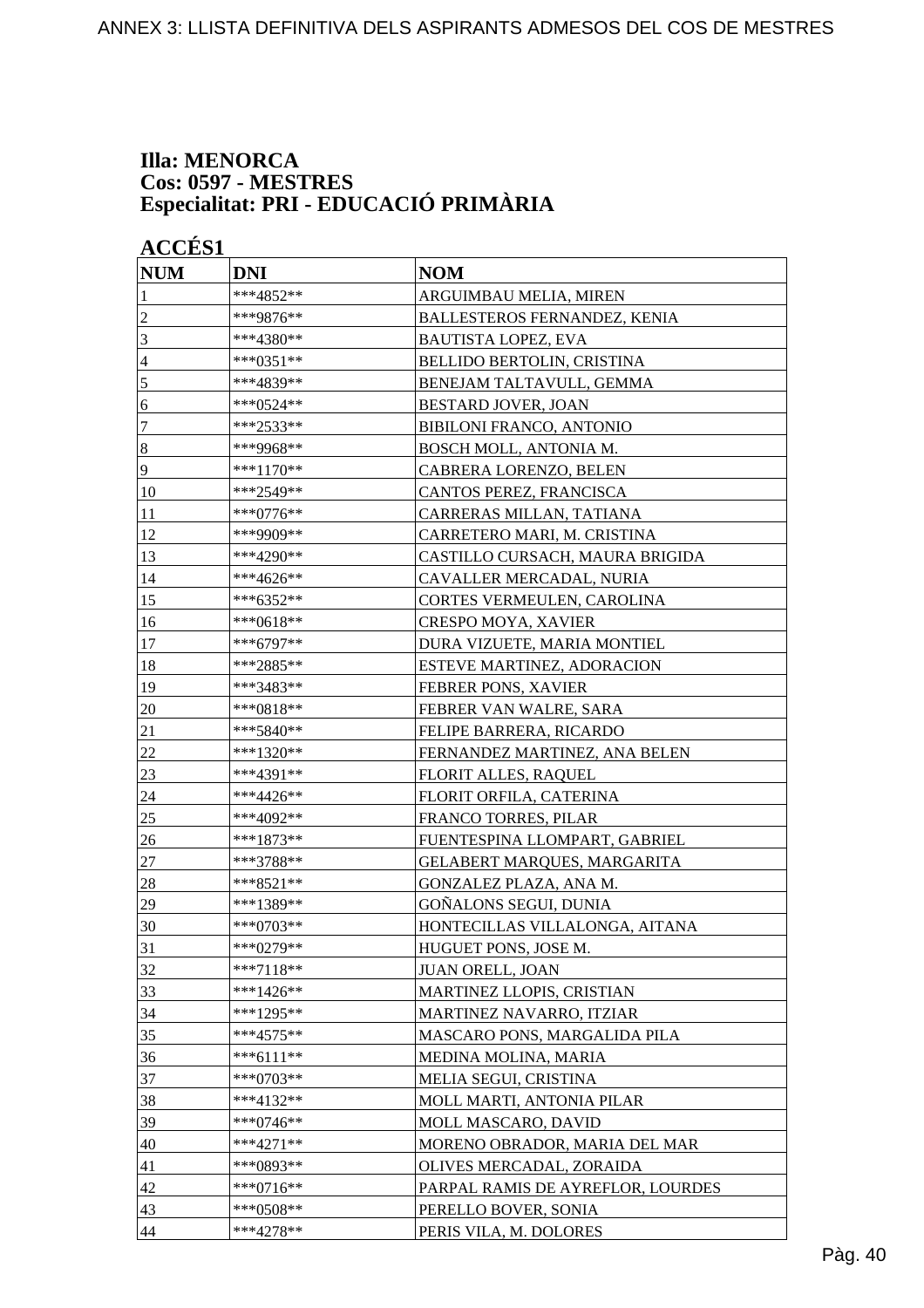| 45 | $***1423**$ | POLO PALLEJA, PAULA          |
|----|-------------|------------------------------|
| 46 | ***0595**   | PONS FLORIT, NURIA           |
| 47 | $***1139**$ | PONS PONS, NATALIA           |
| 48 | $***1441**$ | PONS THOMAS, ANDREA          |
| 49 | ***0434**   | PONS VILLALONGA, MARC        |
| 50 | $***4550**$ | PRADO LLITERAS, ADRIAN       |
| 51 | ***1139**   | PRETO GOMILA, MARC           |
| 52 | ***3583**   | QUETGLAS PONS, FRANCESCA     |
| 53 | ***1329**   | QUEVEDO TIMONER, ALBA        |
| 54 | ***9123**   | RAICH FUSTER, AINA           |
| 55 | ***3785**   | RIERA JULIA, CAROLINA MONIC  |
| 56 | ***0278**   | ROIG REBAQUE, ELISA          |
| 57 | $***4172**$ | ROTGER MARTI, CESAR          |
| 58 | $***1262**$ | ROTGER TRUYOL, NURIA         |
| 59 | $***1527**$ | RUEDA MARIMON, CATALINA      |
| 60 | ***1228**   | SASTRE BIBILONI, BARBARA     |
| 61 | ***2743**   | SASTRE CASALI, MARIA DEL MAR |
| 62 | $***1061**$ | SEGUI GIMENEZ, NURIA         |
| 63 | ***4642**   | SERVERA RAMON, XAVIER        |
| 64 | ***0939**   | SINTES CARRERAS, CLAUDIA     |
| 65 | ***1273**   | TEIXIDOR SANCHEZ, ELIA       |
| 66 | ***4544**   | TOLEDO FRANCO, ROSER         |
| 67 | ***5866**   | TUR TORRES, M. BELEN         |
| 68 | $***7680**$ | VERA ESTRADA, ANNA           |
| 69 | $***1253**$ | VICO URBANO, MARIA           |
| 70 | ***0925**   | VIDAL LOPEZ, CYNTHIA         |
| 71 | $***1050**$ | VILLALONGA PALLISER, MARTA   |
| 72 | $***0821**$ | VILLANUEVA IZQUIERDO, CLARA  |
| 73 | $***1566**$ | VIÑAS PIÑEIRO, LETICIA       |
|    |             |                              |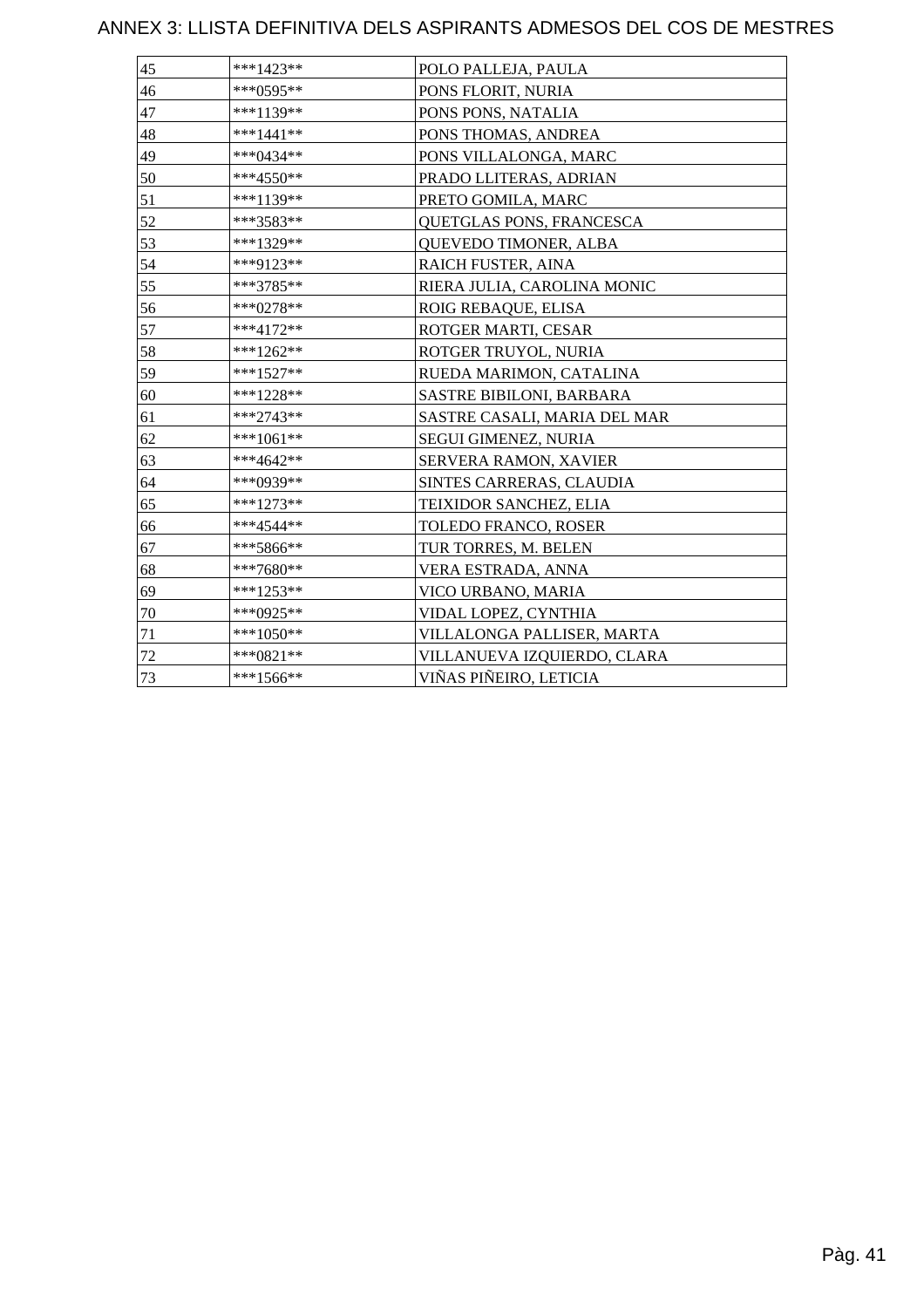#### **Illa: EIVISSA Cos: 0597 - MESTRES Especialitat: PRI - EDUCACIÓ PRIMÀRIA**

|                | <b>ACCÉS 1</b> |                                            |  |  |
|----------------|----------------|--------------------------------------------|--|--|
| <b>NUM</b>     | <b>DNI</b>     | <b>NOM</b>                                 |  |  |
| 1              | ***0892**      | ALCALA TUR, ANDREA                         |  |  |
| $\overline{c}$ | ***5965**      | ALGORRI CRUCES, IRIAN RAMON                |  |  |
| 3              | ***0946**      | ANTOLIN GARCIA, BEATRIZ                    |  |  |
| 4              | ***5051**      | ARIZA CORDON, GEMA                         |  |  |
| 5              | ***5883**      | BERMUDEZ VALERO, ALBA                      |  |  |
| 6              | ***9583**      | <b>BOLUFER BERENGUER, INES</b>             |  |  |
| $\tau$         | ***5751**      | CAMACHO ALVAREZ, ALEJANDRA                 |  |  |
| $\bf 8$        | ***6760**      | CANALS MARTORELL, ZAIDA MARIA              |  |  |
| 9              | ***2275**      | CANTARELLAS SANCHO, BARTOMEU               |  |  |
| 10             | ***0849**      | CARDONA RIBAS, IRENE                       |  |  |
| 11             | ***5610**      | CARDONA RIBAS, M. EVA                      |  |  |
| 12             | ***5601**      | CARDONA TORRES, PATRICIA                   |  |  |
| 13             | ***6024**      | CASTELLO MOYA, LETICIA                     |  |  |
| 14             | ***7602**      | CHUST ALBERT, MARTA                        |  |  |
| 15             | ***0934**      | ENSEÑAT JULIA, BARBARA                     |  |  |
| 16             | ***5299**      | FERNANDEZ ALBACETE, ANTONIO                |  |  |
| 17             | ***0780**      | FERNANDEZ MORENO, CORAL                    |  |  |
| 18             | ***5935**      | FERNANDEZ TUR, CATALINA BEGOÑ              |  |  |
| 19             | ***4119**      | FUSTER GIMENEZ, LIDIA                      |  |  |
| 20             | ***0536**      | <b>GARCES QUESADA, NEREA</b>               |  |  |
| 21             | ***3043**      | <b>GARCIA BURGOS, MARIA</b>                |  |  |
| $22\,$         | ***8591**      | GOMEZ MUÑOZ, LOURDES                       |  |  |
| 23             | ***0747**      | <b>GONZALEZ FERRERES, JESSICA</b>          |  |  |
| 24             | ***5914**      | <b>GONZALEZ MAZUELOS, ANDREA</b>           |  |  |
| 25             | ***5198**      | <b>GUASCH CARDONA, PAULA</b>               |  |  |
| 26             | ***5455**      | <b>GUTIERREZ ALONSO, VICTOR</b>            |  |  |
| 27             | ***8166**      | HERNANDEZ PEREZ, SOFIA ANABELLA            |  |  |
| 28             | ***6021**      | HERRAEZ BELENGUER, PABLO                   |  |  |
| 29             | ***8120**      | HORMIGO GUTIERREZ, LUIS                    |  |  |
| 30             | ***0589**      | LEON PEREZ, SHEILA                         |  |  |
| 31             | ***6067**      | <b>MARI FERRER, SONIA</b>                  |  |  |
| 32             | ***0346**      | MARTINEZ ALBIOL, CLARA                     |  |  |
| 33             | ***5899**      | MARTINEZ COSTA, LUCIA                      |  |  |
| 34             | ***6656**      | MARTINEZ GARRIGOS, DAVID                   |  |  |
| 35             | *** 5242**     | MARTINEZ MORALES, JORGE                    |  |  |
|                | ***0424**      |                                            |  |  |
| 36             | ***9877**      | MATAS ROCA, PAU                            |  |  |
| 37             | ***8330**      | MAZA MARTIN, NADINA<br>MUÑOZ REYES, MONICA |  |  |
| 38             | *** 5557**     |                                            |  |  |
| 39             |                | OSMA GARCIA, MIRIAM                        |  |  |
| 40             | ***3698**      | PALMA SEBASTIA, JUDIT                      |  |  |
| 41             | ***8143**      | PARDO JIMENEZ, PATRICIA                    |  |  |
| 42             | ***7680**      | PASCUAL LORCA, MARINA                      |  |  |
| 43             | $***7600**$    | PENADES GARCIA, XAVIER                     |  |  |
| 44             | ***0463**      | PEREZ COVAS, CARLA MARIA                   |  |  |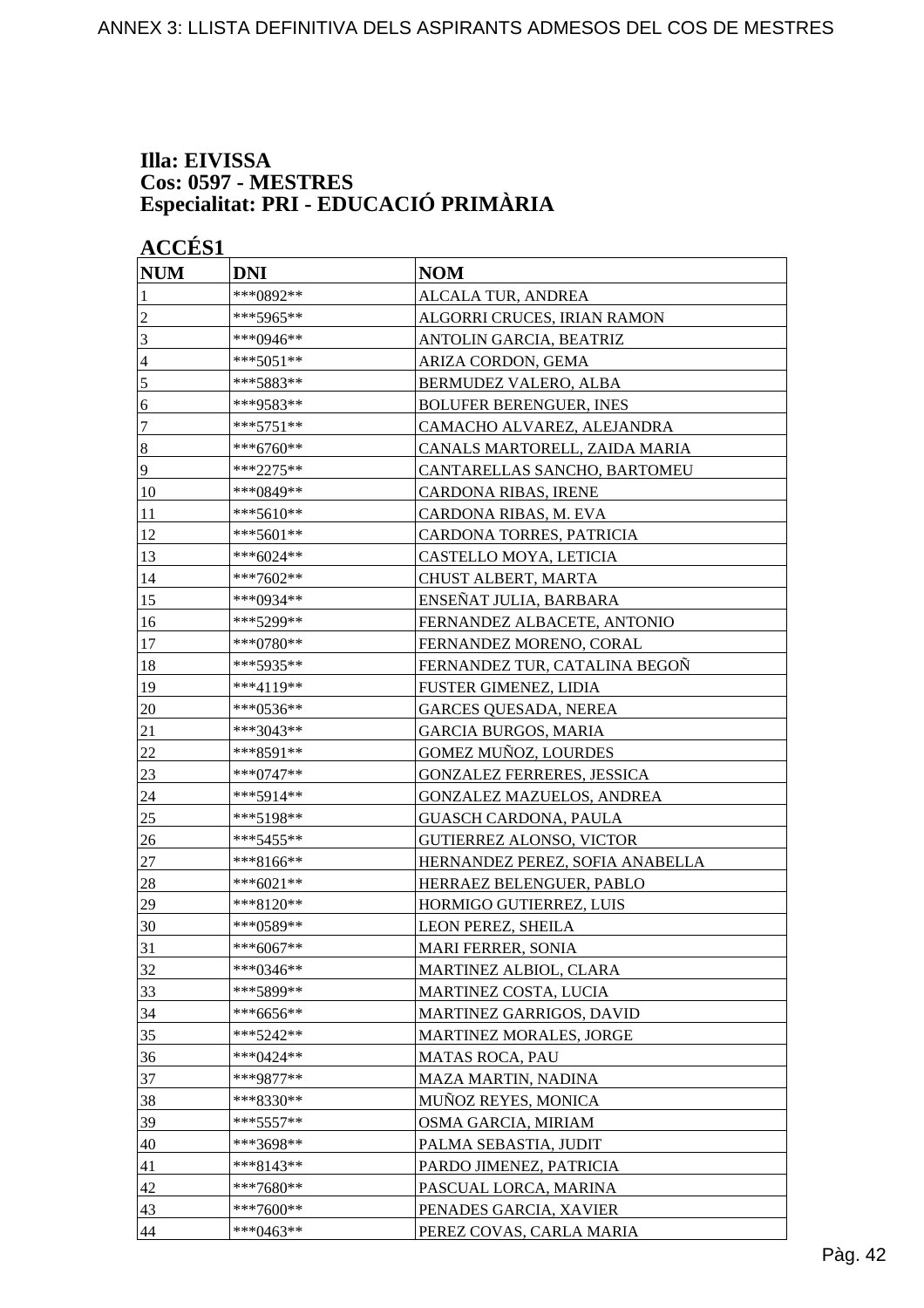| 45 | ***5434**   | PEREZ GUTIERREZ, MARIA SARA |
|----|-------------|-----------------------------|
| 46 | $***5208**$ | PEREZ MOLINA, LAURA         |
| 47 | $***5408**$ | PRATS TUR, JOAN JOSEP       |
| 48 | $***5950**$ | RAMIS PRATS, FRANCESC       |
| 49 | ***5692**   | REVIRIEGO LARA, SERGIO      |
| 50 | ***0967**   | RINCON RIBAS, CONSUELO      |
| 51 | ***9584**   | RIOS ORPI, JORDI            |
| 52 | ***0579**   | RIUDAVETS PONS, CLARA       |
| 53 | ***8922**   | ROIG SERRANO, CLAUDIA       |
| 54 | ***5030**   | SANCHEZ JIMENEZ, MIRIAM     |
| 55 | ***5649**   | <b>SANCHEZ REAL, IRIS</b>   |
| 56 | ***5924**   | SANCHEZ RECIO, YOLANDA      |
| 57 | ***2543**   | SERRA RECASENS, JOSEP MARIA |
| 58 | ***3935**   | SIN CARDESA, CRISTINA INGRI |
| 59 | $***6484**$ | SOCIAS RAMIREZ, MIQUEL      |
| 60 | ***4589**   | TORRES JIMENEZ, EULALIA     |
| 61 | $***5042**$ | TORRES TORRES, MARCOS       |
| 62 | $***5658**$ | TORRES VINGUT, IRENE        |
| 63 | $***5315**$ | TOUS REMIRO, PAULA          |
| 64 | $***4745**$ | TUR SERRA, ANTONIA          |
| 65 | $***5171**$ | TUR SERRA, PILAR            |
| 66 | $***5305**$ | VIDE MORENO, PALOMA         |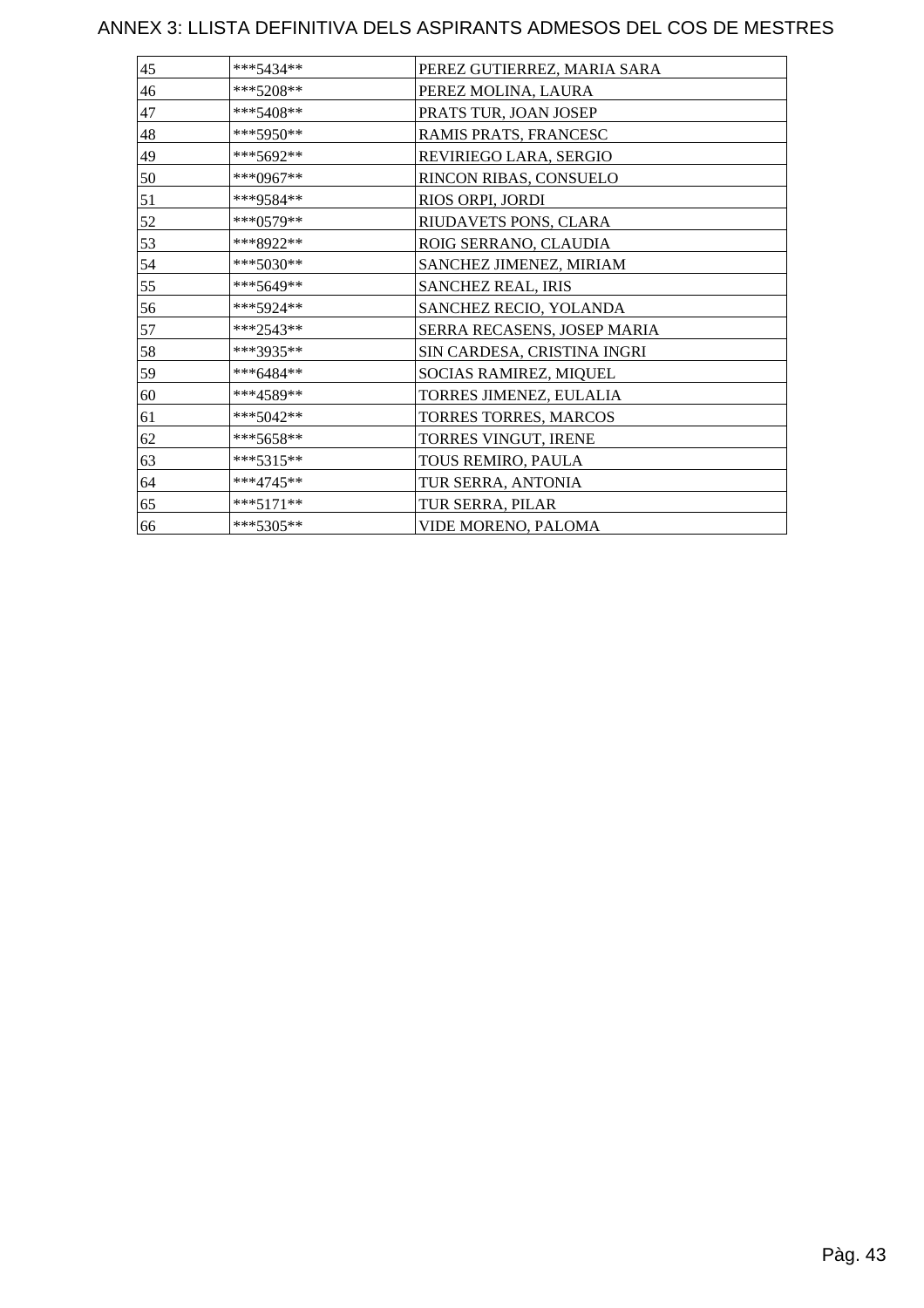# Illa: EIVISSA Cos: 0597 - MESTRES<br>Especialitat: PRI - EDUCACIÓ PRIMÀRIA

| NUM | DNI         | INOM                           |
|-----|-------------|--------------------------------|
|     | $***8987**$ | BOLUFER ALBEROLA, JORDI        |
|     | ***3087**   | <b>MORENO POMARES, AZAHARA</b> |
|     | ***5028**   | VALVERDE OLIVARES, MARIA ROSA  |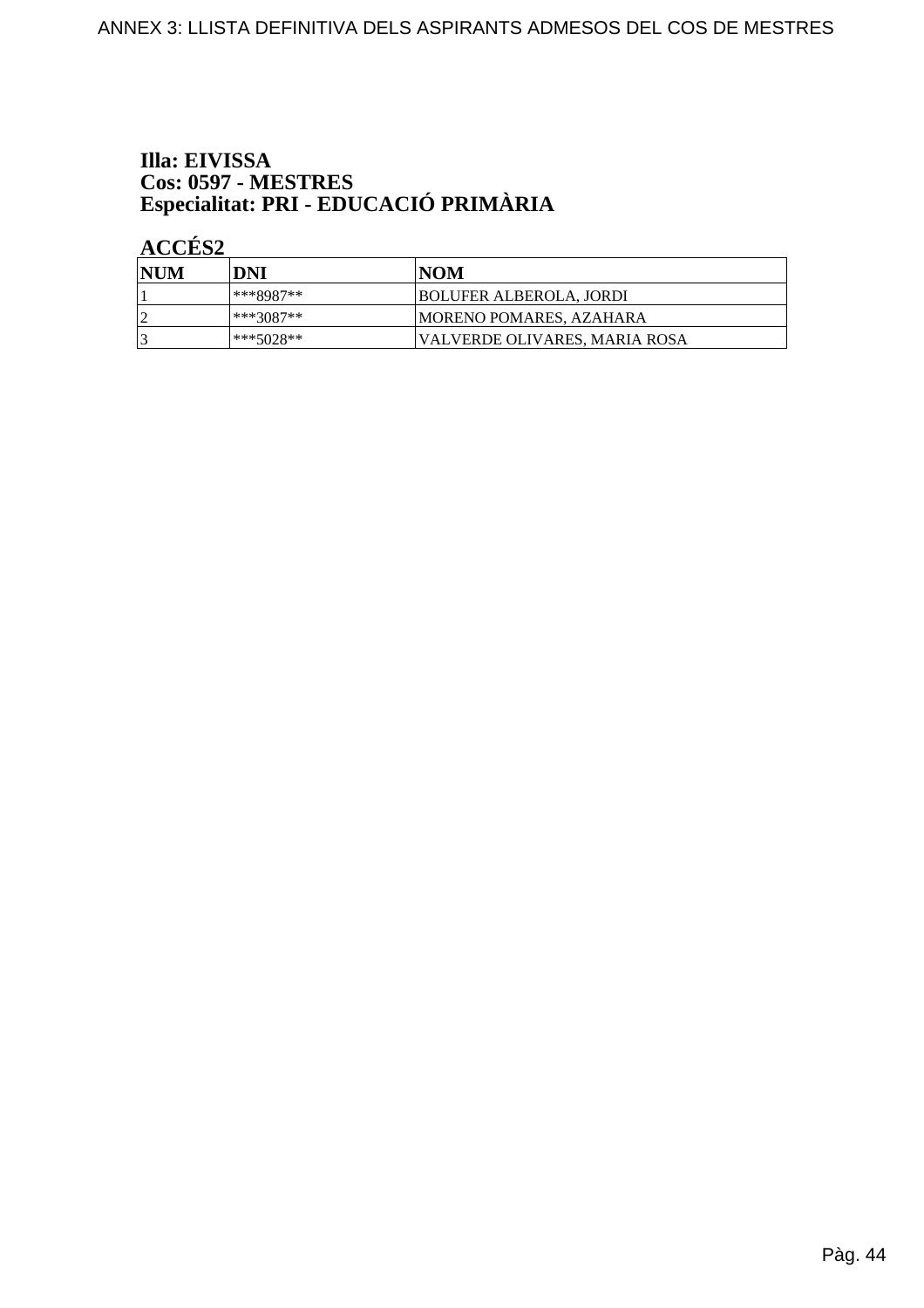# **Illa: FORMENTERA** Cos: 0597 - MESTRES<br>Especialitat: PRI - EDUCACIÓ PRIMÀRIA

| <b>NUM</b> | DNI       | <b>INOM</b>                          |
|------------|-----------|--------------------------------------|
|            | ***7819** | ANTOLIN NIETO, M. CARMEN             |
| ി          | ***5563** | <b>BARBERO PEREZ, M. ENCARNACION</b> |
| 3          | ***6180** | DE LA DUEÑA OCAÑA, DANIEL            |
| 14         | ***0385** | IPLANISI LLULL. MARIA DEL MAR        |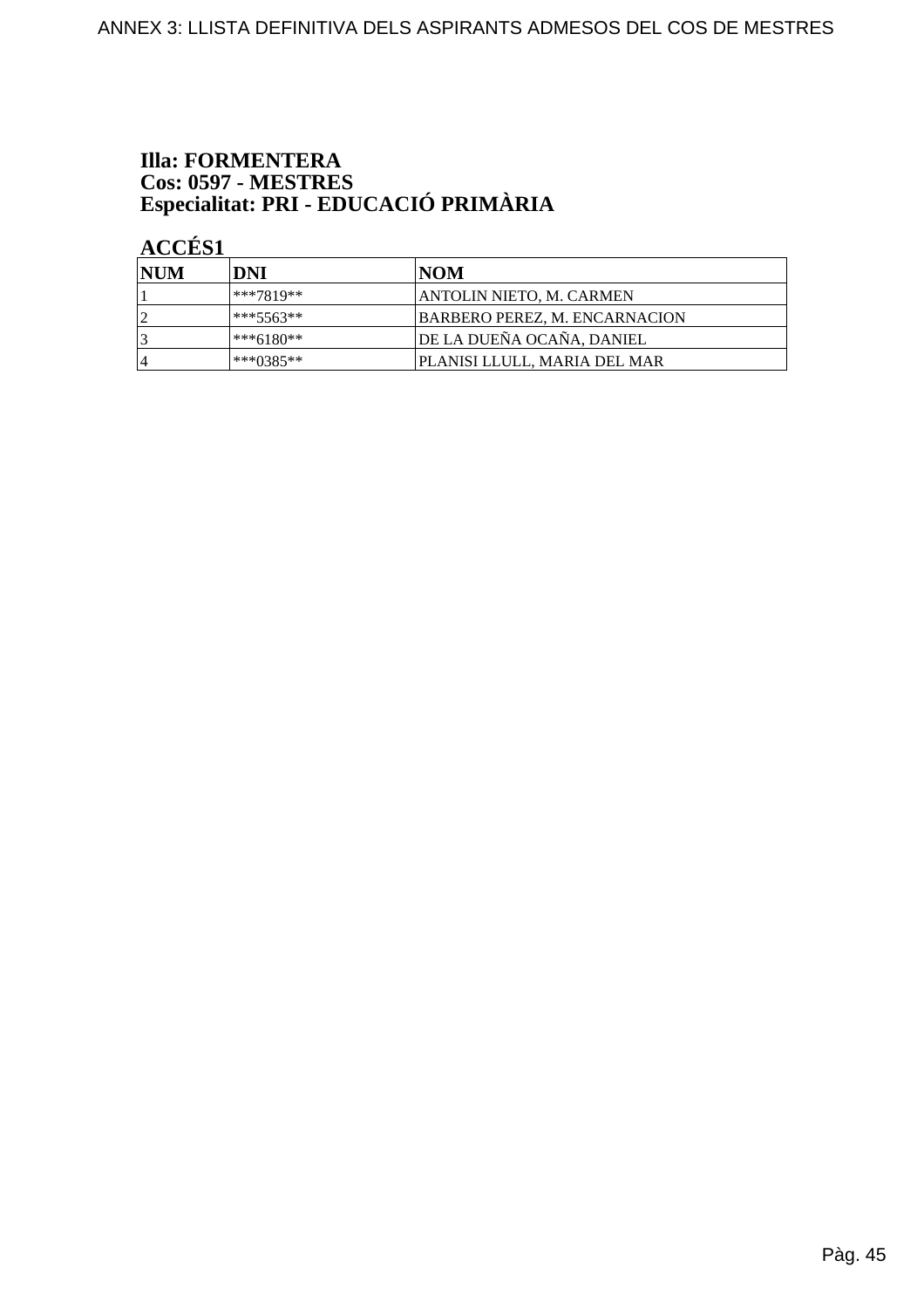#### **Illa: MALLORCA Cos: 0597 - MESTRES Especialitat: PT - PEDAGOGIA TERAPÈUTICA**

| <b>NUM</b>       | <b>DNI</b> | <b>NOM</b>                          |
|------------------|------------|-------------------------------------|
| 1                | ***0022**  | ALCALDE MENA, ISABEL                |
| $\overline{c}$   | ***7380**  | ALMAZAN BARROS, ARIADNA             |
| 3                | ***1721**  | ALONSO DE VEGA, VANESSA             |
| 4                | ***5056**  | ALVAREZ SOSA, DIEGO                 |
| 5                | ***7765**  | AMENGUAL ALVAREZ, AINA              |
| 6                | ***2168**  | AMENGUAL ROSSELLO, AINA M.          |
| 7                | ***1350**  | AQUINO CHUQUICHAMBI, YOVANA JULIETA |
| $\boldsymbol{8}$ | ***2667**  | ARIZA LOPEZ, CRISTINA V.            |
| 9                | ***8932**  | ARQUE ROIG, MIQUEL                  |
| 10               | ***8275**  | ARQUES PRIEGO, ANA MARIA            |
| 11               | ***3708**  | ATAN CASTRIOTA, TAMARA PAOLA        |
| 12               | ***0879**  | AVALOS MAZA, LUCIA                  |
| 13               | ***3733**  | <b>BARCELO ADROVER, MARIA</b>       |
| 14               | ***7230**  | <b>BARCELO BOSCH, CRISTINA</b>      |
| 15               | ***0278**  | <b>BAREA RIOS, JUAN JOSE</b>        |
| 16               | ***1967**  | BARRERA CABOT, CATALINA M.          |
| 17               | ***8962**  | <b>BAUZA OLIVER, JOAN</b>           |
| 18               | ***3996**  | <b>BAUZA SOLER, AINA</b>            |
| 19               | ***8545**  | BENNASAR BESTARD, SONIA             |
| $20\,$           | ***9348**  | BERMUDEZ SANCHEZ, RAQUEL            |
| 21               | ***1537**  | BERNAL SILVENTE, RUBEN              |
| 22               | ***6935**  | BERNAT ESTEBAN, ELENA               |
| 23               | ***7745**  | BESTARD PONS, ROSA MARIA            |
| 24               | ***7260**  | BIBILONI BARCELO, CLARA MARIA       |
| 25               | ***3440**  | <b>BIBILONI CLUA, BARBARA</b>       |
| 26               | ***6556**  | BIBILONI MESQUIDA, AUBA             |
| 27               | ***0143**  | BONET SANCHEZ, CATALINA             |
| 28               | ***2757**  | <b>BOSCH ZUCCARINO, RAQUEL</b>      |
| 29               | ***8286**  | BUENO RODRIGUEZ, PAULA              |
| 30               | ***2549**  | BURGUERA CLAR, MARIA MERCEDES       |
| 31               | ***1586**  | BURGUERA GARCIA, MARIA DEL MAR      |
| 32               | ***3547**  | BURGUERA NAVARRO, CATALINA          |
| 33               | ***4138**  | CACERES COLL, RAUL                  |
| 34               | ***1229**  | CAMPINS LLORENS, BARBARA            |
| 35               | ***3538**  | CANAVES SAMPOL, MARIA DELS ANG      |
| 36               | ***6165**  | CAÑAMAQUE BATLE, ANA M.             |
| 37               | ***2051**  | CARBONELL COMPANY, FRANCESC         |
| 38               | ***2734**  | CATALA PERICAS, PETRA MARIA         |
| 39               | ***0065**  | CERDA SOLA, FRANCESCA               |
| 40               | ***1718**  | CLOQUELL GAMUNDI, MARGALIDA         |
| 41               | ***1779**  | COLL CASTELLO, BARBARA              |
| 42               | ***7818**  | COLL REVUELTA, ANA MARIA            |
| 43               | ***4262**  | COLL VIVES, CATERINA                |
| 44               | ***3596**  | COMAS SERRA, ESPERANÇA              |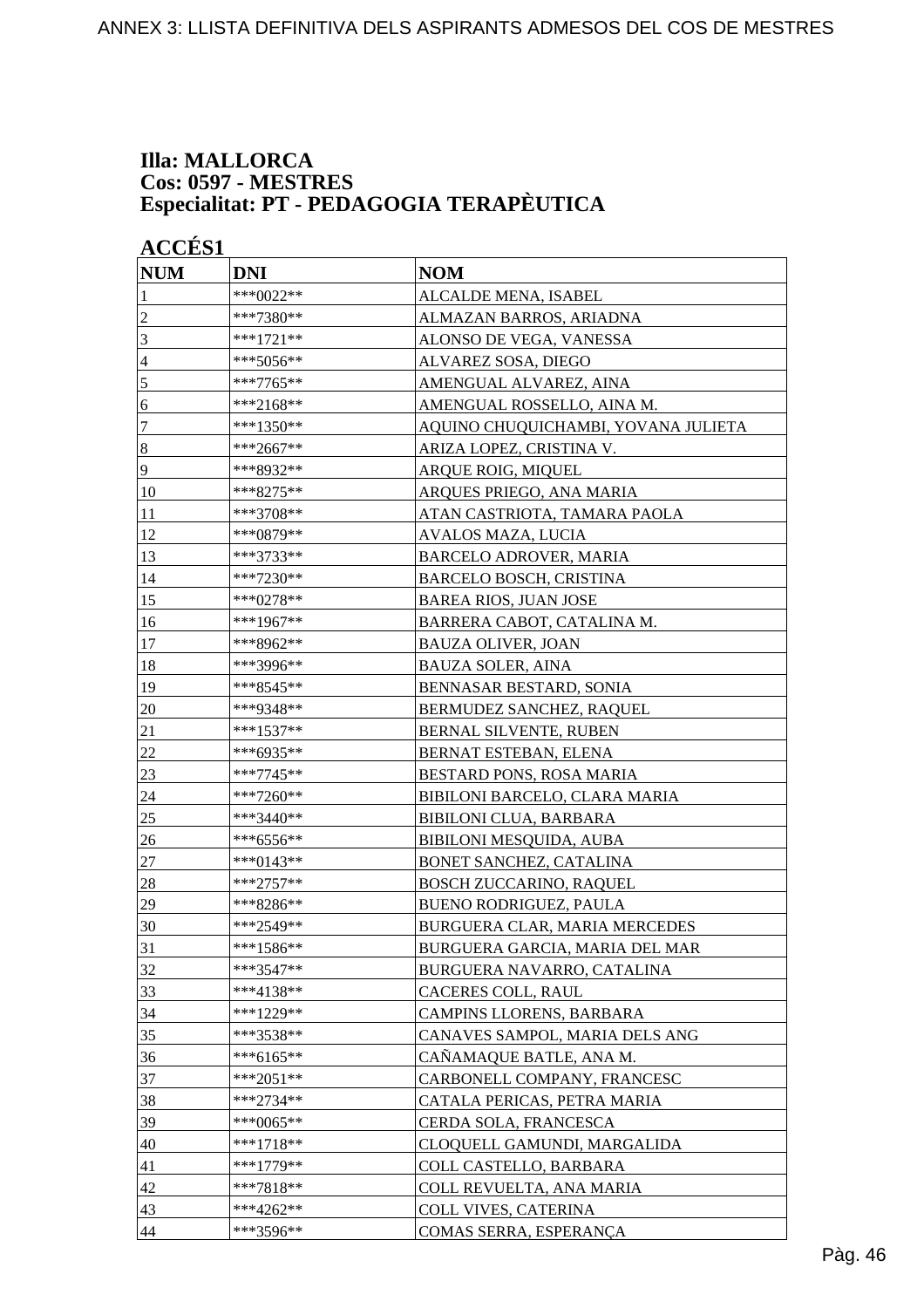| 45       | ***5700**   | CRESPI DE ARRIBA, ANTONIA                                        |         |
|----------|-------------|------------------------------------------------------------------|---------|
| 46       | $***3750**$ | CUERDA RIUTORT, MARIA                                            |         |
| 47       | ***8406**   | DALMAU TORRENS, GABRIEL ANGEL                                    |         |
| 48       | ***3976**   | DE LA ROCHA MACAY, MARTA                                         |         |
| 49       | ***4039**   | DE OLEZA JAUME, MARIA                                            |         |
| 50       | ***2535**   | DELGADO FRAU, MARINA                                             |         |
| 51       | ***2813**   | DIAZ FABIO, ANA MARIA                                            |         |
| 52       | $***6057**$ | DOMENECH MACIAS, FELIPE                                          |         |
| 53       | ***3746**   | DURAN RIERA, ALICIA                                              |         |
| 54       | $***8274**$ | ESCRIBANO BESTARD, MARIA ISABEL                                  |         |
| 55       | ***9930**   | FERNANDEZ DE MESA REYNES, ANDREA                                 |         |
| 56       | ***7895**   | FERNANDEZ MOYA, MARIA JOSE                                       |         |
| 57       | ***6939**   | FERNANDEZ ORTEGA, ROSA INES                                      |         |
| 58       | ***2612**   | FERNANDEZ ROMERO, SANDRA                                         |         |
| 59       | ***8272**   | FERRER MAS, NURIA                                                |         |
| 60       | ***1950**   | FIOL CIRER, ISABEL                                               |         |
| 61       | $***6760**$ | FIOL SALOM, CARME                                                |         |
| 62       | ***7325**   | FLAQUER LLULL, MARIA DEL MAR                                     |         |
| 63       | $***7044**$ | FLORIT BAUZA, M. BARBARA                                         |         |
| 64       | ***4891**   | FONT CLAR, MARIA ANGELS                                          |         |
| 65       | ***3944**   | FORTEZA ELVIRA, RAQUEL                                           |         |
| 66       | $***7316**$ | <b>GALMES GENOVART, AINA</b>                                     |         |
| 67       | $***8801**$ | GANDARA PEREZ, MARIA CRISTINA                                    |         |
| 68       | ***6144**   | <b>GARCERA MARTIN, BEATRIZ</b>                                   |         |
| 69       | ***8358**   | GARCIA ADROVER, Mª MAGDALENA                                     |         |
|          |             | GARCIA HERRERA, YOLANDA                                          |         |
| 70       | ***8980**   |                                                                  |         |
| 71<br>72 | ***6339**   | <b>GARCIA SALAS, MARINA</b>                                      |         |
|          | ***7150**   | <b>GARI PASTOR, M. ISABEL</b><br>GARICANO SESARINO, ANA VICTORIA |         |
| 73       | ***9941**   |                                                                  |         |
| 74       | ***7055**   | GARZON TORRANDELL, MARIA NURIA                                   |         |
| 75       | ***8073**   | GELABERT ALOMAR, FRANCISCA IREN                                  |         |
| 76       | ***2163**   | <b>GINARD PAYERAS, ANTONIA</b>                                   |         |
| $77\,$   | ***4532**   | GONZALEZ HERNANDEZ, M. MERCEDES                                  |         |
| 78       | ***5489**   | GONZALEZ LOPEZ, JESSICA                                          |         |
| 79       | $***5450**$ | GONZALEZ RODRIGO, EVA MARIA                                      |         |
| 80       | ***6039**   | GOÑALONS LLABRES, M. JOSE                                        |         |
| 81       | $***2143**$ | <b>GUARDIOLA RIBOT, PILAR</b>                                    |         |
| 82       | ***8610**   | <b>GUERRERO VIDAL, NEUS</b>                                      |         |
| 83       | $***0572**$ | GUTIERREZ SASTRE, M. GABRIELA                                    |         |
| 84       | ***1950**   | HORRACH COLL, NURIA                                              |         |
| 85       | ***0998**   | HORRACH MORELL, MARGALIDA                                        |         |
| 86       | $***6741**$ | HOYO UCEDA, M. JOSEFA                                            |         |
| 87       | $***4311**$ | ISERN SANCHEZ, FRANCISCA                                         |         |
| 88       | $***2532**$ | JAUME MUNAR, MARGARITA                                           |         |
| 89       | ***4285**   | <b>JIMENEZ FRANCES, BEATRIZ</b>                                  |         |
| 90       | $***5740**$ | <b>JULIA LIGERO, ESTHER</b>                                      |         |
| 91       | ***3962**   | LIRON MARTINEZ, MARIA DEL CARM                                   |         |
| 92       | ***3793**   | LLULL CABRER, PETRA M.                                           |         |
| 93       | $***1066**$ | LLULL GARCES, ANA                                                |         |
| 94       | $***1546**$ | LOPEZ BACIGALUPE, CLARA                                          |         |
| 95       | ***9389**   | LORENZO GOMEZ, ESTRELLA                                          |         |
| 96       | $***7191**$ | LUCENA SIERRA, LYDIA                                             |         |
| 97       | ***9508**   | LUMBRERAS FERREYRA, PAULA                                        |         |
| 98       | ***9698**   | MARMOL TIZON, LAURA                                              |         |
| 99       | $***7136**$ | MARTINEZ PORTELL, CATALINA                                       | Pàg. 47 |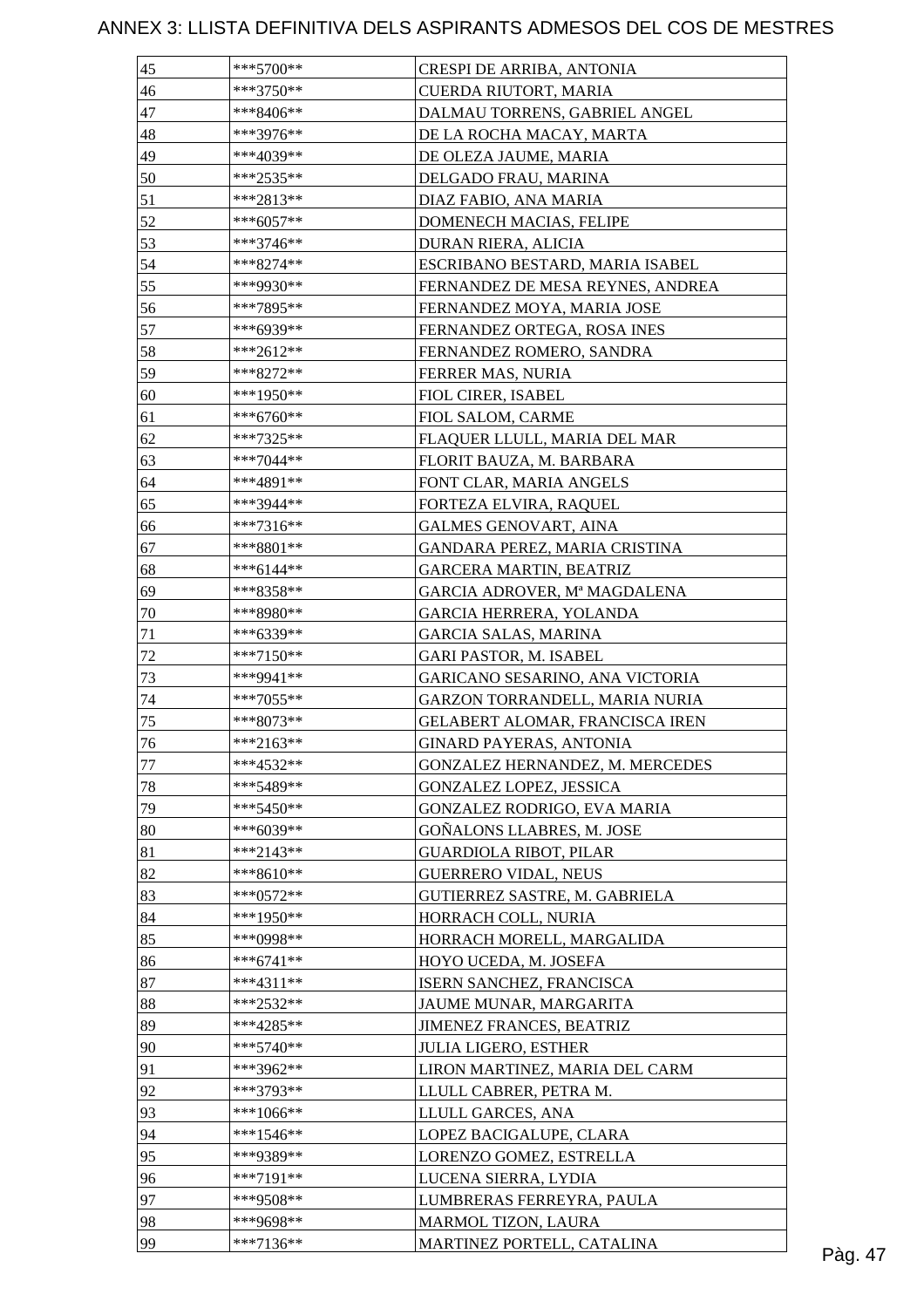| 100 | ***2335**   | MARTORELL CALAFELL, ANA MARIA |         |
|-----|-------------|-------------------------------|---------|
| 101 | ***2192**   | MAS RIGO, JAUME               |         |
| 102 | ***7548**   | MASSANET GRECH, LARA          |         |
| 103 | $***2755**$ | MATAMALAS RUESCAS, PERE       |         |
| 104 | ***7179**   | MEJIAS DURAN, BRENDA          |         |
| 105 | ***0291**   | MELIA OBRADOR, FRANCESCA      |         |
| 106 | $***7732**$ | MENDEZ ARTAL, JORDI           |         |
| 107 | ***4606**   | MENDOZA JUAN, FRANCISCA       |         |
| 108 | ***6965**   | MIR GUAL, MARGARITA           |         |
| 109 | ***2422**   | MIR VALLESPIR, CATALINA       |         |
| 110 | $***1817**$ | MOJER CAÑELLAS, MARIA ISABEL  |         |
| 111 | $***5417**$ | MOLINA MEDINA, JULIAN         |         |
| 112 | ***2949**   | MOLINA SOCIAS, TERESA         |         |
| 113 | ***8031**   | MOLINES ALCARAZ, MARIA        |         |
| 114 | $***1010**$ | MOLL JOFRE, MARTA             |         |
| 115 | $***1767**$ | MORCILLO MARROIG, M. CRISTINA |         |
| 116 | ***5723**   | MOREY FIOL, CATALINA          |         |
| 117 | $***6076**$ | MOREY JAUME, NATIVIDAD        |         |
| 118 | ***0022**   | MOYA GUAL DE TORRELLA, CARMEN |         |
| 119 | $***1673**$ | MOYA MULET, CATALINA          |         |
| 120 | ***0690**   | MUNAR ADROVER, FRANCISCA      |         |
| 121 | ***8398**   |                               |         |
|     |             | MUÑOZ MARTINEZ, LAURA         |         |
| 122 | ***2790**   | NOGUERA OLIVER, MARGALIDA     |         |
| 123 | $***2678**$ | OLIVER RIUTORT, ISABEL        |         |
| 124 | ***4123**   | OLIVER TOMAS, SOFIA CATALINA  |         |
| 125 | $***6710**$ | PACHECO BECERRIL, ZORAIDA     |         |
| 126 | ***1934**   | PERELLO FLORIT, FRANCISCA     |         |
| 127 | ***1393**   | PERELLO RIGO, LAURA           |         |
| 128 | ***9342**   | PEREZ BARCELO, M. PAZ         |         |
| 129 | $***8705**$ | PEREZ POZO, MANUEL            |         |
| 130 | ***4051**   | PERICAS SANCHO, LAURA         |         |
| 131 | ***5364**   | PIÑEIRO GARRIDO, ISABEL M.    |         |
| 132 | ***7309**   | PIÑERO MOTA, ANA MARIA        |         |
| 133 | $***1543**$ | POL CIFRE, MARIA              |         |
| 134 | ***3360**   | PONS CARBONELL, ONOFRE        |         |
| 135 | ***0398**   | PONS MAS, MARIA               |         |
| 136 | ***9272**   | PONS MOLINA, LAURA            |         |
| 137 | ***8043**   | PONS PAYERAS, MARIA DEL MAR   |         |
| 138 | ***4963**   | POU SERVERA, DEBORAH          |         |
| 139 | ***7564**   | PRATS CASTEDO, PATRICIA       |         |
| 140 | ***0218**   | PRIETO AMENGUAL, ELENA        |         |
| 141 | ***6796**   | PUERTAS CORRALIZA, VICTORIA   |         |
| 142 | ***9614**   | PUJOL ALEMANY, TONI           |         |
| 143 | ***4152**   | RAMIS SERRA, MARIA MAGDALEN   |         |
| 144 | ***6532**   | RAMIS TORRENS, M. DEL MAR     |         |
| 145 | $***8786**$ | RAMON MUNAR, PAU              |         |
| 146 | ***3027**   | REBOLLO FERRER, ESTER         |         |
| 147 | $***6010**$ | RECHACH VERT, MARGARITA       |         |
| 148 | $***4567**$ | REINA JIMENEZ, SANDRA         |         |
| 149 | ***8191**   | REUS BUSQUETS, MARINA         |         |
| 150 | $***5717**$ | REVIRIEGO LARA, JORGE         |         |
| 151 | ***2440**   | REYNES MORAGUES, MARGALIDA    |         |
| 152 | ***3694**   | RIBAS SALVADOR, MARGARITA M.  |         |
| 153 | ***0812**   | RIGO ADAMUZ, ANA MARIA        |         |
| 154 | ***9340**   | RODAGUT SERVERA, CARME        | Pàg. 48 |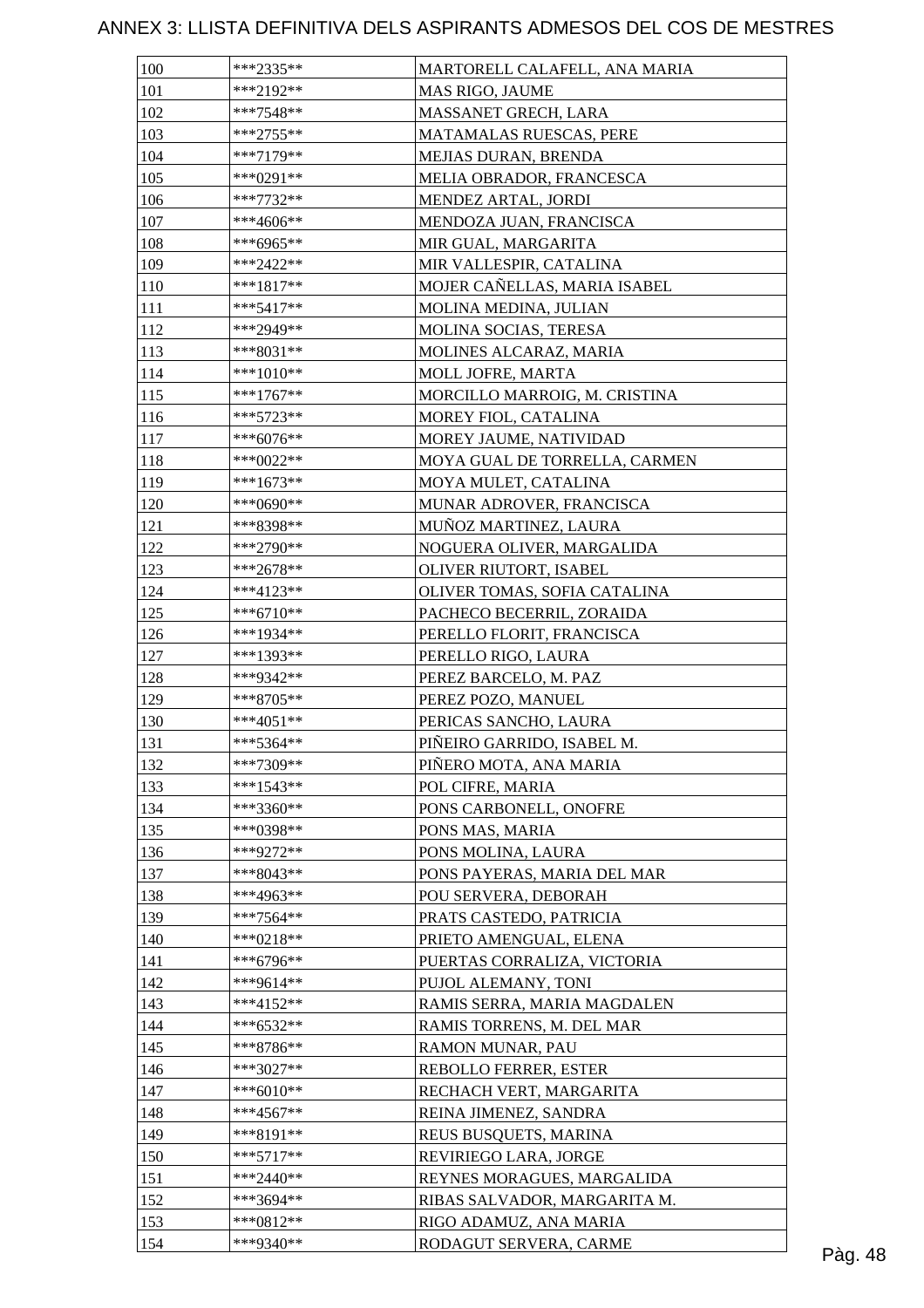| 155 | $***0081**$ | RODRIGO RUIZ, RAMON              |  |
|-----|-------------|----------------------------------|--|
| 156 | ***6868**   | RODRIGUEZ BUITRAGO, M. TERESA    |  |
| 157 | $***1109**$ | RODRIGUEZ DELGADO, ELISABET      |  |
| 158 | $***1840**$ | RODRIGUEZ GOMEZ, NOELIA          |  |
| 159 | $***7074**$ | RODRIGUEZ MARQUES, CRISTINA      |  |
| 160 | ***5929**   | ROMERO BIRLANGA, M. CANDELARIA   |  |
| 161 | ***9409**   | ROSELLO MARTINEZ, MARIA          |  |
| 162 | ***1924**   | ROSSELLO BOSCH, JUANA            |  |
| 163 | ***7963**   | ROSSELLO VILANOVA, ESTEFANIA F.  |  |
| 164 | $***9001**$ | ROSVIAR, KARINA ROMINA           |  |
| 165 | ***8364**   | ROTGER ALABARCE, ARIADNA         |  |
| 166 | ***0447**   | RUBIO ALAMOS, CRISTINA           |  |
| 167 | $***8702**$ | RUBIO GINARD, MARIA MAGDALEN     |  |
| 168 | ***4167**   | RUIZ PARETS, MARINA              |  |
| 169 | ***2197**   | SALETAS ESPINOSA, ESTHER         |  |
| 170 | $***6015**$ | SALVA MARI, SARA ANA             |  |
| 171 | ***3536**   | SAN JOSE NAVARRO, CELIA          |  |
| 172 | ***2670**   | SANCHEZ GIL, M. DEL CARMEN       |  |
| 173 | $***5537**$ | SANS JULIA, SEBASTIAN            |  |
| 174 | $***4086**$ | SANTANDREU BAUZA, CATALINA MARIA |  |
| 175 | ***4068**   | SANTANDREU RIERA, CATALINA       |  |
| 176 | ***3433**   | SASTRE CAÑELLAS, GUILLEM         |  |
|     |             |                                  |  |
| 177 | ***7426**   | SASTRE GRACIA, ANA MARIA         |  |
| 178 | ***2064**   | SERRA GARRIGA, MARTA ISABEL      |  |
| 179 | ***1933**   | SERRA POL, SEBASTIANA            |  |
| 180 | ***1303**   | SERRANO VARON, ROSENDO JULIAN    |  |
| 181 | ***6671**   | SEYE GONZALEZ, ALBA              |  |
| 182 | ***3448**   | SILVA ALVITE, DIANA MARIA        |  |
| 183 | ***0598**   | SIMONET COLL, MARGALIDA          |  |
| 184 | ***2700**   | SOBERATS REUS, Mª APOL·LONIA     |  |
| 185 | ***8922**   | SOBRINO NUÑEZ, M. OLGA           |  |
| 186 | $***7071**$ | SOLER MUNTANER, JAUME            |  |
| 187 | $***6652**$ | SOLER SOLER, FRANCISCO J.        |  |
| 188 | ***7032**   | <b>SUAU FUSTER, RAFEL</b>        |  |
| 189 | $***2133**$ | SUREDA GARCIA, MARIA ISABEL      |  |
| 190 | ***2603**   | SUREDA GOMILA, FRANCISCA LOUR    |  |
| 191 | $***1594**$ | TALENS CORREOSO, CLARA           |  |
| 192 | ***8932**   | TORRENS CORTES, PAULA            |  |
| 193 | ***1642**   | TORRENS MORELL, CATALINA MARIA   |  |
| 194 | ***2843**   | TORRENTE RUIZ, LORENA VICTORI    |  |
| 195 | ***6846**   | TRIAY CARBONELL, MARIA EUGENIA   |  |
| 196 | ***1897**   | VALLES VARGAS, NOELIA            |  |
| 197 | $***3111**$ | VALLORI MARTINEZ, MARGARITA      |  |
| 198 | ***8978**   | VALLS TORANDELL, MARGALIDA       |  |
| 199 | ***6596**   | VEGA PEREZ, YOLANDA              |  |
| 200 | $***6052**$ | VELA LARA, MERCEDES A.           |  |
| 201 | ***4135**   | VENY SERRA, M. ANTONIA           |  |
| 202 | ***2433**   | VICENTE DIAZ, JESSICA            |  |
| 203 | ***8055**   | VICENTE MADRIGAL, IRENE          |  |
| 204 | $***5675**$ | VIDAL MATEU, NEUS                |  |
| 205 | ***9773**   | VIDAL PERELLO, CRISTINA          |  |
| 206 | ***7223**   | VIDAL PIZA, ANTONIA              |  |
| 207 | ***1911**   | VIDAL TORRANDELL, ANTONIO        |  |
| 208 | ***3657**   | VIGO AGUILO, ANTONIO             |  |
|     |             | VILCHES MARTINEZ, SEBASTIAN      |  |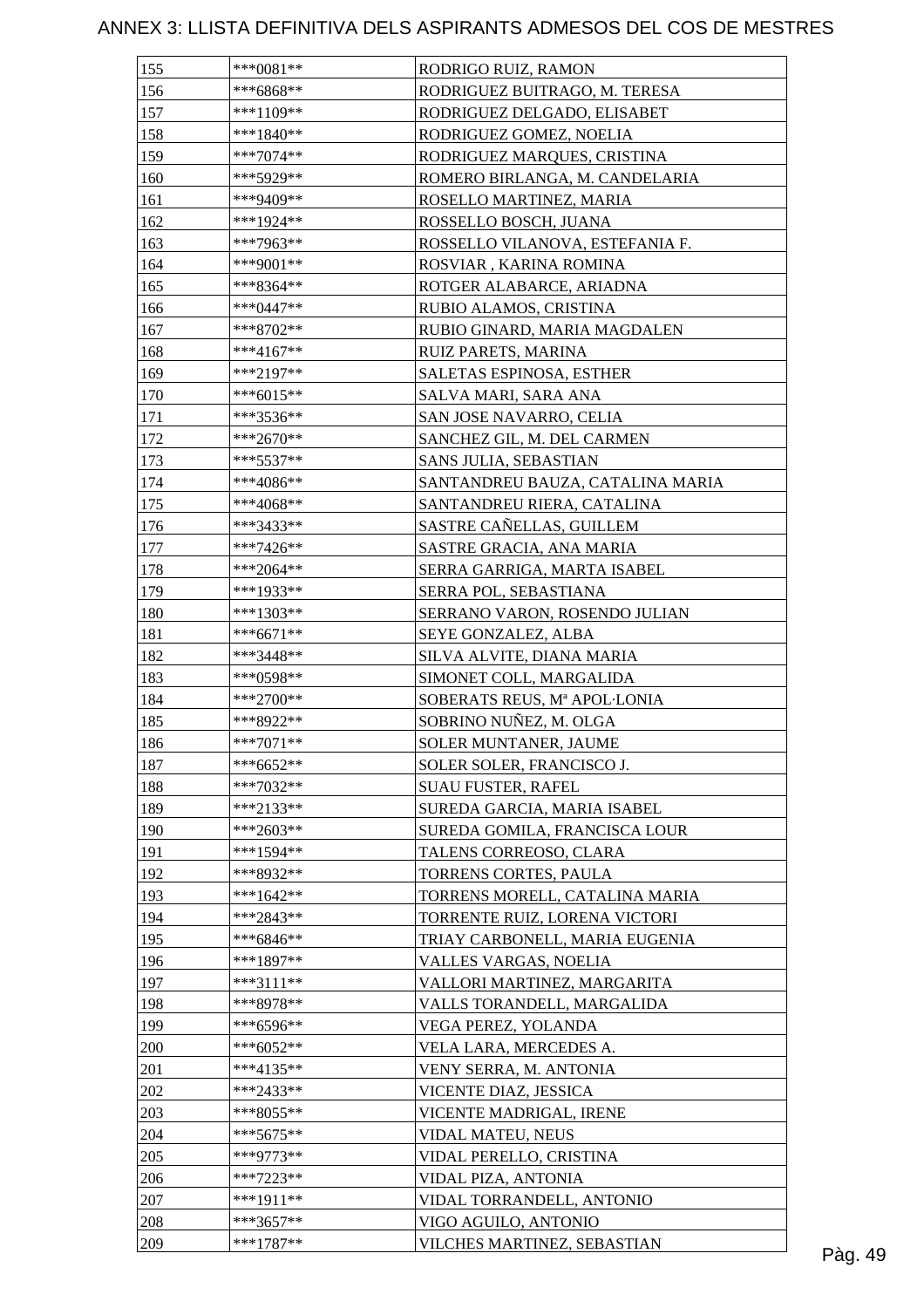| 210 | ***3556**   | VIVES HERNANDEZ, MARIA |
|-----|-------------|------------------------|
| 211 | $***1117**$ | VIVES VILA, M. DOLORES |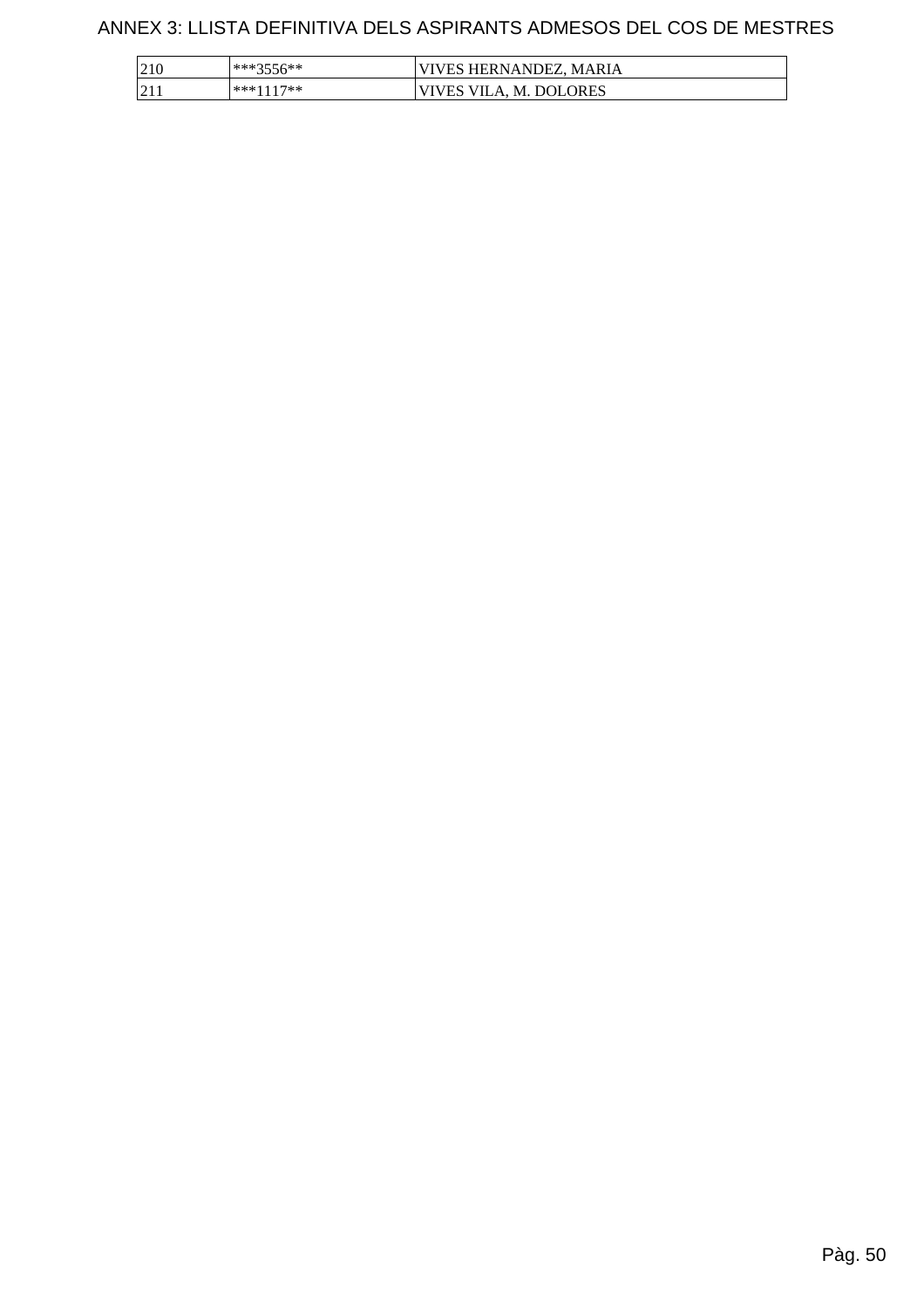# **Illa: MALLORCA Cos: 0597 - MESTRES<br>Especialitat: PT - PEDAGOGIA TERAPÈUTICA**

| <b>NUM</b> | DNI       | <b>NOM</b>                   |
|------------|-----------|------------------------------|
|            | ***3077** | TASAR SERVERA,<br>ANA<br>BAL |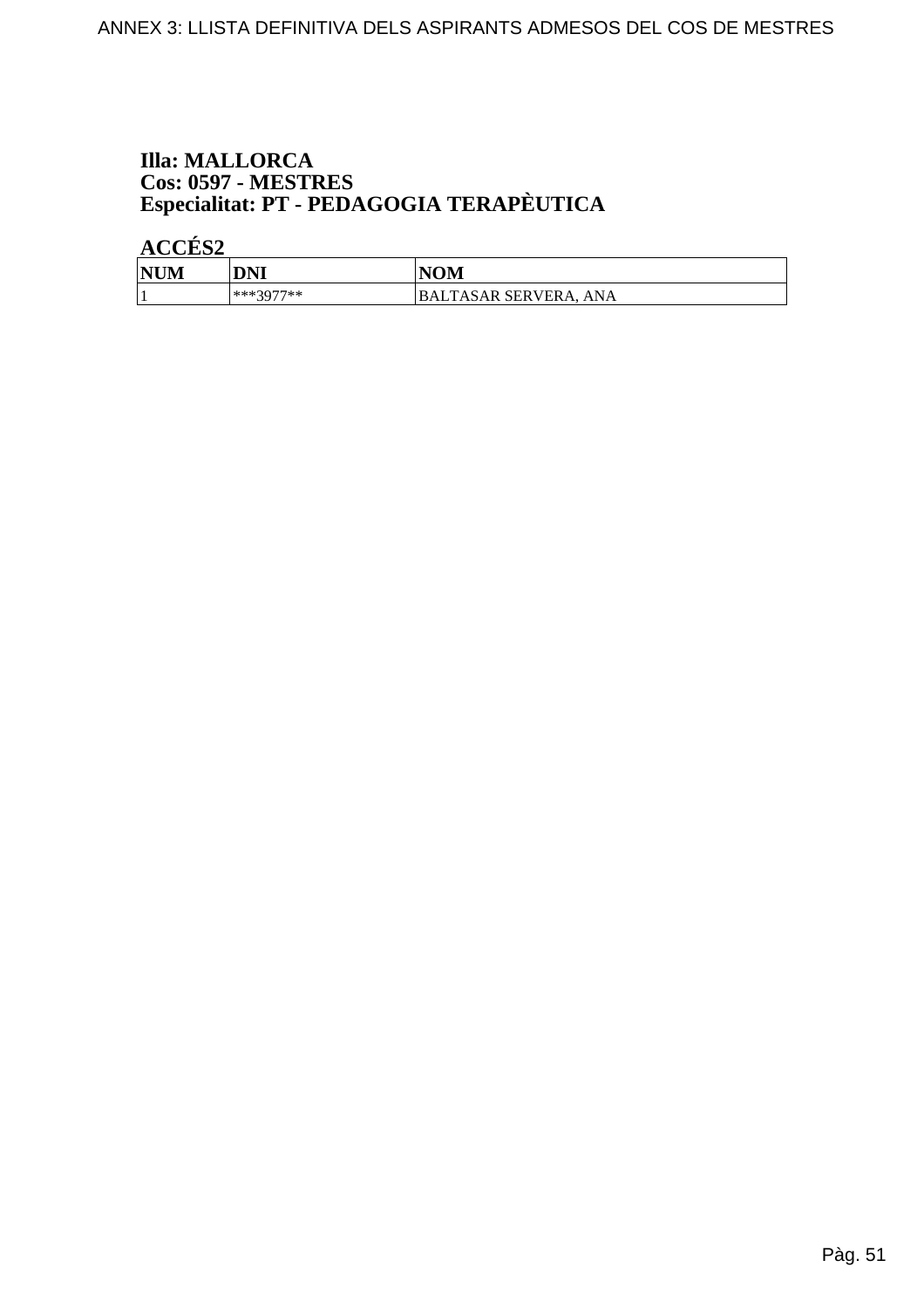# **Illa: MALLORCA Cos: 0597 - MESTRES<br>Especialitat: PT - PEDAGOGIA TERAPÈUTICA**

| <b>INUM</b> | DNI         | INOM                                 |
|-------------|-------------|--------------------------------------|
|             | ***1320**   | <b>PARRA NIETO, MARIA TRINIDAD</b>   |
|             | ***1273**   | <b>SABATER MESTRE, MARIA DEL MAR</b> |
|             | $***9816**$ | <b>SALAS GOMEZ, JOANA AINA</b>       |
| 4           | ***4313**   | <b>ISORIANO LOMBARD. ISABEL</b>      |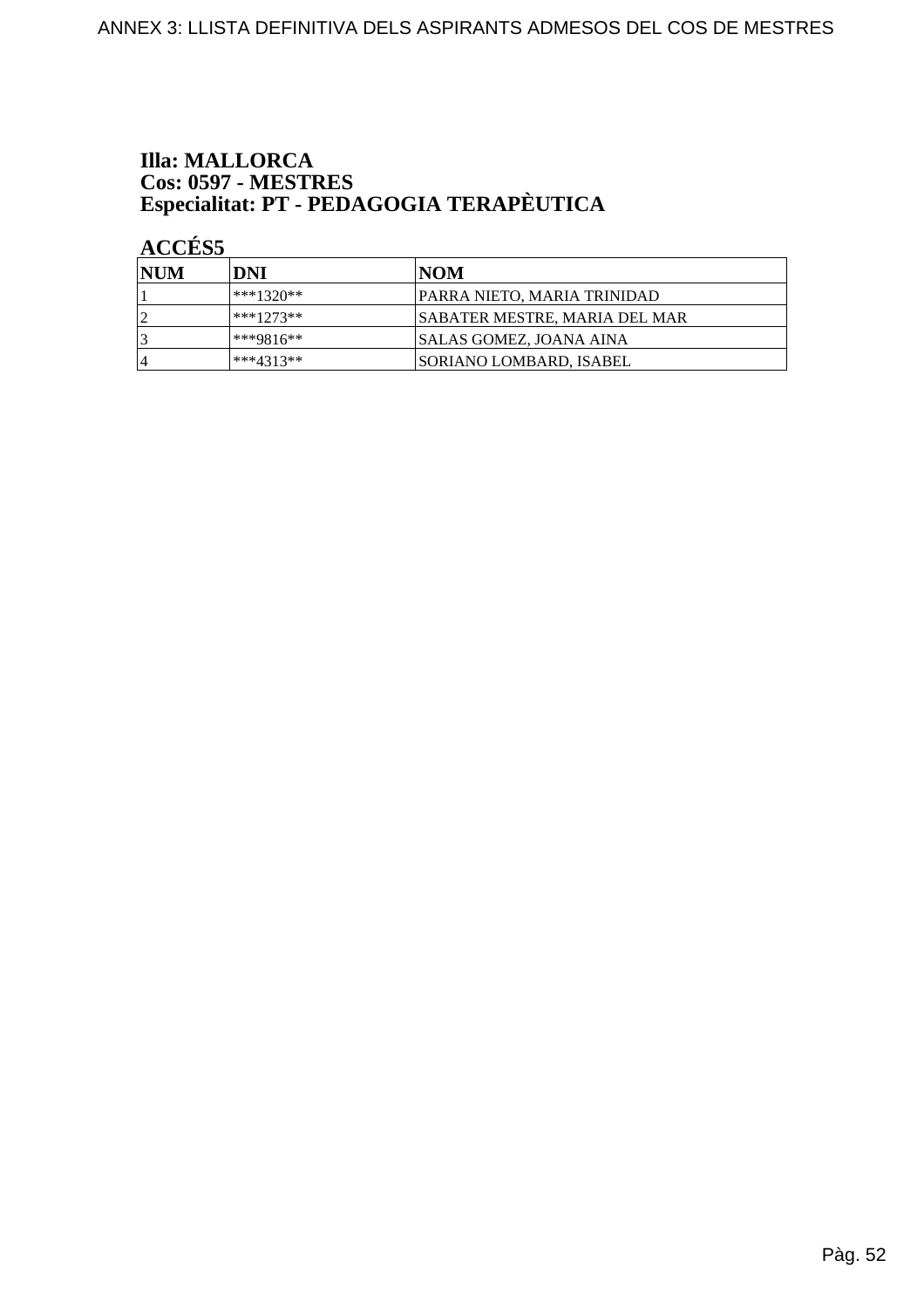#### **Illa: MENORCA Cos: 0597 - MESTRES** Especialitat: PT - PEDAGOGIA TERAPÈUTICA

**ACCÉS 1 NUM DNI NOM** \*\*\*8971\*\* ALVARO FROTTE, JUAN PABLO \*\*\*4553\*\*  $\overline{2}$ **BENEJAM BOUTIN, MARTA**  $\overline{3}$ \*\*\*4270\*\* DOMINGUEZ GARCIA, LORENA  $\overline{4}$ \*\*\*1016\*\* **ESCUDERO BISBAL, DIANA**  $\overline{5}$ \*\*\*4520\*\* **GARCIA CAULES, MAR GEMMA**  $\overline{6}$ \*\*\*4396\*\* JOFRE GUASCH, M. ASSUMPTA \*\*\*4305\*\*  $\overline{7}$ **MARTI BARBER, EVA**  $\overline{8}$ \*\*\*1014\*\* **MARTI PIERES, CRISTINA**  $\overline{9}$ \*\*\*1131\*\* MARTINEZ MARTIN, ANA 10 \*\*\*0814\*\* **MASCARO HUGUET, LUCIA**  $11$ \*\*\*0276\*\* MASCARO NEVADO, OLGA  $12$ \*\*\*4988\*\* MESQUIDA PONS, SANDRA \*\*\*1044\*\* 13 OLIVER SANZ, MARIA CARLOTA  $14$ \*\*\*0645\*\* REYES OLIVES, EMMA 15 \*\*\*0619\*\* RIERA PALLAS, MARC 16 \*\*\*0476\*\* SALORT GALMES, A. ESTER  $17$ \*\*\*3634\*\* SAMADI GUASCH, TAMARA